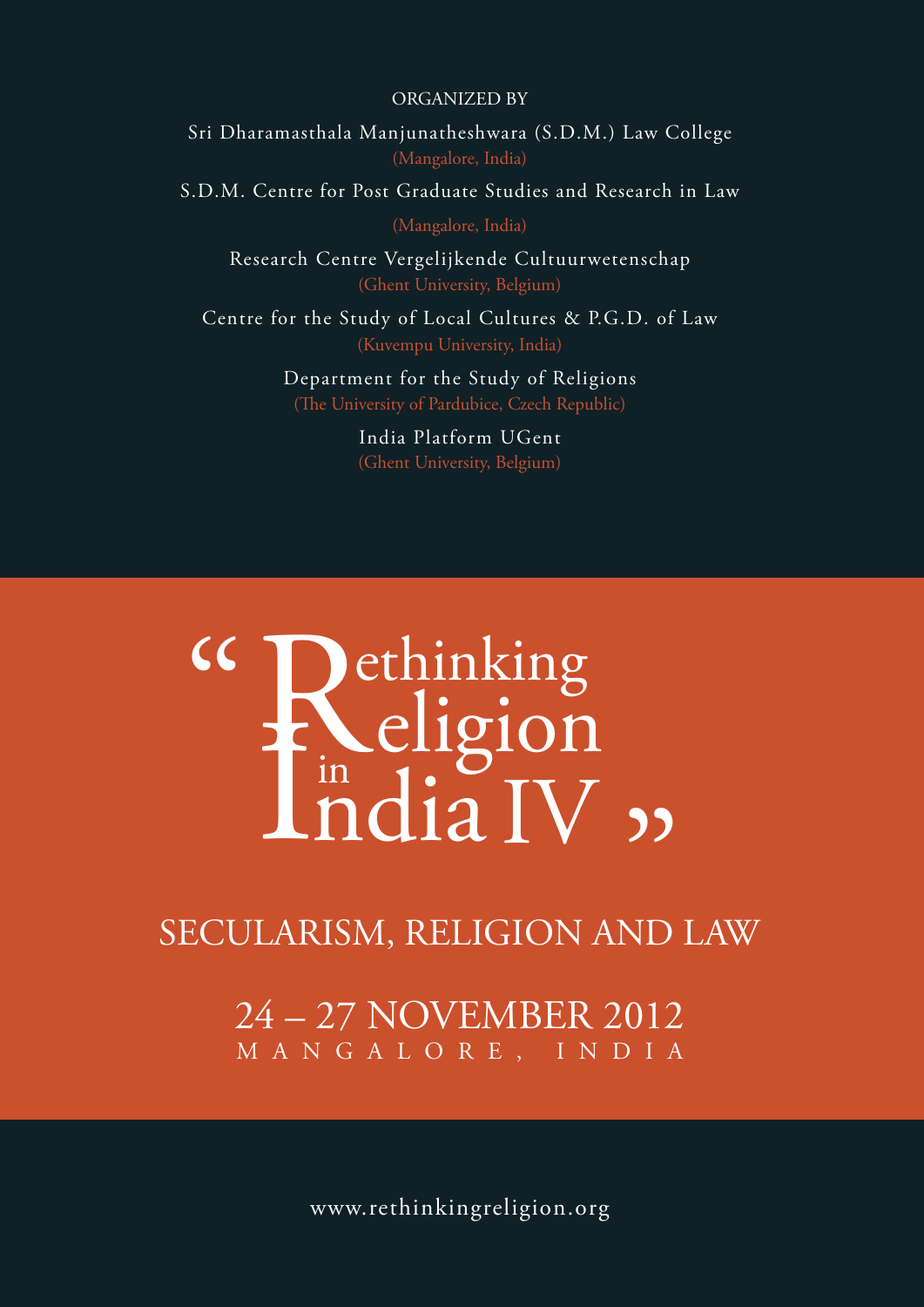# R I ethinking eligion <sup>in</sup>dia IV <sub>22</sub> "

### **Contact details**

Marianne Keppens Marianne.Keppens@UGent.be +91 - 9535783652

Sandeep Kumar Shetty sankushetty@india-platform.org +91 - 8147953299

> Ravindra B.K. sdmlaw@gmail.com +91 - 9448158863

Tharanatha Shetty tharanathashetty99@yahoo.com +91 - 9449371918

### **Organizing Committee**

Dharmadhikari Dr. D. Veerendra Heggade, S.N. Balagangadhara, Ravindra B.K., Tharanatha Shetty, Sarah Claerhout, Nele De Gersem, Jakob De Roover, Marianne Keppens, Emanuel Maes, Alexander Naessens, Somashekar B.S., Sandeep Kumar Shetty, Rajaram Hegde, J.S. Sadananda, Peter Zwertvagher, Martin Fárek, Dinesh Shenoy

**With the help of the faculty and students of S.D.M. Law College**



### **This conference has been made possible with the financial and logistic support of**

Sri Dharamasthala Manjunatheshwara (S.D.M.) Law College (Mangalore, India)

Kuvempu University

Ghent University

India Platform

IINDICUS (Institute for Indigenous Cultures and Studies)

The Flemish Inter-University Council (VLIR)

World Konkani Centre

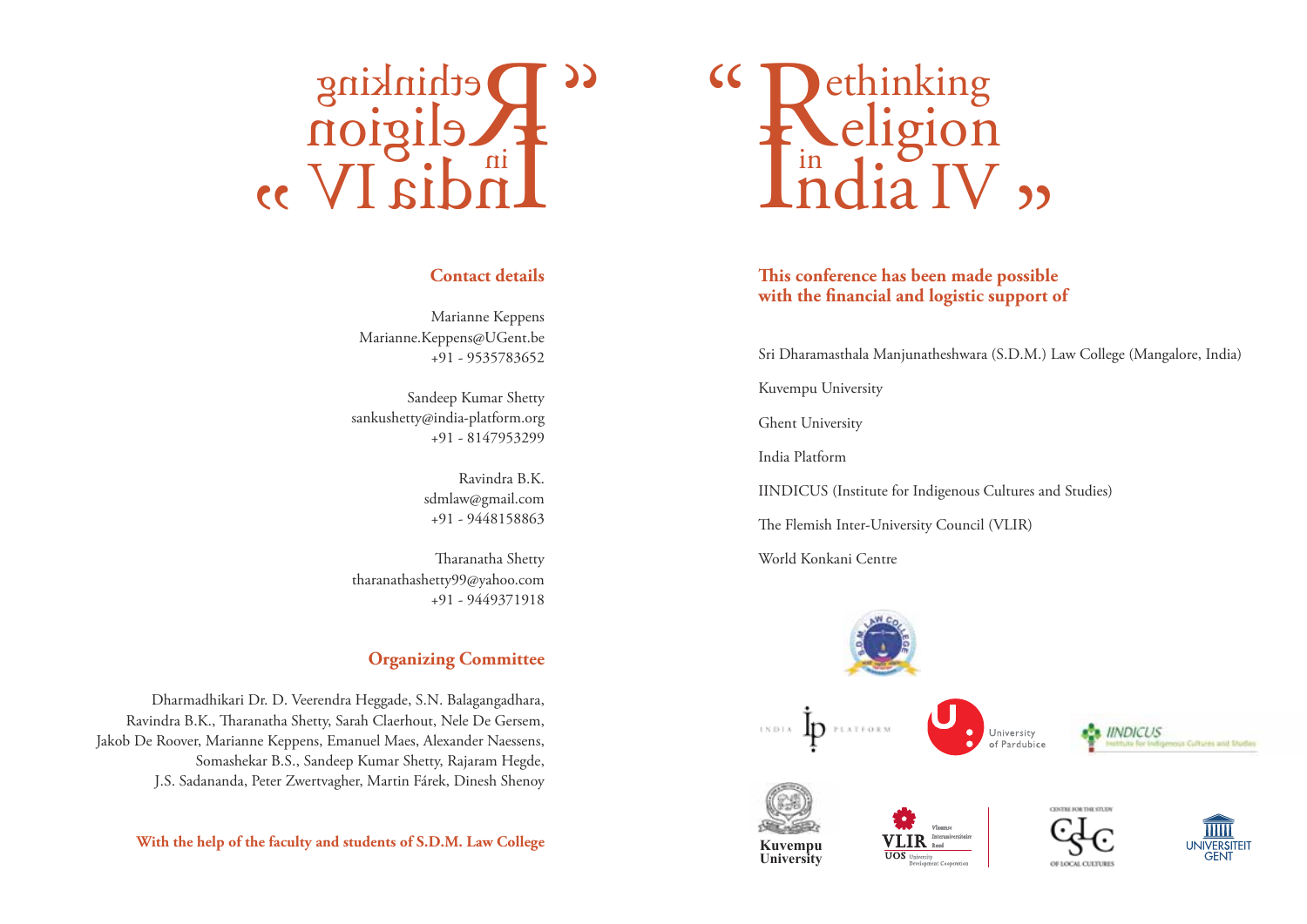

### **Rethinking Religion in India IV will be inaugurated by**

**Inauguration**  Most Rev. Dr. Aloysius Paul D'Souza, Bishop, Dioceses of Mangalore

**Key note**  Prof. Balagangadhara Rao, Director, India Platform UGent, Belgium

**Guest of Honour**  Mr. Charly Poppe, First Secretary, the Embassy of Belgium in New Delhi

> **Chief Guest**  Dr. B. Yashovarma, Secretary, SDME Society, Ujire

**Chief Guest**  Prof. S. Prabhakar, Vice President, SDME Society, Ujire

**President**  Honourable B. Suresh Kumar, Minister of Law and Parliamentary affairs, Govt. of Karnataka, Bangalore

> **Room: Auditorium SATURDAY 24 NOVEMBER, 10.30 – 13.30**



### **Conference venue**

Sri Dharamasthala Manjunatheshwara (S.D.M.) Law College M.G. Road, Kodialbail MANGALORE - 575 003 Karnataka

**www.sdmlc.org**

### **Lunch and refreshments**

A vegetarian lunch, as well as morning and afternoon tea with snacks, will be served for all conference participants at the venue.

### **Rethinking Religion in India on facebook**

All conference participants are invited to join our Rethinking Religion in India Facebook page and post any remarks, reflections, questions during and after the conference:

**www.facebook.com/rethinkingreligion**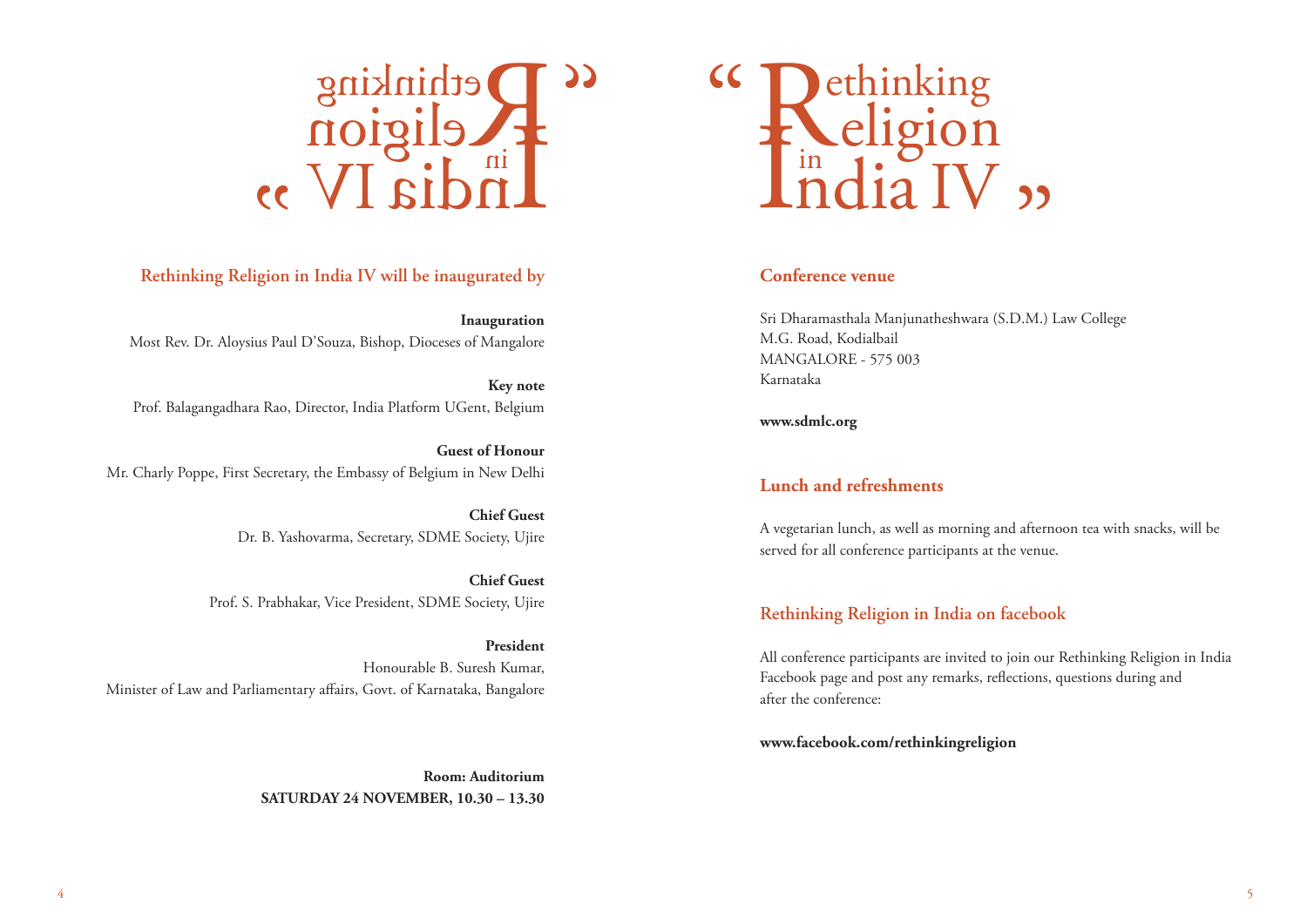# **Table of Contents**

| 4  | Inaugural address                                                                                             |  |
|----|---------------------------------------------------------------------------------------------------------------|--|
| 5  | Practical information                                                                                         |  |
| 8  | Welcome                                                                                                       |  |
| 10 | Well-wishing word by Dharmadhikari, Dr. D. Veerendra Heggade                                                  |  |
| 11 | Book Release Reconceptualizing India Studies, S.N. Balagangadhara<br>Release of the S.D.M. Journal Legal Opus |  |
| 12 | Conference at a glance                                                                                        |  |
|    | <b>PLATFORM SESSIONS</b>                                                                                      |  |
| 16 | The Platform Paper                                                                                            |  |
|    | ROUNDTABLE SESSIONS                                                                                           |  |
| 34 | Theme                                                                                                         |  |
| 38 | Session 1 # Communal Violence and Colonial Consciousness                                                      |  |
| 39 | Session 2 # Religion in "Public" and in "Private"                                                             |  |
| 40 | Session 3 # What is Comparative Law?                                                                          |  |

### PARALLEL SESSIONS

| Detailed schedule<br>42<br>51<br>Alphabetical list of paper presenters |                                                        |  |  |  |  |
|------------------------------------------------------------------------|--------------------------------------------------------|--|--|--|--|
|                                                                        |                                                        |  |  |  |  |
|                                                                        | PARALLEL SESSIONS 1 # Sunday 25 November               |  |  |  |  |
| 62                                                                     | The Colonial Construction of Hinduism 1                |  |  |  |  |
| 66                                                                     | Religion and Law 1                                     |  |  |  |  |
| 70                                                                     | Religious and Communal Violence 1                      |  |  |  |  |
| 74                                                                     | Secularism in Europe and India 1                       |  |  |  |  |
| 77                                                                     | Gender and Law                                         |  |  |  |  |
| 82                                                                     | Special S.D.M. panel: Caste System and Indian Religion |  |  |  |  |
|                                                                        | PARALLEL SESSIONS 2 # Monday 26 November               |  |  |  |  |
| 83                                                                     | Religion and Tradition                                 |  |  |  |  |
| 86                                                                     | Religion and Law 2                                     |  |  |  |  |
| 89                                                                     | The Colonial Construction of Hinduism 2                |  |  |  |  |
| 92                                                                     | Workshop: How to Teach about the Indian Traditions?    |  |  |  |  |
| 94                                                                     | Special S.D.M. panel: Secularism and Law               |  |  |  |  |
| 95                                                                     | Special S.D.M. panel: Religious and Communal Violence  |  |  |  |  |
|                                                                        | PARALLEL SESSIONS 3 # Tuesday 27 November              |  |  |  |  |
| 96                                                                     | Rethinking the Caste System                            |  |  |  |  |
| 100                                                                    | Religion and Law 3                                     |  |  |  |  |
| 104                                                                    | Religious and Communal Violence 2                      |  |  |  |  |
| 107                                                                    | Secularism in Europe and India 2                       |  |  |  |  |
| 110                                                                    | Special S.D.M. panel: Religion, Law and Conversion     |  |  |  |  |

- Special S.D.M. panel: Religion and Law **111**
- Closing workshop & valedictory ceremony **112**
- Conference output and documentary **113**
- Participant list **114**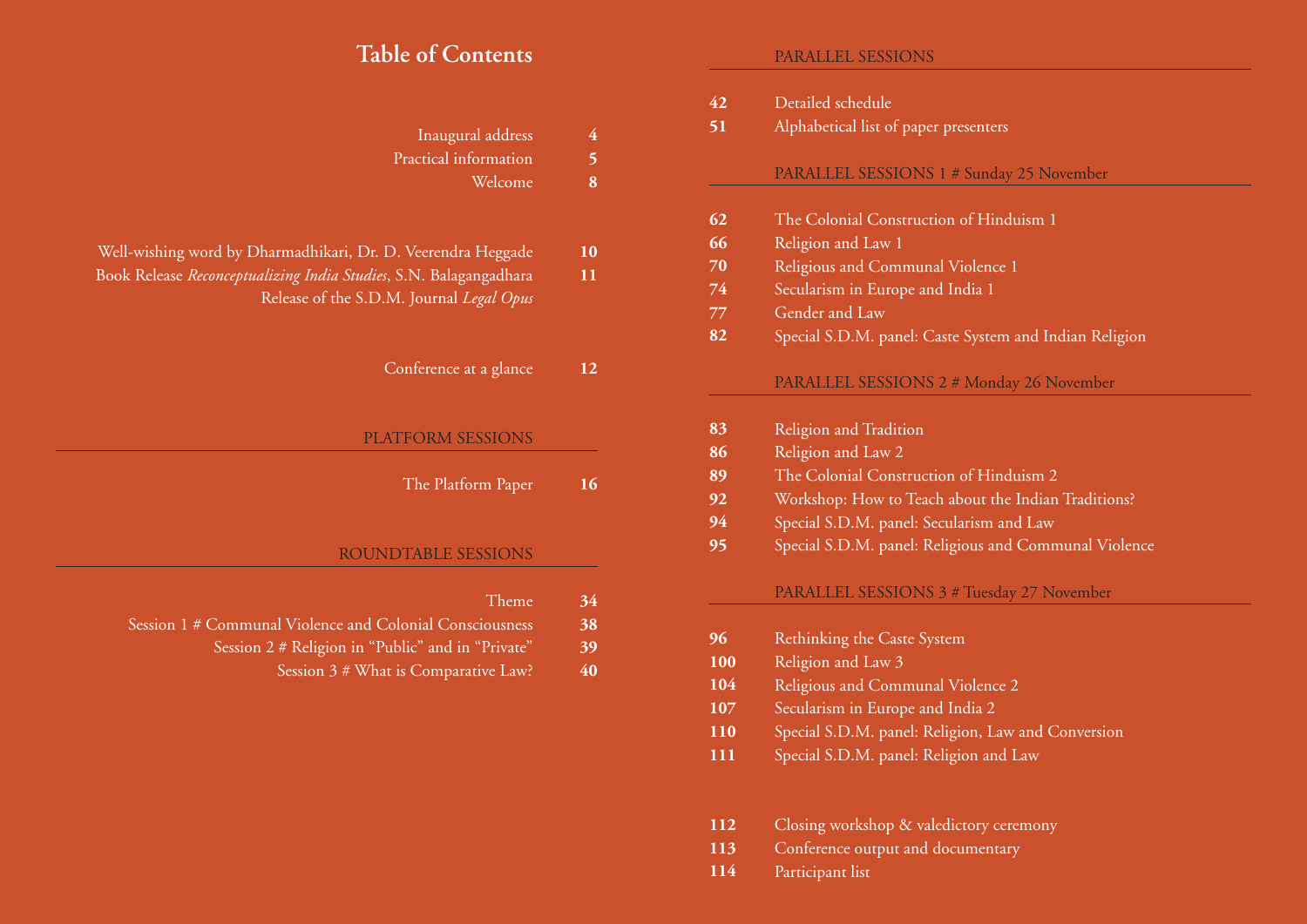# **Welcome**

**Welcome to the fourth conference of the five-year conference cluster Rethinking Religion in India!** 

In January 2008, the first edition in Delhi initiated the five-year conference cluster by questioning the current theoretical framework for the study of religion and tradition in India. We continued the discussion in a second conference in 2009, which focused on the Indian debate on secularism and communal conflict. The third conference, which took place in the Czech Republic in 2011, revolved around the theme of European Representations and Indian Responses.

During the last three RRI conferences, we tried three different strategies to generate discussions and debates about the future course of research, which is what, in an ideal world, such conferences are about.

In our first attempt, we formulated the major question as the theme of the RRI conference itself: 'Are there 'native' religions in India?' The platform participants were expected to answer this question and outline their answers, and also indicate the lines of settling disputes while suggesting how research should proceed. We failed: the platform participants simply rode their hobby horses instead of addressing themselves to the task at hand.

In our second attempt to organize the conference to facilitate meaningful exchange, we took to formulating some specific questions about secularism in India and insisting that the answers and the ensuing discussions followed strict rules of rational dialogue (as formulated by the best available theory on argumentation theory in the market place). Actually, instead of the proponents and the opponents following these dialogical rules, the debate became a quasi-shouting match. Attempts to prevent this gave us mere monads busy with their own monologues.

During our last attempt, we took a different approach. We formulated questions for each day of the platform discussion around the general theme of western conceptualizations of Indian religions and the Indian responses that they elicited, while suggesting that participants focus on answering the questions raised by the organizers. Even though this attempt was more successful than the previous ones, it did not generate the kind of dialogue that conferences need: neither the minds nor the answers to the questions met each other in any meaningful way.

Hence this fourth revision to the format of the platform discussion: this year, we will have one presentation of a short paper on a specific theme about the relation between religion and law each day and we shall seek experts to respond and react to the paper. It is the hope of the organizers that this format will prove to be more successful in generating intellectual dialogue and discussion than the previous three experiments.

The Roundtable Sessions will explore the theme of religious and communal violence in light of the overall conference theme of secularism and law. Three presentations will be followed by responses from a group of eminent experts.

In the Parallel Paper Sessions scholars from different parts of the world share their research findings and reflections on the following themes: The Colonial Construction of Hinduism; The Caste System and Indian Religion; Secularism in Europe and India; Religious Conversion in India; Religious and Communal Violence; Religion and Law. The 'How to…?' workshops will challenge the audience to think about the issue of 'How to teach about the Indian traditions?'

And last but not least, there will be two releases: on the evening of the first conference day the book *Reconceptualizing India Studies* written by S.N. Balagangadhara will be released and on the last day the S.D.M. Journal *Legal Opus* will be released followed by Ashirvachana by Dr. Veerendra Heggade.

Let us make this into a wonderful four days of joint reflection and open debate.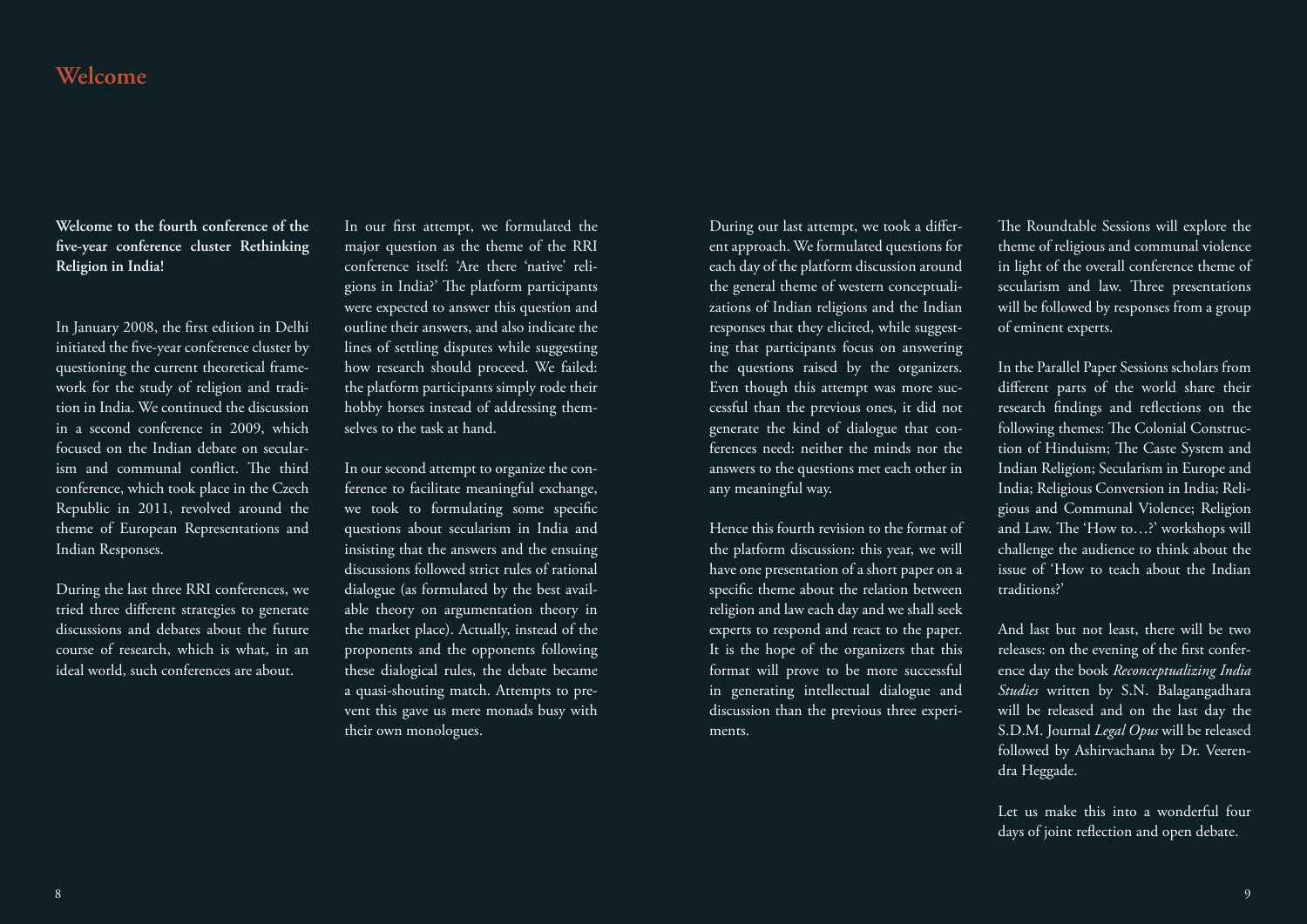# Well-wishing word by **Dharmadhikari, Dr. D. Veerendra Heggade**

I am delighted to know that the Ghent University, Belgium has come forward to conduct the International Conference on "Rethinking Religion in India IV" in association with S.D.M. Law College and the Centre for Post Graduate Studies and Research in Law. I am impressed to know that delegates from all over the world will be attending the conference and discuss on various issues which are mind boggling. The areas such as Religion and Law, Religion and Communal violence, Secularism in India and Europe etc. are the interesting areas to be discussed. I am convinced that stalwarts of the field as well as delegates will deliberate effectively and disseminate the information to the public at large including press and media.

I congratulate Dr. Balagangadhara and his team for identifying our college which is imparting quality legal education from the last thirty eight years.

I on behalf of the entire management wish the conference every success and my regards may be conveyed to all the dignitaries who are attending the Conference. I pray to Lord Manjunatha Swamy for the success of this International Conference and extend a warm welcome to all the delegates and resource persons and at the same time it is my privilege to invite all of you to Dharmasthala and take blessings of Lord Manjunatha Swamy and Dharmadevathas.

Dr. D.Veerendra Heggade Dharmadhikari, Dharmasthala

# Book Release *Reconceptualizing India Studies* **S.N. Balagangadhara**

What does it mean to be an Indian in this time and age? What does India have to give to the contemporary world? These overarching questions that echo in the mind of the post-colonial Indian cannot be truly answered by Western frameworks instituted at the behest of colonialism.

This book sets the stage for a reconceptualization of India studies. Clearing away intellectual deadwood, it initiates a process of comparative study of cultures. The volume scrutinizes the Western studies on India, including contemporary writings on Hinduism, the nature of inter-cultural dialogues, and their implications for normative political philosophy.

S.N. Balagangadhara puts forth the case to translate Indian traditions to the twentyfirst century idiom. He urges the need to analyse and understand Indian contributions to human knowledge.

### **Opening speech**

Mr. Charly Poppe, First Secretary, the Embassy of Belgium in New Delhi, India

### **Introduction of the author**

Dr. Jakob De Roover, Research Centre Vergelijkende Cultuurwetenschap, Ghent University, Belgium & Dr. Rajaram Hegde, Centre for the Study of Local Cultures, Kuvempu University, India

### **Speeches about the book**

Prof. Naomi Goldenberg, Department of Classics and Religious Studies, University of Ottawa, Canada & Dr. Prakash Shah, School of Law, Queen Mary, University of London, UK

ROOM: CONFERENCE HALL Saturday 24 November, 17.30 - 19.30

Release of the **The S.D.M. Journal**  *Legal Opus* 

Legal Opus is the Premier Legal Journal of the S.D.M. Department of Post Graduate and Research Studies in Law. The past seven issues of Legal Opus contained thought provoking legal articles touching contemporary system of law and legal

institutions. It has earned the laurels from both critics and well-wishers.

Followed by **Ashirvachana** by Dr. D. Veerendra Heggade, Dharmadhikari, Shri Kshethra Dharmasthala

ROOM: CONFERENCE HALL Tuesday 27 November, 11.15-13.15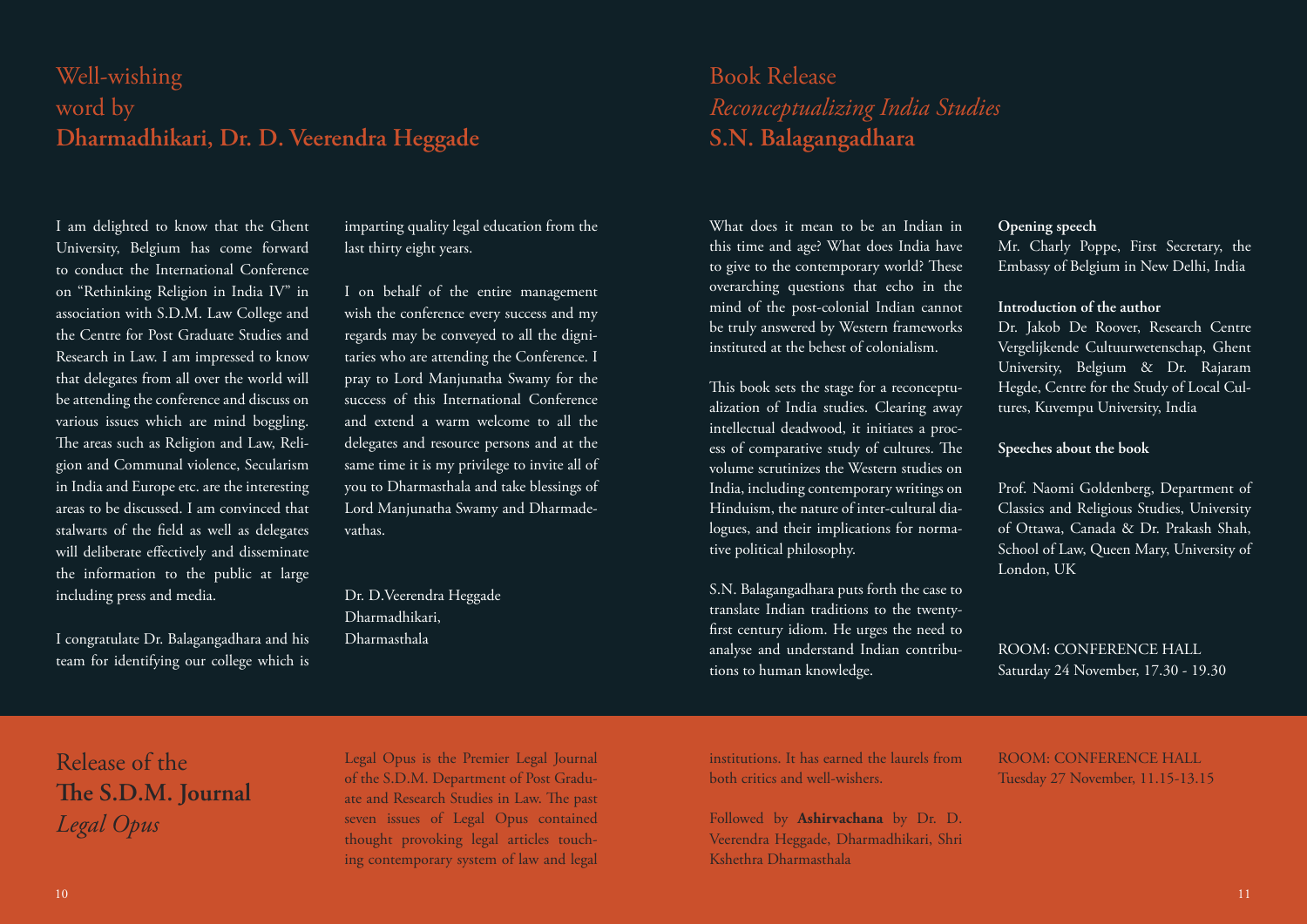# CONFERENCE AT A GLANCE

24 - 27 November 2012

# Rethinking Religion in India IV

Secularism, Religion & Law

| Saturday 24 November                                                   | Sunday 25 November                                                                                                                                                                                                                                                                                                                              | Monday 26 November                                                                                                                                                                                                                                                                                                                                                                                    | Tuesday 27 November                                                                                                                                                                                                                                                                                                                                 |
|------------------------------------------------------------------------|-------------------------------------------------------------------------------------------------------------------------------------------------------------------------------------------------------------------------------------------------------------------------------------------------------------------------------------------------|-------------------------------------------------------------------------------------------------------------------------------------------------------------------------------------------------------------------------------------------------------------------------------------------------------------------------------------------------------------------------------------------------------|-----------------------------------------------------------------------------------------------------------------------------------------------------------------------------------------------------------------------------------------------------------------------------------------------------------------------------------------------------|
| $9.00 - 10.30$ : Registration                                          | 9.00-11.00 : Parallel Paper Sessions 1                                                                                                                                                                                                                                                                                                          | 09.00-11.00 : Parallel Paper Sessions 2                                                                                                                                                                                                                                                                                                                                                               | 9.00-11.00 : Parallel Paper Sessions 3                                                                                                                                                                                                                                                                                                              |
|                                                                        | The Colonial Construction of Hinduism 1<br>Seminar Room 1<br>Religion and Law 1<br><b>Seminar Room 2</b><br>Religious and Communal Violence 1<br>Seminar Room 3<br>Secularism in Europe and India 1<br>Seminar Room 4<br>Gender and Law<br><b>Seminar Room 5</b><br>Special S.D.M. panel:<br>Caste System and Indian Religion<br>Seminar Room 6 | Religion and Tradition<br><b>Seminar Room 1</b><br>Religion and Law 2<br><b>Seminar Room 2</b><br>The Colonial Construction of Hinduism 2<br><b>Seminar Room 3</b><br>How to teach about the Indian traditions?<br><b>Seminar Room 4</b><br>Special S.D.M. panel:<br>Secularism and Law<br><b>Seminar Room 5</b><br>Special S.D.M. panel:<br>Religious and Communal Violence<br><b>Seminar Room 6</b> | Rethinking the Caste System<br>Seminar Room 1<br>Religion and Law 3<br>Seminar Room 2<br>Religious and Communal Violence 2<br>Seminar Room 3<br>Secularism in Europe and India 2<br>Seminar Room 4<br>Special S.D.M. panel:<br>Religion, Law and Conversion<br><b>Seminar Room 5</b><br>Special S.D.M. panel:<br>Religion and Law<br>Seminar Room 6 |
|                                                                        | 11.00-11.15 : Tea break                                                                                                                                                                                                                                                                                                                         | 11.00-11.15 : Tea break                                                                                                                                                                                                                                                                                                                                                                               | 11.00-11.15 : Tea break                                                                                                                                                                                                                                                                                                                             |
| 10.30-13.30 : Welcome and inauguration<br><b>Auditorium</b>            | 11.15-13.15 : Roundtable Session 1<br>Communal Violence and Colonial Consciousness<br>Auditorium                                                                                                                                                                                                                                                | 11.15-13.15 : Roundtable Session 2<br>Gandhi's Secularism: Religion in "Public" and<br>in "Private"<br>Auditorium                                                                                                                                                                                                                                                                                     | 11.15-13.15 : Release of the journal Legal Opus<br>followed by Ashirvachana by Dharmadhikari<br>Dr. D. Veerendra Heggade<br><b>Conference Hall</b>                                                                                                                                                                                                  |
| 13.30-14.30 : Lunch                                                    | 13.15-14.30 : Lunch                                                                                                                                                                                                                                                                                                                             | 13.15-14.30 : Lunch                                                                                                                                                                                                                                                                                                                                                                                   | 13.15-14.30 : Lunch                                                                                                                                                                                                                                                                                                                                 |
| 14.30-16.00 : Platform Session 1<br>Religion & Law                     | 14.30-16.00 : Platform Session 2<br>Religion & Law                                                                                                                                                                                                                                                                                              | 14.30-16.00 : Platform Session 3<br>Religion & Law                                                                                                                                                                                                                                                                                                                                                    | 14.30-16.30 : Roundtable Session 3<br>Comparative Law                                                                                                                                                                                                                                                                                               |
| <b>Conference Hall</b>                                                 | <b>Conference Hall</b>                                                                                                                                                                                                                                                                                                                          | <b>Conference Hall</b>                                                                                                                                                                                                                                                                                                                                                                                | <b>Auditorium</b>                                                                                                                                                                                                                                                                                                                                   |
| 16.00-16.15 : Tea break                                                | 16.00-16.15 : Tea break                                                                                                                                                                                                                                                                                                                         | 16.00-16.15 : Tea break                                                                                                                                                                                                                                                                                                                                                                               | 16.30-16.45 : Tea break                                                                                                                                                                                                                                                                                                                             |
| 16.15-17.00 : Platform Session 1 (continued)<br><b>Conference Hall</b> | 16.15-17.00 : Platform Session 2 (continued)<br><b>Conference Hall</b>                                                                                                                                                                                                                                                                          | 16.15-17.00 : Platform Session 3 (continued)<br><b>Conference Hall</b>                                                                                                                                                                                                                                                                                                                                | 16.45-17.30 : Closing Address and Valedictory Cer-<br>emony<br><b>Conference Hall</b>                                                                                                                                                                                                                                                               |
|                                                                        |                                                                                                                                                                                                                                                                                                                                                 |                                                                                                                                                                                                                                                                                                                                                                                                       |                                                                                                                                                                                                                                                                                                                                                     |
| 17.00-17.30 : Tea break                                                |                                                                                                                                                                                                                                                                                                                                                 |                                                                                                                                                                                                                                                                                                                                                                                                       |                                                                                                                                                                                                                                                                                                                                                     |
|                                                                        |                                                                                                                                                                                                                                                                                                                                                 |                                                                                                                                                                                                                                                                                                                                                                                                       |                                                                                                                                                                                                                                                                                                                                                     |

17.30-19.30 : *Book Release R*econceptualizing India Studies

17.30-18.00 : *Cultural Programme brought by the students of S.D.M. College*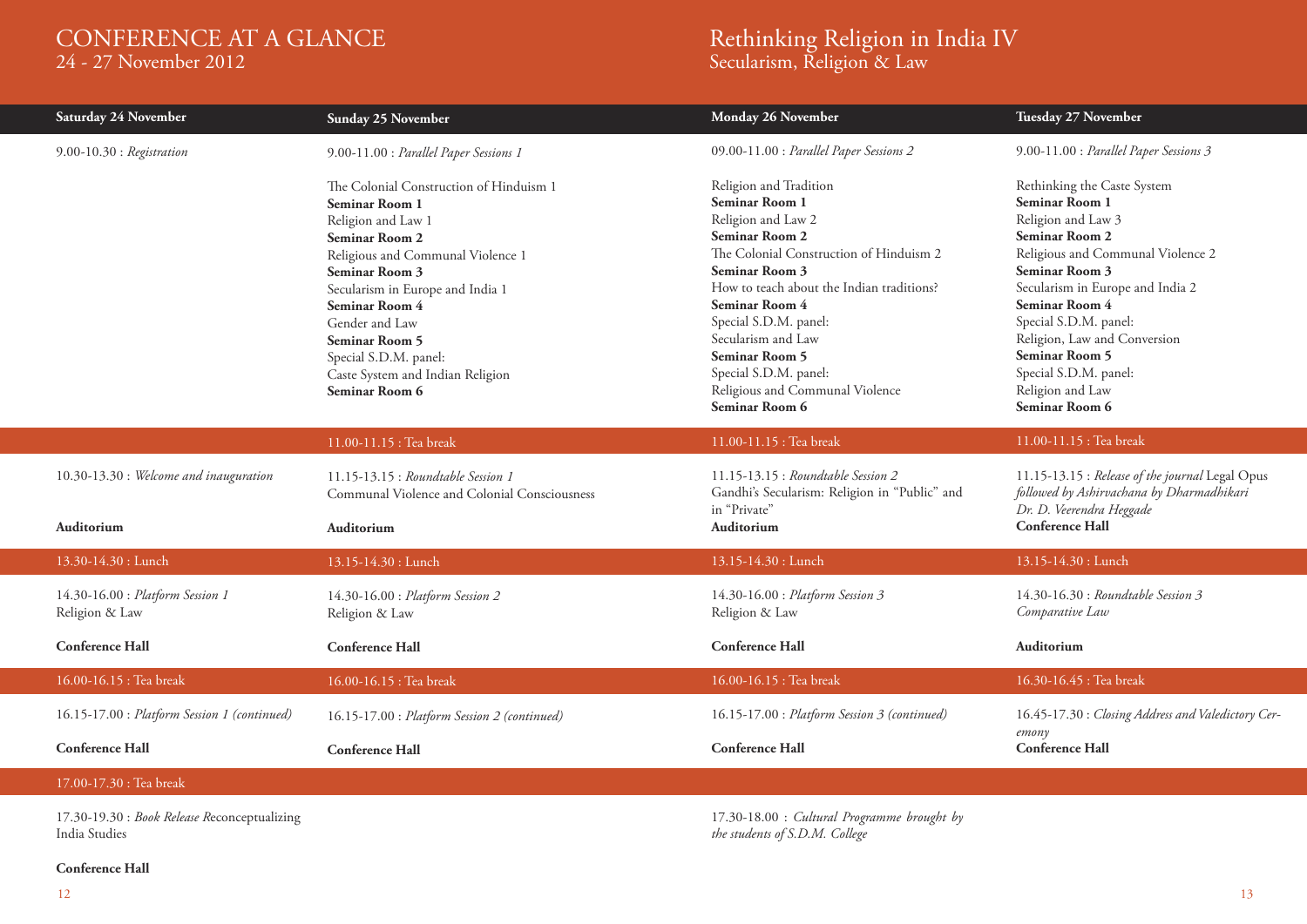**Platform Session 1:** Saturday, 24 November, 14.30-17.00 **Platform Session 2:** Sunday, 25 November, 14.30-17.00 **Platform Session 3:** Monday, 26 November, 14.30-17.00

**Moderator:** Naomi Goldenberg **Room:** Conference Hall

### **The Platform Speakers**

**Werner Menski** is Professor of South Asian Laws at the School of Law as well as Chair of the Centre for Ethnic Minority Studies at SOAS, University of London, UK. Some of his most important works are: Comparative Law in a Global Context: The Legal Systems of Asia and Africa. (Cambridge University Press, 2006); Hindu Law: Beyond Tradition and Modernity (Oxford University Press, 2003); Modern Indian Family Law (Curzon Press, 2000); Public Interest in Litigation in Pakistan. (with Alam, R. and Raza, M., Platinum, 2000) and Muslim Family Law (with Pearl, D., Sweet & Maxwell, 1998).

**Steven D. Smith** is Warren Distinguished Professor of Law at the University of San Diego as well as Co-Executive Director of the Institute for Law & Religion and the Institute for Law & Philosophy of the same university. His areas of expertise are law and religion, constitutional law, and torts. Among his most important works are The Disenchantment of Secular Discourse (Harvard University Press, 2010); Law's Quandary (Harvard University Press, 2004); The Constitution and the Pride of Reason (Oxford University Press, 1998) and Foreordained Failure: The Quest for a Constitutional Principle of Religious Freedom (Oxford University Press, 1995).

**Prakash Shah** is Senior Lecturer at the School of Law at Queen Mary, University of London. He specialises in legal pluralism, religion and law, ethnic minorities and diasporas



in law, immigration, refugee and nationality law, and comparative law with special reference to South Asia. He has edited the volume Law and Ethnic Plurality: Socio-Legal Perspectives (Martinus Nijhoff, 2007) and has published widely on his field of expertise.

**S.N. Balagangadhara** is Professor in Comparative Science of Cultures and Director of the Research Centre Vergelijkende Cultuurwetenschap, Ghent University, Belgium. He also directs the India Platform UGent. His most important works are 'The Heathen in His Blindness…': Asia, the West and the Dynamic of Religion first published in 1994 by Brill and republished by Manohar Publications in 2005 and Reconceptualizing India Studies recently published by OUP India.

**Robert A. Yelle** is Assistant Professor at the Department of History at the University of Memphis. Most of his work as an historian of religions has focused on three topics: religious ritual as a mode of communication or rhetoric; the historical and structural relations between law and religion; and secularization or "disenchantment" as an historical process in the evolution of religion and society. His mort important work is Explaining Mantras: Ritual, Rhetoric, and the Dream of a Natural Language in Hindu Tantra (Routledge, 2003).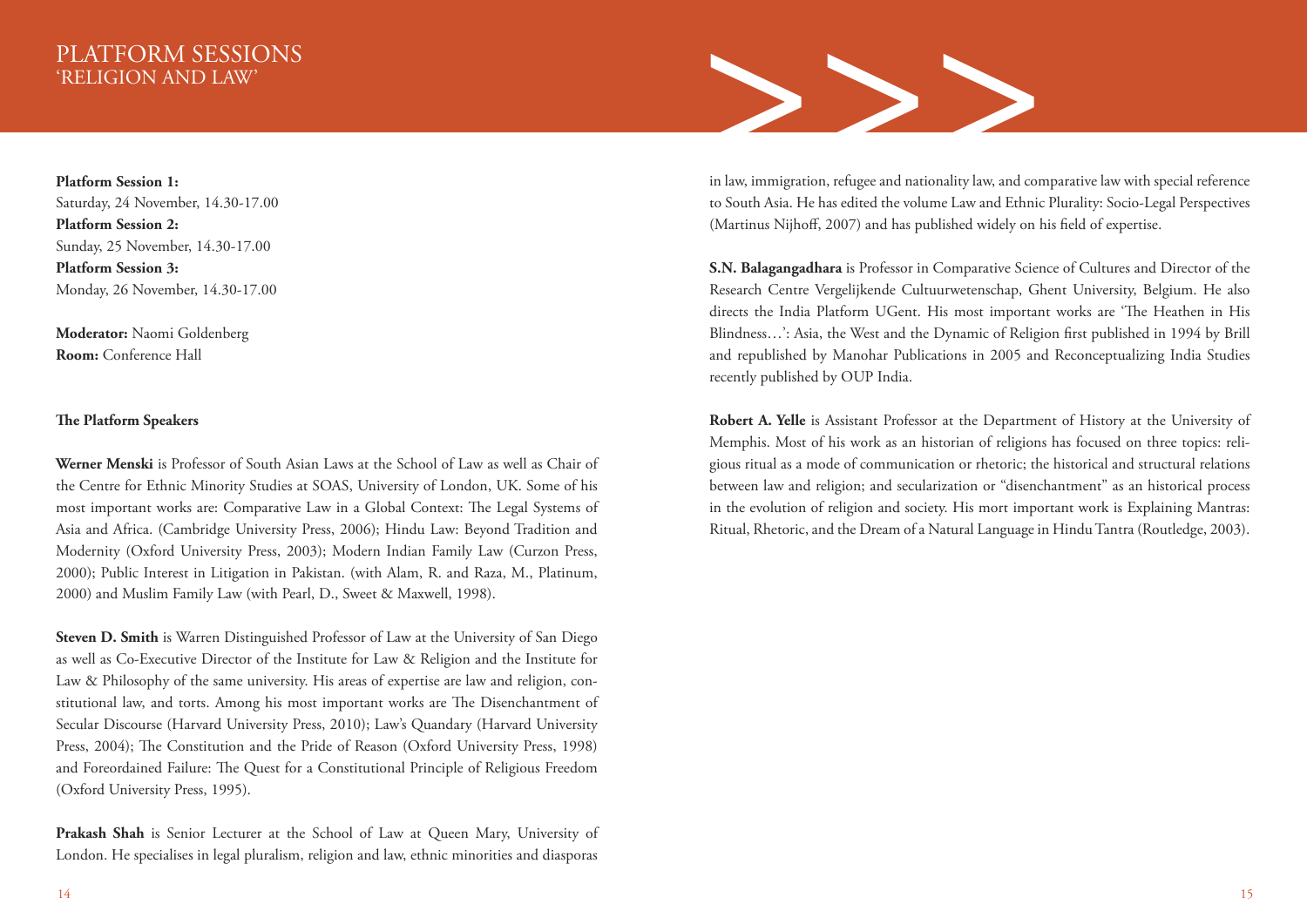

### **The Platform Paper** S.N. Balagangadhara

### **By Way of an Introduction**

It is important to set the stage for the current format of the platform session before delving into its contents. During the last three RRI conferences, we tried three different strategies to generate discussions and debates about the future course of research which is what, in an ideal world, such conferences are about.

In our first attempt, we formulated the major question as the theme of the RRI conference itself: 'Are there 'native' religions in India?' The platform participants were expected to answer this question and outline their answers, and also indicate the lines of settling disputes while suggesting how research should proceed. We failed: the platform participants simply rode their hobby horses instead of addressing themselves to the task at hand.

In our second attempt to organize the conference to facilitate meaningful exchange, we took to formulating some specific questions about secularism in India and insisting that the answers and the ensuing discussions followed strict rules of rational dialogue (as formulated by the best available theory on argumentation in the market place). Actually, instead of the proponents and the opponents following these dialogical rules, the debate became a quasi-shouting match. Attempts to prevent this gave us mere monads busy with their own monologues.

During our last attempt, we took a different approach. We formulated questions for each day of the platform discussion around the general theme of western conceptualizations of Indian religions and the Indian responses they elicited, while suggesting that participants focus on answering the questions raised by the organizers. Even though this attempt was more successful than the previous ones, it did not generate the kind of dialogue that conferences need: neither the minds nor the answers to the questions met each other in any meaningful way.

Hence this fourth revision to the format of the platform discussion: this year, we will have one presentation of a short paper on a specific theme about the relation between religion and law each day and we shall seek experts to respond and react to the paper. It is the hope of the organizers that this format will prove to be more successful in generating intellectual dialogue and discussion than the previous three experiments.

# **Delving into the Contents**

*Setting the Contexts*

The RRI conferences build on research results, which have been available for intellectual scrutiny for more than two decades now. Of these, two are of crucial importance. One: Western culture is the child of the internal dynamics of the Christian religion and, therefore, we cannot understand this culture or its institutions if we do not develop an understanding of what religion is and how and why Christianity is a religion. Two: if the Semitic religions are examples of what religion is, then India has never had any 'native' religions. That is, we believe that cultures exist without having 'native' religions and that India is one such culture. Even though these two results are, in some senses, presupposed, the RRI conferences seek to subject these claims to tests through a choice of appropriate themes and questions. This is the first context.

The second context. The western institutions of law depend non-trivially upon the presence and existence of religious (and even theological) ideas to make much sense to a people. Where religions are absent, there, in such cultures that is, introduction of these legal institutions lead to their deformation in ways that the 'creators' of such institutions would not have been able to imagine. In the platform sessions, we shall explore this rather vaguely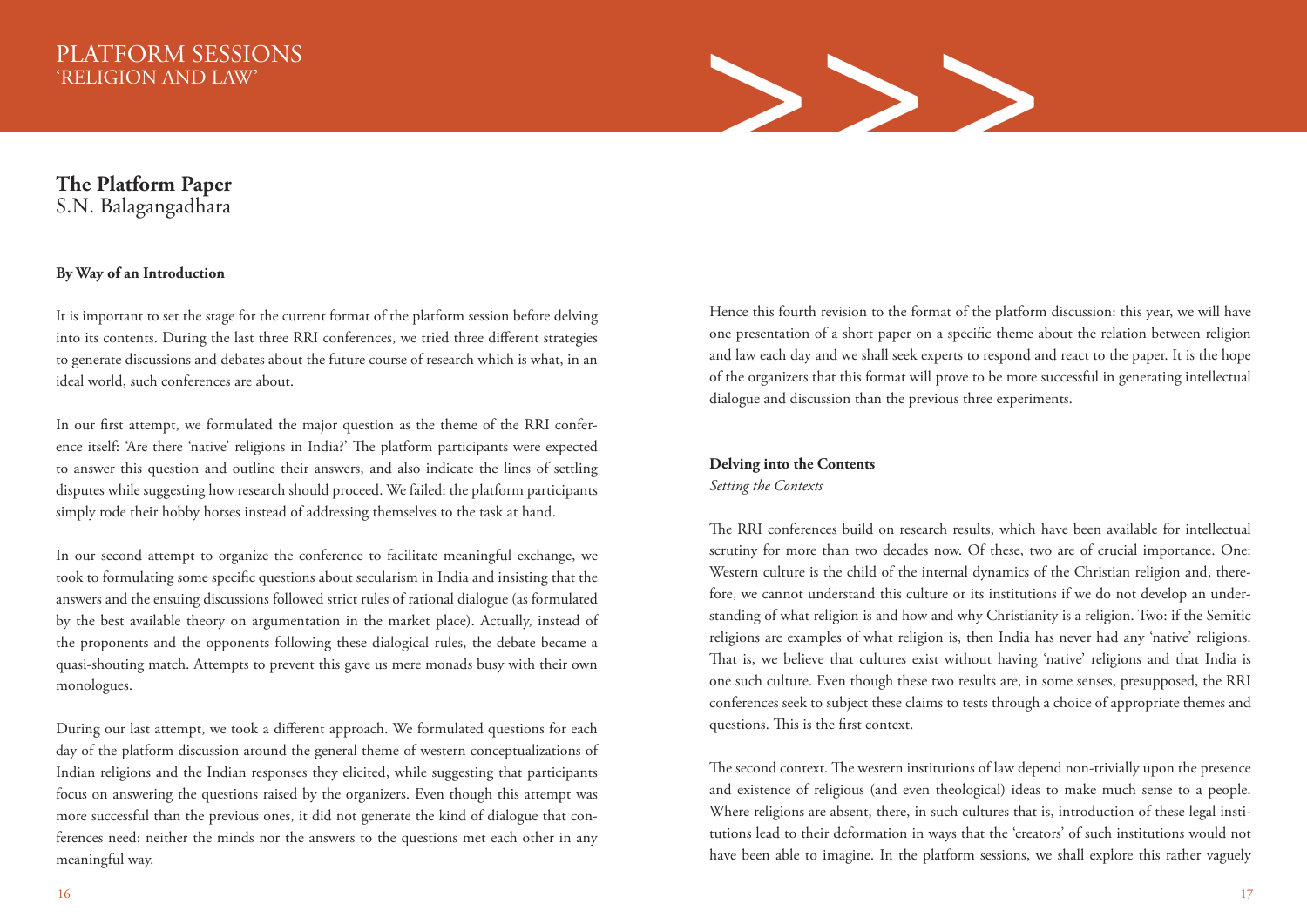formulated hypothesis in terms of three themes each of which will be dealt with in one ses sion. Here, the following fact is presupposed: British colonialism introduced the western institutions of law in the Indian culture. We shall not look at the desirability or otherwise of this phenomenon: we need to understand the nature of western legal institutions properly before we can judge their 'value' to Indian culture and society.

The third context. Even though both the phenomenon colonialism and its act of introduction of legal institutions in India are centuries old, no student of culture, whether Indian or Western, has raised the question of the relationship between Law and Indian culture in any serious way. The reasons for this neglect are many and what interests us is its effect now: it is left to an amateur to raise these questions to an expert panel. Being neither a trained lawyer nor a jurist, a philosopher by training is going to raise themes about law and religion the way he sees it in his capacity as a student of culture. Despite the nature of such an encounter, there is a noble hope guiding this endeavor: perhaps, this will be the beginning of the kind of research so sorely needed today.

### **Theme 1: On Truth and Falsity in Law, Religion and Culture**

Whatever their merits in other spheres of social interaction, the notions of truth and falsity play an extremely crucial role in Law. There are laws intended to punish falsity even if those are specific in nature (e.g. laws governing forgery and creation of false documents and currency), there are punishments for lying in certain circumstances (perjury, for instance) and the testimony of eye-witnesses is crucial in different kinds of trials. 'Bearing false witness' is a religious prohibition in Christianity (and Judaism) and is considered a heinous religious transgression. The notions of truth and falsity are not theoretical terms in the sense that they do not carry a technical meaning as defined in some specific branch of Law or in the sense that they are specifically jurisprudential terms. Legal language works with normal meanings of these words as they are connoted by these natural language terms. In order to understand their semantic scope then, we need to look at their meanings in natural languages and their common history.



The Oxford English Dictionary provides us with two core meanings of the term 'falsity'. On the one hand, being the opposite of truth, it carries the following meanings: insincerity, deceitfulness and is of a counterfeit character. On the other hand, possessing such character, it also involves treachery and fraud. When the word 'false' is used as an adjective, apart from being 'wrong and erroneous', it carries the meanings of being mendacious, deceitful and treacherous. Equally, the notion of 'truth' carries meanings like 'faithfulness', 'fidelity', 'loyalty' and 'constancy'. These meanings are also carried over into the notion of 'trust', leading to the suggestion that 'truth' and 'trust' are intimately connected to each other.

These associations of meanings have their roots both in Christianity and the impact of its theology on the Latin language. The Latin word 'Falsum' (lie or falsehood) has 'deceit' as its core meaning; lying involves (at its core) the intent to deceive and thus implies untrustworthiness. Because the impact of Latin on the languages of continental Europe is more pronounced, the core meaning of 'falsum' (Latin Christianity) has completely seeped into the natural languages of Europe, English included.

Compared to these core meanings, there is also another set of meanings of 'truth' and 'falsehood'. This is better called the 'philosophical' conception of truth instead of the 'Aristotelian conception of truth' because it is mainly among philosophers that the notion of 'truth' is defined entirely in terms of the 'accuracy' or 'correctness' of descriptions. Here, 'truth' and 'falsity' are seen as properties of natural language sentences or of propositions (depending on one's philosophical proclivity): only some or another sentence or proposition can be true or false. Of course, these two meanings are not divorced from each other; very, very often, they go together: someone who speaks false sentences is also considered untrustworthy and his behavior is seen as being deceitful. Consequently, when one speaks of 'falsity' in Law, one intends both sets of meanings.

In contrast to these core meanings of 'falsity' and 'truth', there stand their Indian languageequivalents as they are used in Indian culture. Here, there is a clear and fundamental semantic distinction between 'lies' and 'deception'. These are seen as two different acts, even if, in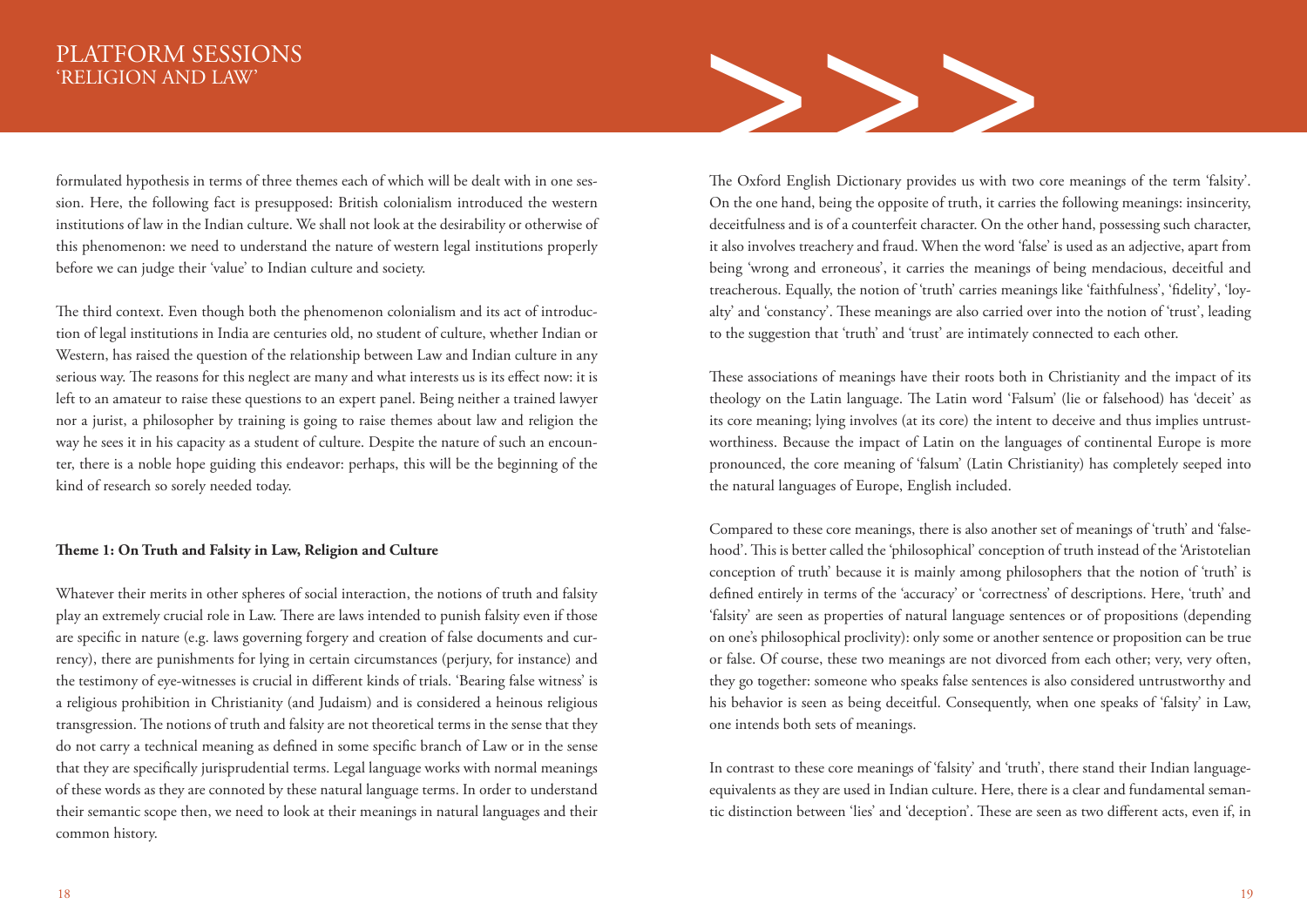some cases, they include both. That is, one could lie without involving deception and truth does not dovetail with trustworthiness. Consequently, when Indians use English, they use it in the 'Indian' sense, where a fundamental semantic distinction is made between a lie and a deception.

Some further clarifications are needed in order to avoid misunderstandings. Indian language-use tracks the empirical psychology of people closely. One could lie for different reasons: for pleasure, for pulling someone's leg, to embroider a story, as a joke, to stave off anger, to prevent a quarrel or fight, and so on. Consequently, an intention to deceive or being 'deceitful' is but one of the reasons for telling a lie. Therefore, while one could lie and deceive, there is no necessary semantic connection between these two meanings. In very simple terms: learning to speak in a language in India is also to learn when to speak the truth, when to lie and to know that morality of such an action is also a matter of the contexts of interaction. Neither lies nor truth carry an ethical weight all the time; there is no unconditional moral obligation imposed on people to tell the truth or refrain from lying.

Before we examine the implications of these semantic differences to the field of Law, let us briefly note their respective origins. In western culture, it is undisputable that these basic meanings of 'truth' and 'falsehood' are, in a very clear sense, 'person-oriented'. That is to say, both 'trustworthiness' and 'deceit' denote qualities of people and 'person-oriented' entities: someone or another is trustworthy or deceitful. They cannot be straightforwardly applied to inanimate things because, in a non-trivial way, they speak about personal qualities and require an entity that is capable of acting intentionally. Given the history of the West, we have two such 'persons': God and the Devil. God is perfectly trustworthy, which is why one believes what He says. God's word can and should be believed because as a perfectly trustworthy being, He does not deceive us. Contrasted to Him, stands the Devil: the lord of Lies and the embodiment of deception. The Devil deceives humankind in all possible ways, including, above all, seducing us to worship him, the false (i.e., deceitful) god as though he is the True (i.e., trustworthy) God. If we believe in the words of the Devil, we are assured of a one-way ticket to Hell, the price for believing in the god of lies. That is also the reason why the Christian creed begins by declaring belief in God, 'I believe in God', but not by declaring belief in the truth of some proposition (or sentence) or another. The history of this



Christianity is also the history of the semantic content of the core meanings of the notion of truth and falsity in European languages.

By contrast, Indian culture knows neither this God nor this Devil. It has notions about the properties of the world, which, by nature, is transient and impermanent. Therefore, its questions arise from a different set of concerns: Is there permanence in this transient universe? Only that which subsists through time without being subject to the 'deformation' of change (whether that change is growth or decay) is the 'real' or the 'truth'. That which passes away is not the 'false', however: it merely has existence without being 'false'. It is erroneous to believe that the transient is the permanent; in some senses, this wrong belief is 'false'. To believe in a sentence that is erroneous is to have false beliefs. Falsity, in its core meaning, is to be in error. In this sense, the fundamental meaning of 'truth' refers to 'the real' or the 'permanent', whereas the word 'false' connotes 'existence' or even 'transience'. The major differences between traditions like 'Buddhism' and 'Hinduism' revolve around this issue: is there permanence in this transient universe?

Consequently, there are many practices in India, which include the process of child-rearing, that involve learning and being taught to lie or tell falsehoods. (Understood here as not saying 'what is the case'.) One's mother or siblings or grandparents teach the child to lie so that it may not provoke the anger of the father; friends lie to each other as a matter of course and marrying one's child off by telling a 'thousand lies' is considered a morally good thing. That is, one's process of socialization also involves learning to tell lies. Deception is an act of a different kind; it is even conceivable that one can deceive another by telling the truth. Falsity and deception are separated from each other as truth is distinct from trustworthiness. Lying is not an immoral act by nature; in fact, one can be morally praiseworthy precisely because one tells a lie. By the same token, truth-telling is not, in and of itself, a moral act; one could become profoundly immoral because one tells the truth. This internal disjunction between lie and deceit on the one hand and truth and trustworthiness on the other divorces truth-telling and lying from immediate moral judgments – the opposite of what the western culture thinks. There, lying is a vice and truth-telling is a virtue, in the moral sense.

Again, it is important to note that neither the semantic distinction nor the socialization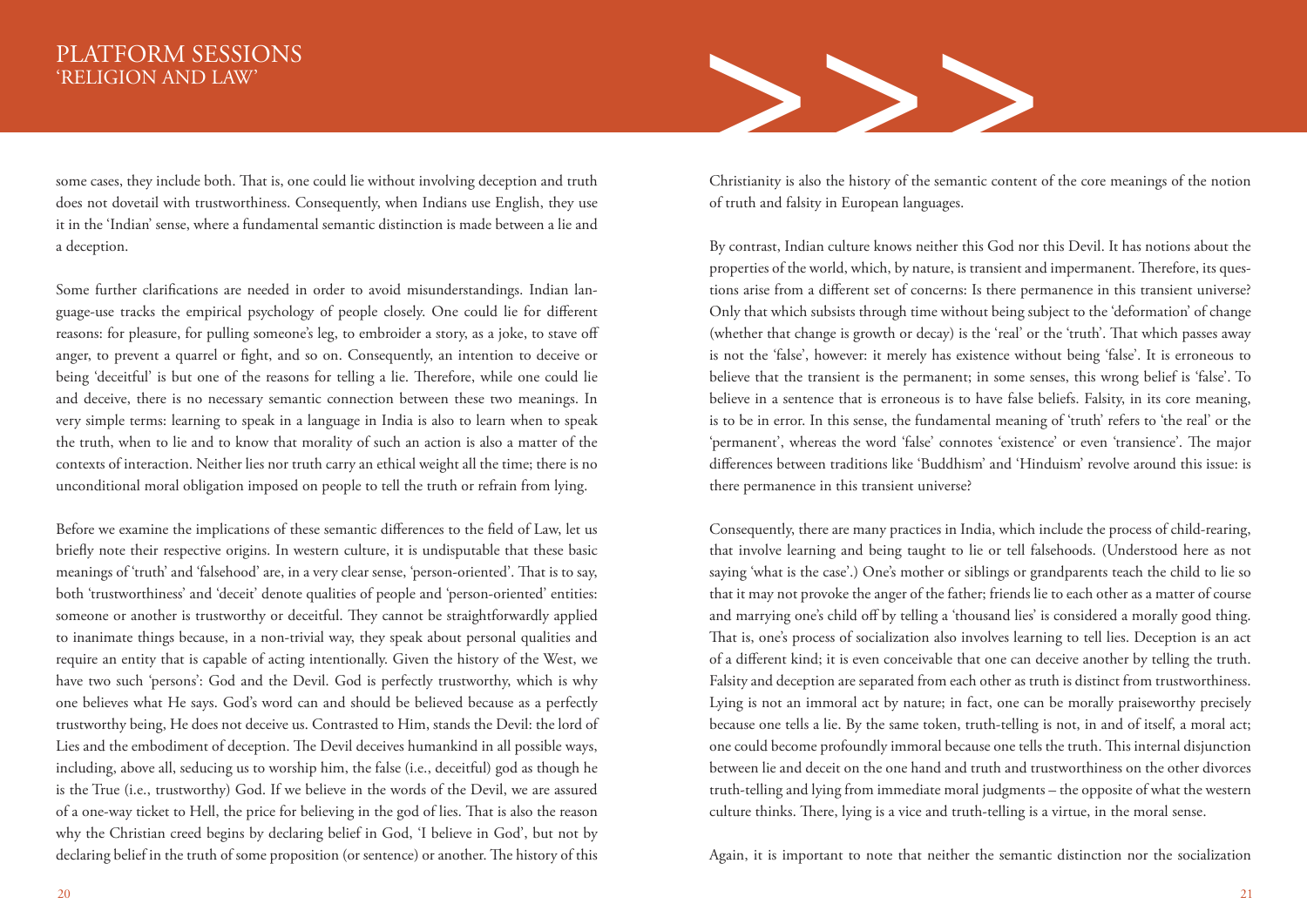process puts a premium on lying. There are any number of percepts that recommend truthtelling and discourage the telling of lies. However, as percepts they are not unconditionally binding on any individual. Nor would be true to say that lies and truth are moral predicates all the time.

The western legal arrangements (including their statutes and laws) presuppose the specifically religious conceptions of 'truth' and 'falsity'. The ratio legis of parts of criminal law (for example, those that speak about fraud, false documents, perjury, etc.) explicitly appeal to 'trustworthiness' and 'deceit'. When the British introduced these legal institutions and their attendant laws, they were operating within the ambit of a secularized Christianity, i.e. they were functioning within the framework of a Christianity that had gone secular. Christian theological ideas were provided with a secular garb and what made this intelligible to people in the West was the presence of the Christian original in its culture.

Yet, say, the Indian Penal Code (IPC) is built upon foundations that not only deny the Indian semantic sense but also postulate its opposite as both morally superior and legally defensible. It presupposes 'falsum' as Latin Christianity conceived it and this is supposed to be better because…well, because Christianity and its child (western culture) know of no other connotations. In such a case, quite independent of normative questions, an entirely unsuspected set of questions comes to the fore: how has the Indian judiciary (and Indian jurisprudence) interpreted this distinction between 'truth' and 'falsity'? Have they followed the Semitic religious distinction or have its judgments reflected the Indian intuitions and ideas on the matter? If the judiciary has followed the British interpretation, it has remained faithful to a religious distinction made by Christianity; in the other case, it must have distorted laws while interpreting them.

Quite apart from these questions, another set of profound issues arises as well: how and in what sense does one 'acquire' these non-Indian notions, when the native Indian languages postulate totally different semantic connections between these words? Even if we suppose that the 'learned' members of the bench in a court of law have some privileged access to the Christian meaning of these words, what about the lawyers and witnesses who do not have such a miraculous access? What about access of the legislative branch of the state to such



notions? What is the nature of laws enacted by such an authority? Should we interpret these laws using Indian notions or should we ascribe to the law-giver some mysterious access to the Christian conceptions as well?

These are but a few of the questions, when we begin the process of doing comparative law as students of culture conceive it. As I said in the beginning, I have yet to come across texts that take these matters seriously, even where they do go to the root of the problem of making western legal institution intelligible in the context of Indian culture. I hope the ensuing debate either shows why my questions are nonsensical or, if they are sensible, how we can begin taking steps to study these sets of problems.

### **Theme 2: Dramatis Personae: the Witness and the Judge**

The first theme has introduced us to the problem surrounding truth and falsity. Let us begin the second day by looking at one of the consequences of this difference to the function of two crucial figures in the court of law, namely, the witness and the judge. To appreciate the implications, however, we need a very broad (even if very crude) outline of the history, as it is relevant to our theme.

Between 1050 and 1250, a two hundred year stretch in the Common Era, the European legal system underwent a remarkable transformation. In continental Europe, trial by Ordeal was replaced by confession under inquisition; in England, it was the beginning of the Jury trial. In the first case, the Judge could appeal to the precise and procedural nature of the law which 'dictated' judgment; in the second case, the judge could refer to peer-judgment to defend his decision. In both cases, the reason for transformation was the same: the reluctant witness, who refused to come forth and testify against a person or persons suspected of committing a crime.

Let us get some grips on this issue. One needed witnesses to accuse a person of some crime or another and the judge (whether a civil magistrate or an ecclesiastical authority) could then appeal to the legal provisions to pronounce a sentence. But the problem was the reluc-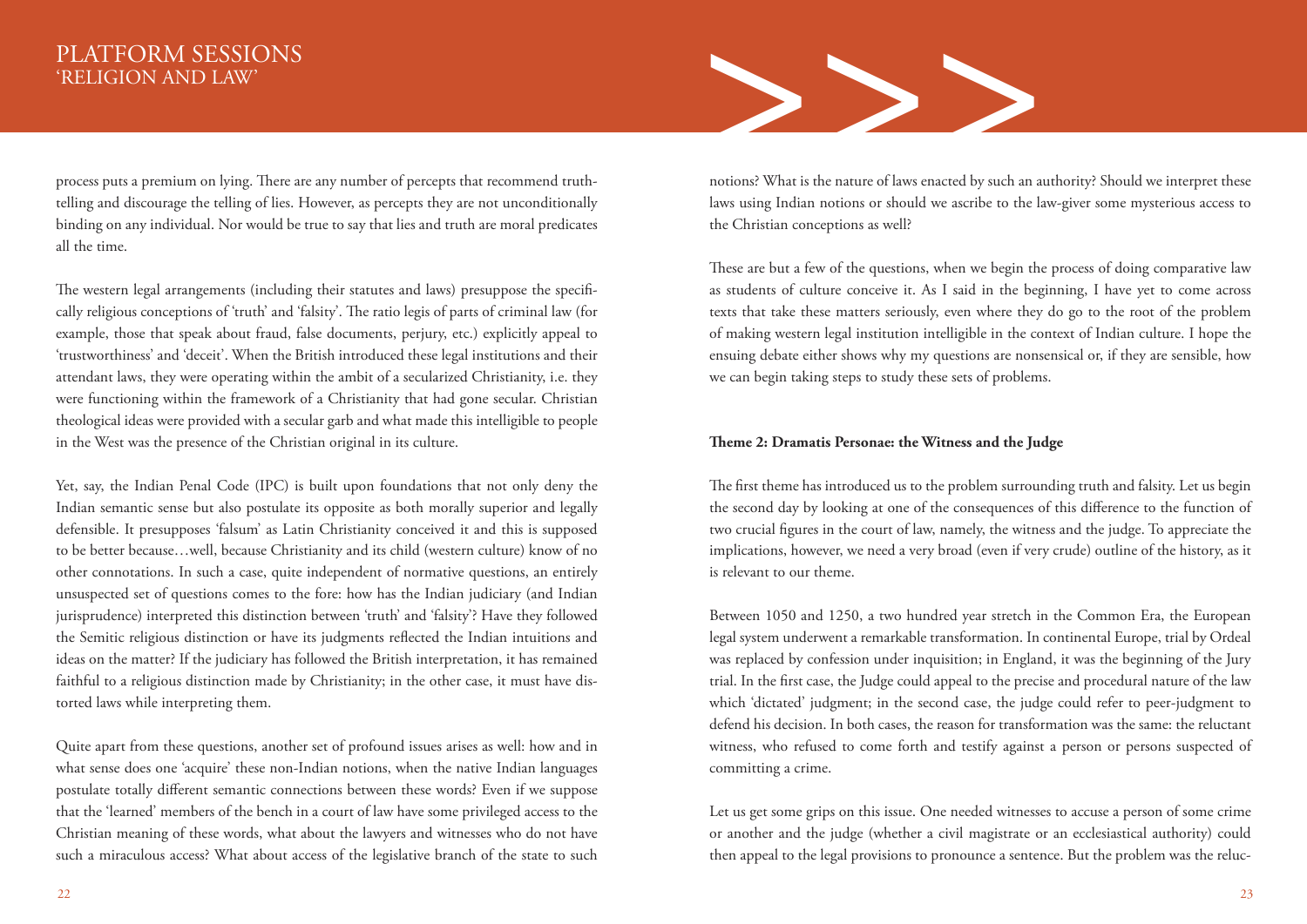tance of the witness to come forth and do what was required. There were, to be sure, many reasons for this state of affairs: one chief reason was the scriptural injunction. Being a wit ness, one risked either lying ('perjury'), an act forbidden by the scripture ('thou shalt not bear false witness') violating which would send the believer on his way to Hell, or risking blood debt, i.e., carrying blood of another human being on one's hand. Despite many subtle attempts by theologians to solve this dilemma, it remained a huge concern; continental Europe and England took to different routes to solve this problem.

When the British introduced western legal institutions in India, one of the first things they confronted was about the performance of witnesses in court. Century after century, the lamentation remained the same: Indians had absolutely no problems in committing perjury in the court. Indians faced no problems in swearing on the Gita, or on the 'holy' waters of the Ganges, or anything else one cared to introduce to swear upon and yet commit perjury. The British found that it was more realistic and prudent to assume that such 'sworn testimonies' were anything but the truth. In fact, this was one of the primary reasons for introducing English education in India. The British hoped that such an education would help teach the Indians the virtue of not committing perjury in the courts and cure them of their 'repulsive' habit of lying under oath.

In fact, this state of affairs has not disappeared even though the British have disappeared as colonial masters. As every lawyer and judge knows, such witnesses are dime a dozen: it is the most common picture around the court buildings in India where people congregate looking for a job: any lawyer can hire a number of 'eye witnesses' from among them for specified sums of money. If anything at all is certain in the Indian courts, it is this: 'eye witnesses' lie under oath and commit perjury.

In fact, as a matter of procedure, the police presuppose this social fact and make use of it in their working: they simply hire 'eye witnesses' as and when needed. Let me give an example that is as widespread as it is normal in India. Let us imagine a case where a thief steals a golden necklace from a house, pawns it in some shop or another in exchange for money. The Pawn-broker immediately melts the necklace to recover the gold in it. When apprehended by the police, the latter surrenders the gold to the police, who, in turn, pass it on



to a gold smith. He is now entrusted to transform the recovered gold into a necklace. The police produce the 'new' necklace as the necklace that the thief allegedly stole. In no court of law, including the Indian courts, can that necklace function as evidence: the thief did not steal that specific necklace which the police introduce in the court. The lawyers suspect and the judge 'knows' this for a fact but the necklace is accepted as evidence. The police know too that what they do might not be 'proper' but, as many police officers in different parts of India have told me, it is countenanced because they do this to 'protect the society from criminals'.

This situation stands to reason: lying is neither immoral nor reprehensible in Indian culture. This does not mean that Indians do not value trustworthiness or put a premium on deceit. This is how the West is forced to look at the issue, inspired completely by Christian conception of truth and falsity. Unless one assumes that Christianity is the most superior religion and that its injunctions and values are inherently superior to anything else that exists in the world, lying need not be a moral issue. If lying is not a moral issue, lying under oath ceases to be a legal issue. However, perjury is. The question then is: what is the 'value' of a legal institution that depends so much on a specific religion that, in its absence, its fundamental tenet fails to make sense or become intelligible?

Of course, one can and does come up with 'secular' jurisprudential reasons in support of what is a religious injunction. That does not make it any more acceptable: it is and remains a religious conception, even if it is now dressed up as a secular truth. The point to note, though, is this: this kind of lying does not create either a pragmatic or a moral problem in India. We can get along perfectly well with each other, even by emphasizing the importance of truth and truth-telling, despite having knowledge of the fact that most of us lie in many circumstances. And that it is also morally meritorious to lie in many circumstances.

Because there is a serious possibility of misunderstanding of what I am saying, a few more words are necessary. I am not claiming that all Indians are liars and cheats or even that centuries of European descriptions are true. To make this point sharper, consider two societies: one where people tell only the truth (understood in the philosophical sense as saying 'what the case is') and another where people only lie (again as saying only things that are untrue).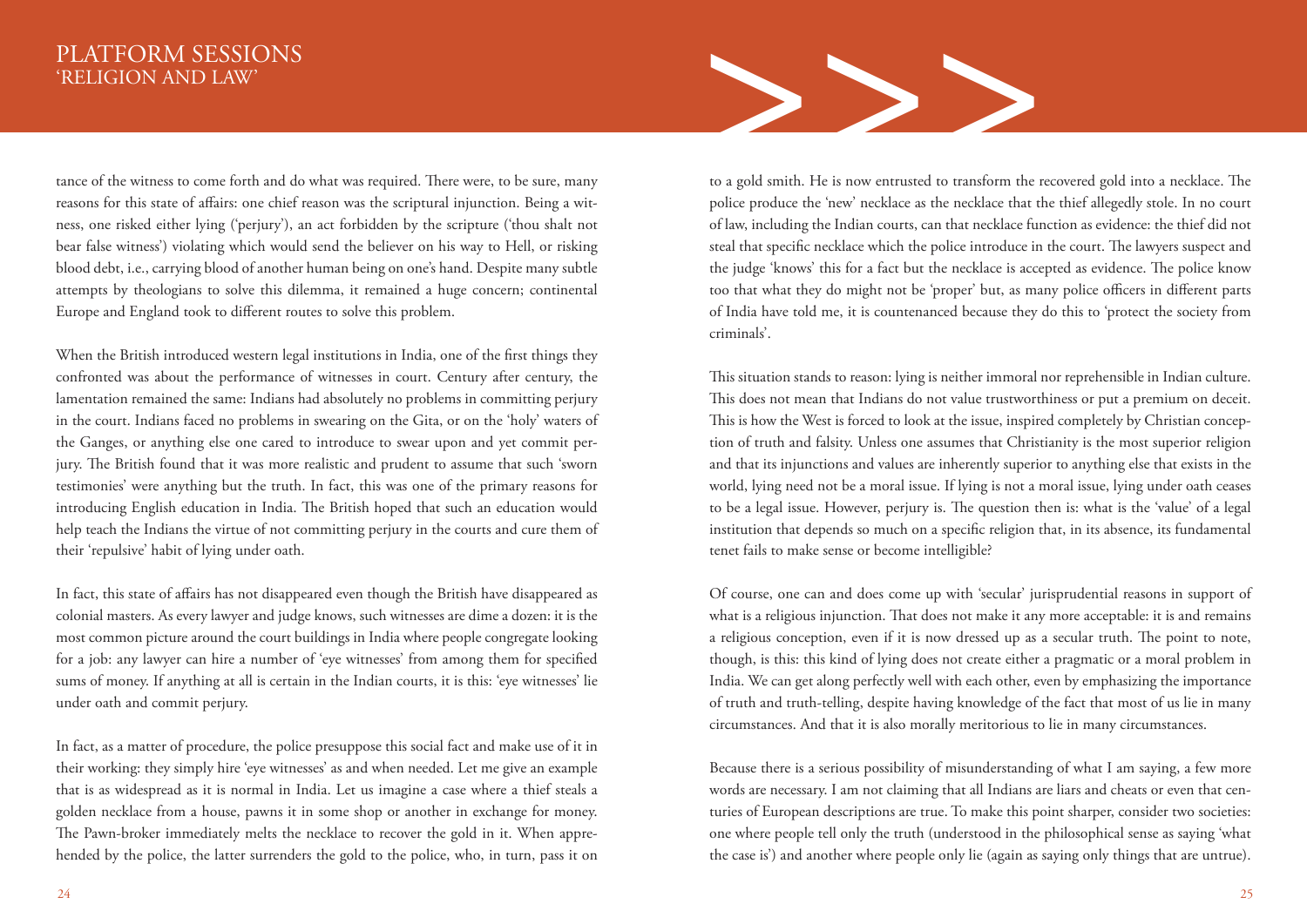Logically speaking, there is no problem of communication nor is there any possibility of misunderstanding in either of these two societies: it is merely an issue of knowing how to frame questions in these societies and how to interpret their answers. In a society comprised entirely of truth-tellers, one can predict their behavior and seek communication with them on the assumption that one's question elicits truthful answers. In the other society, where everyone lies all the time and never tells the truth, the situation is equally predictable: one can communicate perfectly well with them too, by assuming that all their answers are lies and by framing questions in such a way that negations of these lies provide us with the truth. The British did not confront a society where everyone lied habitually or even one where the majority did so. Such a situation would not have created any problem for the rulers. The problem arises because India, like any other society and culture, is mixed in nature: there are people who lie and the same people also tell the truth.

The religious conception of truth and falsity has seeped very deep into the consciousness and language-use of western culture. So deep is its penetration that these predicates are metaphorically extended to things and thoughts as well: science becomes 'trustworthy' knowledge; our senses are either 'trustworthy' or they 'deceive' us in gaining knowledge about the world; Descartes begins his meditation with the possibility that an evil genius deceives us about the nature and existence of the external world and so on. The suspicion that others are out to deceive us goes so deep in this culture that every passenger in the airports of the US and the UK is treated as a 'suspect' and a 'potential terrorist', a situation that their so-called 'security measures' testify to. This deep suspicion about the world is rooted in the idea that has lived on for more than 1800 years in Europe: the earth is the 'kingdom' of the father of lies and deceit. The contrast with the Indian culture in this regard cannot be sharper.

Having considered the witness, let us move on to look at the figure of the judge. Again, relying upon the crude paragraph sketch of the history I provided, one of the basic concerns of law has been to protect the judge. Even though he pronounces judgments, he can either fall back on the verdict of the jury or on the detailed procedural aspects of the law: it is the law that judges and not the person of the judge. Allowing this escape route enables one to free the judge from concerns about incurring blood debt or have the blood of individuals on his hand in specific kinds of trial. In general, it makes room for his fairness and impartiality. In



fact, this consideration dictates the role of the judge: he is supposed to be objective, impartial and impersonal. In a very strict sense, he is to obey the law and see to its enforcement. He brings, to put it in its ideal form, very little of his personal conceptions of morality and justice into the picture. Even where his ideas are different from the letter and the spirit of the law, it is his duty to follow the law and confine himself to doing this. He 'represents' justice only and strictly to the extent law allows him to be 'just'. No more, no less. It is the law which can be just or unjust but never the judge as a figure.

In contrast to this stands the Indian judiciary that sees itself as the 'embodiment' of justice. Very regularly, especially in the lower courts, the judge sees himself as someone who dispenses 'justice', often completely independent of or even oblivious to legal provisions and statutes. It is not merely a question of self-representation of the judge but also how he is perceived by the people who go to the court. They go there seeking justice in the literal sense of the term and, in the figure of the judge, they find such a person. In fact, a 'good judge' is someone who metes out justice and punishes injustice. In many senses, he represents what the king was alleged to be in pre-modern India: justice embodied and personified. It is this attitude of both the public and the judiciary that helps us understand the phenomenon of massive corruption of the judiciary in India: the law is what the judge says and what he says depends on his personal beliefs. In short, it is neither surprising nor abnormal to see a judge acting arbitrarily and capriciously: that is what a judge is.

If we bring these two figures of the judge and the witness together, it is obvious how the western legal institution is different in India from what it is supposed to be. Its difference does not lie in the lack of education of the judiciary or in the illiteracy of the public: it lies in the very nature of this culture, which is alien to the one that introduced western institutions of law. As must be obvious from the foregoing, the problem is not merely one of 'alienness'. It has also to do with the fact that Indian culture is a developed culture that too has its own notions of justice, truth and so on. When an alien institution is superimposed on an evolved indigenous structure without any awareness of the nature and existence of the latter, distortions and deformations are inevitable. Precisely that has happened in India due to colonial imposition.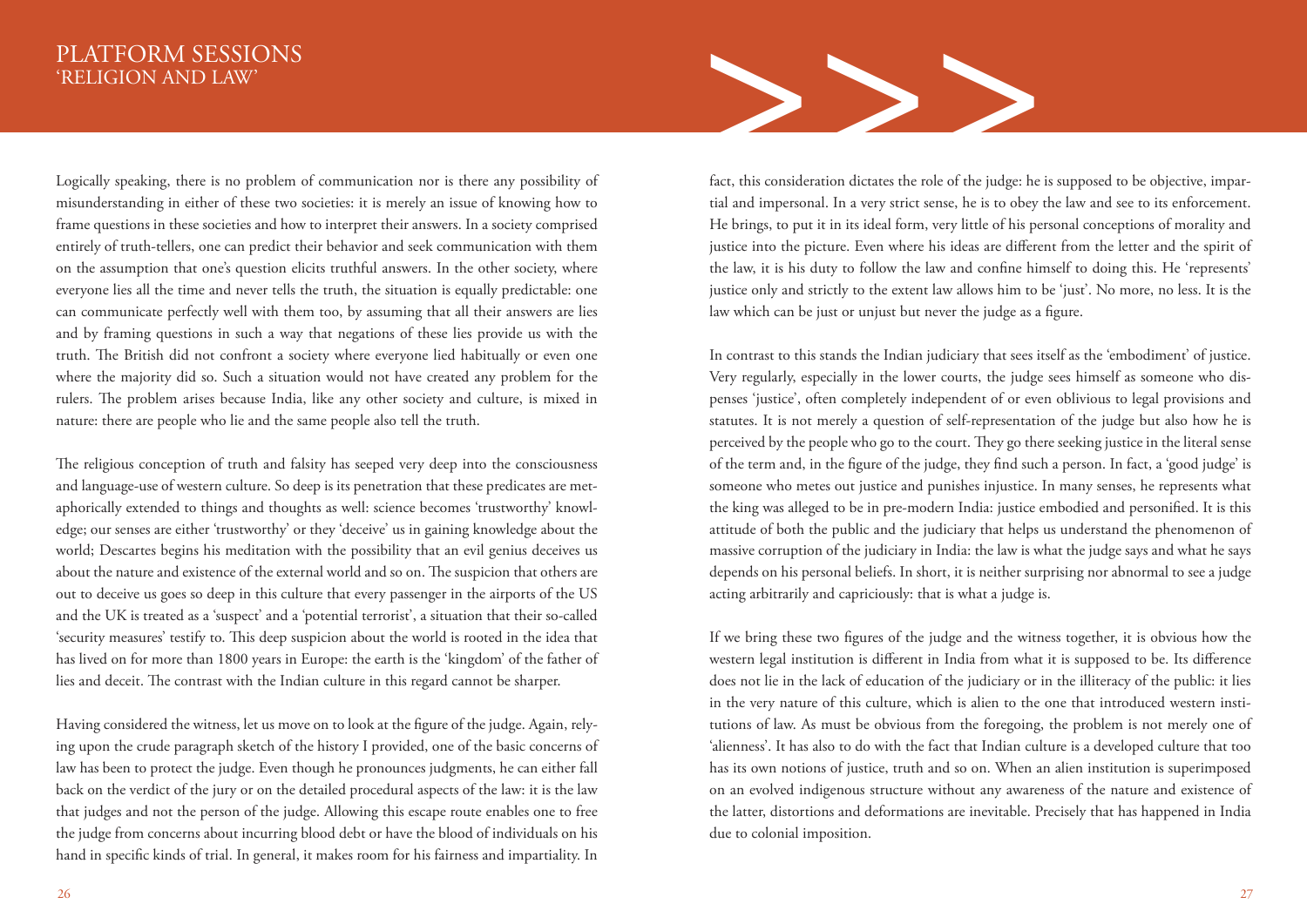Consequently, the presence of western legal institutions in India confronts two different sets of problems. On the one hand, it is neither possible nor is it desirable to abolish these western institutions of law in India. On the other hand, some of the key concepts and institutional roles that India has indigenously developed are at the opposite end of the spectrum than those required by the western judicial institutions. Before we can find some kind of a balance between these two, we need to understand that problems exist which are hardly mentioned in the literature. It is as though one is denying the experience of daily life to embrace an alien experience which can never be one's own. A comparative study of law needs to address itself to these issues with some sense of urgency.

### **Theme 3: On the Nature of Juridical fact**

I have had occasions to speak about 'distortions' and 'deformations' in the western legal institution because the alien has been forcibly transplanted on an indigenous organism. It is time to become a bit clearer about what such distortions consist of.

What is a scientific fact? In very simple terms, we can formulate the current consensus in philosophy of science in the following way: when some sentence, which, in a particular context, is taken as an observational statement, then we have a scientific fact. However, we need to know that such 'facts' are not theory-neutral. On the contrary. These 'facts' are themselves 'theoretical statements', which, however, are considered as facts in a given context. When we conduct experiments using, say, Wilson's cloud chamber, we assume that statements about the voltage of the current, instrumental observations of molecular movements, the recording of light rays on photographic plates, etc. as 'facts' in the experiment. However, each of these 'facts' are conclusions from other hypotheses: about electricity, about molecular movement, about photography and so on. These hypotheses are considered 'low-grade' theories relative to the hypotheses under test and we call such statements as 'scientific facts'. In this sense, the notion of a scientific fact refers to the relative status of some hypotheses in any given context.

I suggest that we look at juridical facts in an analogous fashion. Under this proposal, a



juridical fact is a description of some event, circumstance or act by using some or another legal statute or provision relevant to the event in question. The only duty of the judge is to determine what constitute the legal facts of the case while the lawyers attempt to transform some or another description (of an event, a circumstance, or an action) into a juridical fact. That is to say, laws and jurisprudence play the role that scientific theories play in the natural sciences. However, the crucial difference lies here: in a scientific theory, a fact should be deducible (logically or mathematically derivable) from the hypotheses. In the case of law, this relationship is not deductive but transformational in nature. Even though 'logic' and 'reasonableness' are involved in the transformational process, the lawyer does not deduce juridical facts from the statutes but changes one kind of description, say death, into another, say manslaughter or murder. (That is why one needs skill here, which requires practicing law.) The judge (or the jury) determines the success of this transformation. If one looks at juridical facts in this light, one also sees that 'rhetoric' in Law does not deal so much with 'persuasion' as it does with 'thinking'. 'Rhetoric' refers to the thinking activity (which is actually a problem solving activity) required to transform a sentence from natural language into a juridical fact. The only goal and duty of the judge or the jury is to determine whether or not such a transformation has been successful and whether a juridical fact has come into existence or not. Outside of this, the Judge has no other extra-juridical goal, nor can he have any.

Consider now the situation in India by focusing on indigenous institutions and how they work. Here, I summarize the results of fieldwork undertaken by my collaborators which they will present in one of the parallel paper sessions. (The claim is not that this situation is unique to Indian culture but that such methods of solving disputes exist in India.) Confronted by some dispute or another, some or another local authority (considered legitimate by the disputants) tries to resolve it. The basic goal of this authority (whether an individual or a group of people constituted by the tradition in an area) is not just to solve the dispute. Its goal is to reach a settlement in such a way that both the disputants and the community of which they are a part can continue to live peacefully thereafter. Such an authority is the 'judge' in the indigenous tradition. This judge, then, has a goal that goes beyond the mere settling of disputes: he has to judge in a way that satisfies not only the disputants but also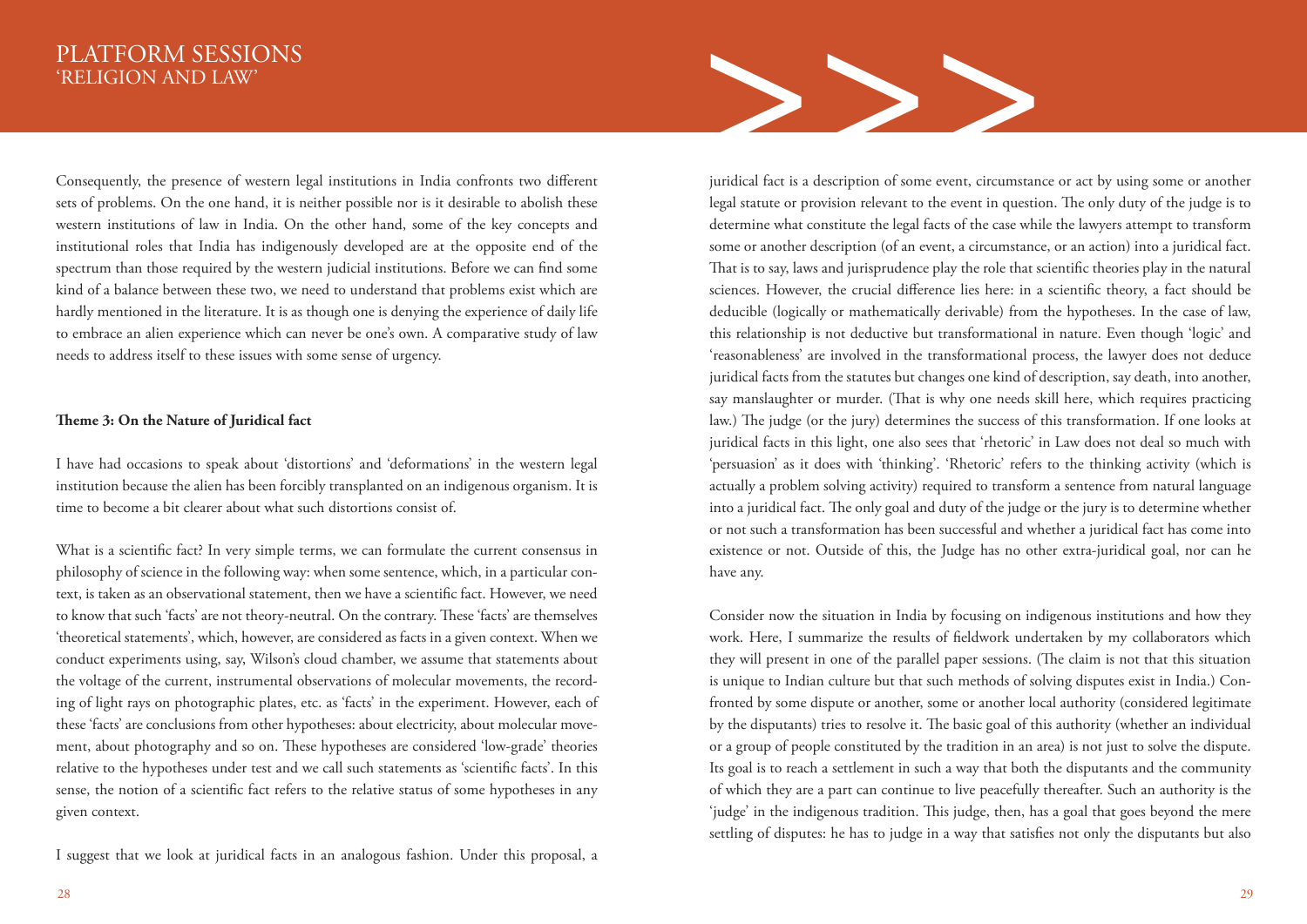the community. It is his goal to restore peace, where it has been disturbed by the dispute and the quarrel.

Where such notions of a judge and settling disputes enjoy currency and have seeped into the popular consciousness, there, when disputes enter the courts (the western legal institution) the expectations do not change. Nor does the idea about the role and nature of the judge. I submit that this has happened in India: the judges who sit on the benches have some such intuition regarding what a judge is. Therefore, their goal in these courts of law is multidetermined: apart from judging what the juridical facts are (this becomes the secondary or even the tertiary goal, to the extent it remains a goal at all), the judge has other, extra-legal goals. They consist of finding 'just' solutions, restore imbalance and redress the wrongs. They also include, to the extent possible, the goal of ensuring a peaceful community. It is in this sense that a distortion occurs in Indian Law because of the superimposition of the Western legal institutions.

Of course, this situation leads to another kind of distortion. One of the basic functions of law in western culture is to reduce arbitrariness and capriciousness in settling disputes. Both the formulation and the enforcement of law is standardized and made uniform to prevent excesses and ensure fairness. However, the imposition of the western institutions actually encourages precisely that arbitrariness which law is supposed to prevent. Now, the figure of the judge can also use the legal institution, which gives him the power to do what he does, to make arbitrary pronouncements because of the culturally specific notion of the judge. Such arbitrariness does not occur in the context of the indigenous cultural institution: there reasonableness prevails because the judge faces the community directly and, in some sense, owes explanations to such a community. In the context of modern courts, however, these constraints which necessitate reasonableness are not present leaving only the individual facing the legal power of the judge-as-an-individual.

This is not all. The extra-legal goals that the judge believes he has are completely determined by his personal preferences. They depend non-trivially upon his notions of 'wrong' and 'right', 'just' and 'unjust' and what he thinks redressing a wrong involves. The law helps him as a guiding principle, as some sort of a heuristic at best, using which he devises his own



solutions. The Indian judge uses the western institution to suit his own taste. If this pole constitutes one end of the spectrum, at the other end, there is the tendency of 'following the rules' blindly. Here, there is no possibility for any juridical discussions or for a reflection about the inevitable interpretations of law. The judge 'applies' the rule blindly and without even an awareness of the fact that he is interpreting the law: 'those are the rules'.

In neither of these cases, is it possible to speak of any serious jurisprudential reasoning; no possibility of reflecting about the shortcomings of law because of which better laws could come into being. Because most litigations in the courts of law occupy these two ends of the spectrum, Indian jurisprudence lacks the quality that their western counterparts have. In simple terms: the modern courts in India encourage arbitrariness precisely because they reduce the same in the western culture.

This is not the only level where distortions occur. They occur at the level of formulation and promulgation of the law itself. To appreciate this distortion, we need to keep in mind that one of the basic ideas in both politics and law (in western culture) is that the laws of a country are formulated to protect and further the general interests of society. To the extent possible, Law tries to reconcile the particular interests of individuals and groups with the general interests of the society. Neither law nor politics is meant to further the particular interests of any single community, group or individual. That is to say, laws are not meant to protect or further corporatist interests. There is always a trade-off in both politics and law between the special or particular interests of specific groups and individuals and the general interests of the society. Such a trade-off, however, must obey one condition: the general interest cannot be sacrificed to promote a particular interest.

Such general interests cannot be constituted by aggregating the particular interests of any given group of individuals, even if and where that group constitutes the majority. When laws partially protect the specific interests of a group or sets of individuals, they are admissible only in so far as such laws either protect or further the general interests of society as a whole. Otherwise, democracy would be completely identical to mob rule or the tyranny of a group (whether it is the majority or the minority) over the rest of society. In such cases, laws become the expression of the interests of some or another group in power or of a group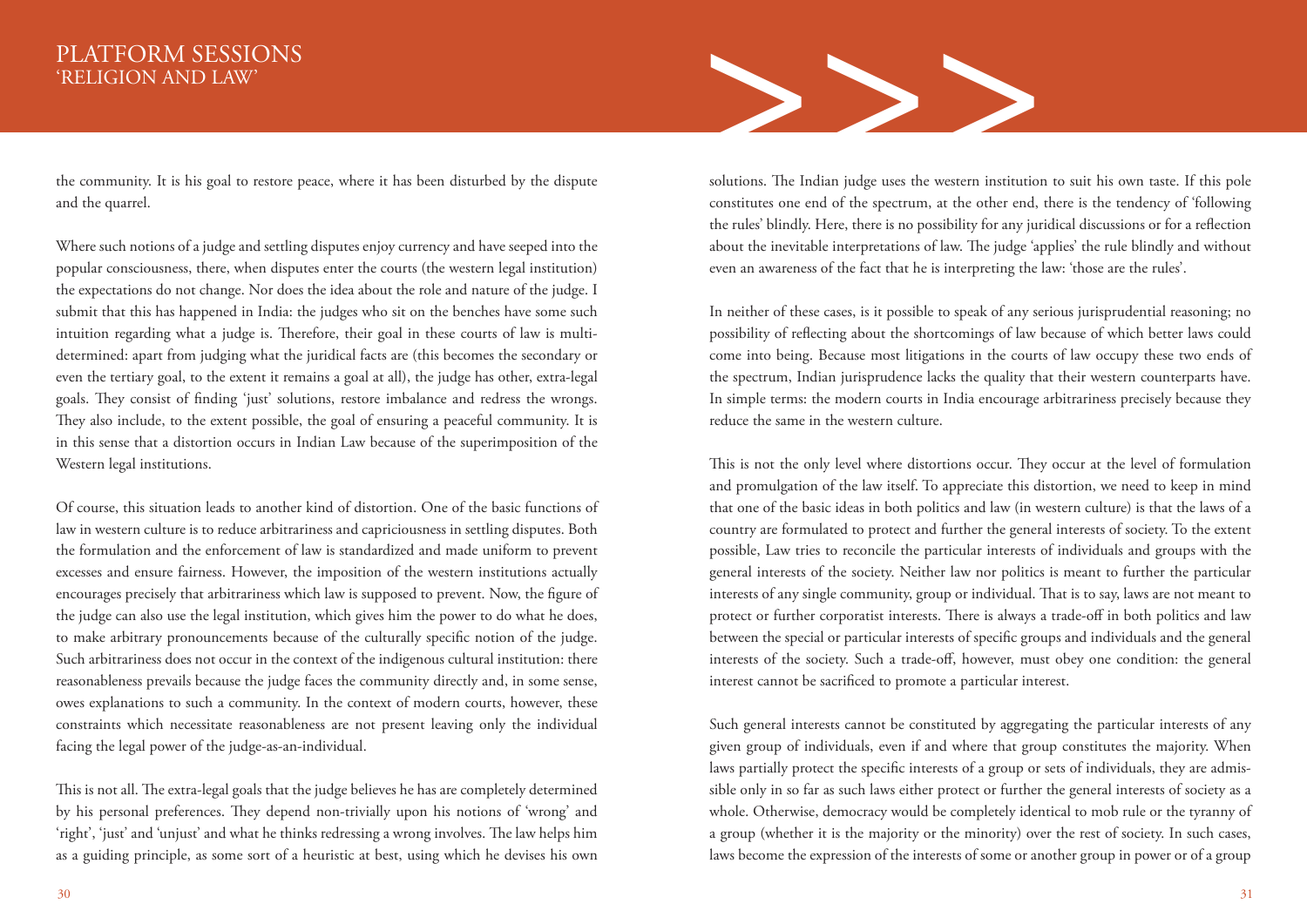(or sets of groups) capable of currying favors with the lawmakers.

For such ideas to make sense, we need to have a conception of the notion of 'interests', whether it is an institutional interest or interests that are either particular or general in nature. Western culture has developed this notion primarily because of its religion, namely, Christianity. It speaks in terms of individual interests of the human being (salvation), the institutional interests of the Church (to be the guardian of God's will on earth and to guide its flock) and, by extension, the interests of the State. It also speaks of the general interests of a community of believers, namely, the Christian ecclesia.

In India, the contrast cannot be more striking. The notion of 'interest' makes no sense here given, among other things, the absence of any vernacular equivalent of the word that even remotely comes close to the meaning of the word 'interest'. The absence of the word is striking because Indian culture does not have a vocabulary to make any sense of any kind of discourse on interests – whether institutional, private, public, general or social. If this the case, what is the ratio legis of laws promulgated in India? The answer is predictable: laws are made in order to favor some specific groups, individuals and institutions. Legislations are meant to explicitly favor specific groups (say, the reservation policy that favors only particular groups in society), this or that caste group, widows and orphans, cricket players, and so on. In short, Law favors those able to buy the lawmakers or those groups whose votes the politicians need badly.

Of course, the absence of vocabulary indexes the presence of conceptions of person and society that are different from those espoused by Christianity. Though this is not the place to argue the idea, it needs emphasizing that both philosophical anthropology and psychological science simply endorse ideas formulated originally by Christian theology. It can be shown that political science and law in western culture presuppose the truth of these religious conceptions. It can also be shown, quite independent of whether India has 'native' religions or not, that Indian ideas about personhood are not even remotely similar to those current in the West. The question is this then: what happens when the laws framed within the ambit of religious ideas of the West are forcibly imposed on a culture which thinks completely differently about persons and society?



Of course, such laws are enforceable because they are approved by a majority vote in the relevant parliament. The majority is not and cannot be motivated by the general interests of the society as a whole, while approving such laws. Its reasons too are as narrow as the reasoning of an individual who contemplates his own benefit. Consequently, these laws have totally perverse goals, and their effects are also equally perverse. This is as far as one can be from what Law is in western culture.

### **Conclusion**

It has been my intention to generate a discussion by formulating some issues that I find crucial to a study of the relationship between law, culture and religion. As I said at the beginning, I am a layman in these matters but I am convinced that the issues I have hinted at are crucial for a better understanding of Law itself. We can move forward only if we begin to look at the problems in a different light. I do not claim that I have provided such a different light but I do claim that we need to add new and further dimensions to what 'comparative law' is today, if we have to begin a serious study in that domain. It is my hope that we can discuss these issues in ways that do justice to their seriousness.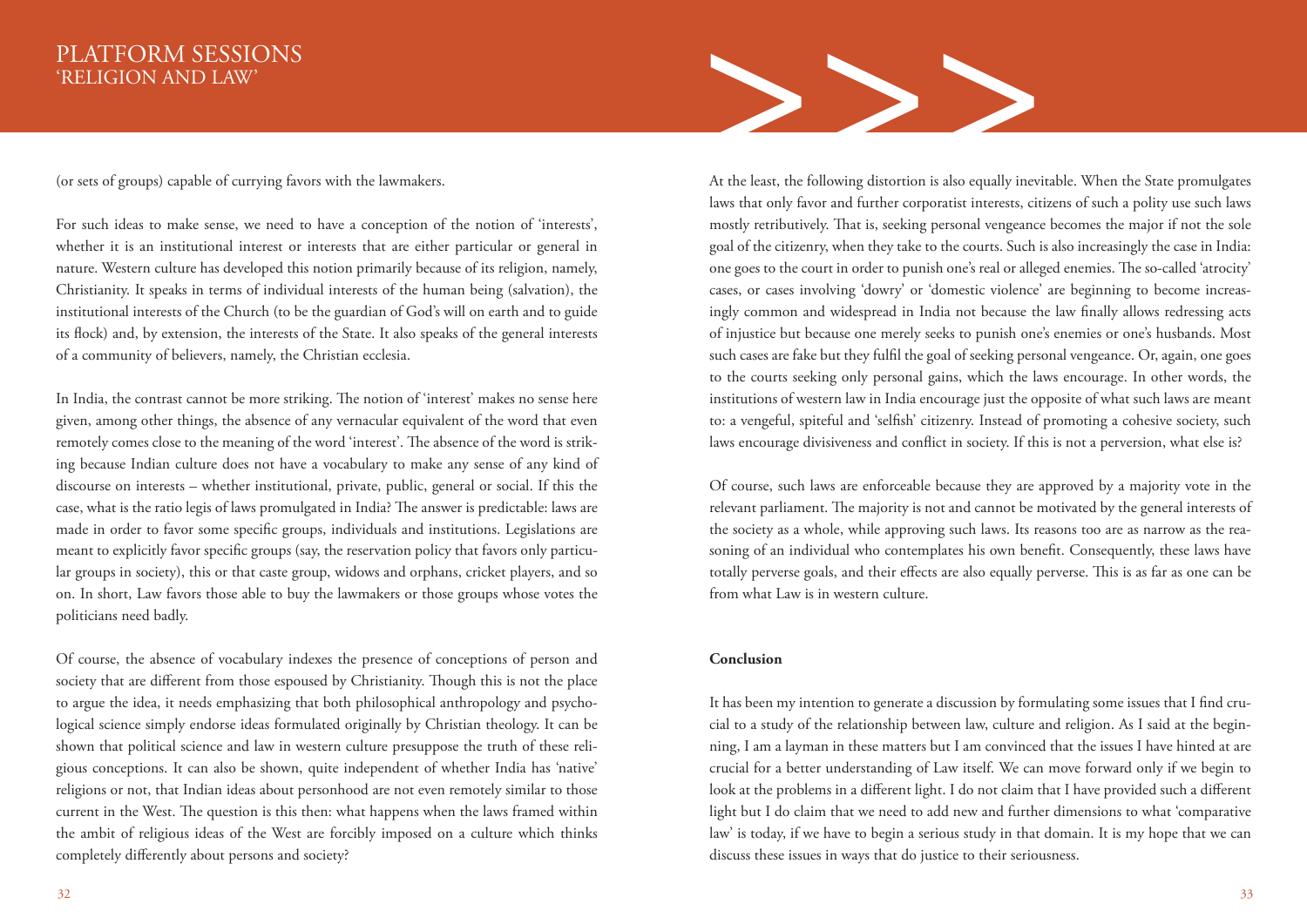# ROUNDTABLE SESSIONS RELIGIOUS AND COMMUNAL VIOLENCE

### **Chair # Marianne Keppens Room # Auditorium**

Each of the three conference days will start with a plenary Roundtable session. Each roundtable session will be initiated by one paper presentation, which will circumscribe the questions for the debate. This will be followed by a round table discussion among the invited permanent respondents.

### **Theme**

In contemporary India, communal conflict remains a major threat to social peace. From Partition onwards, violent clashes between Hindus and Muslims have disrupted different parts of the country, with the Gujarat riots as a recent sad climax. While much research has gone into finding out the empirical details of these conflicts and the ways they are organized, we still lack understanding of the general structure of 'religious' or 'communal' violence in India.

A first difficulty is that we do not know how religious violence is different from ethnic, socio-economic or political violence. Many commentators have suggested that the Hindu-Muslim violence has little to do with religion, but that religion is used to conceal the real reasons behind the conflicts – namely, the self-interest of group leaders or the pursuit of political and socio-economic interests. The ease with which such statements are made is proportional to the absence of clarity as to when a conflict is religious. It is not as though these commentators possess criteria to distinguish religious conflict from that which is not.

Conflicts between Protestants and Catholics in Europe, Muslims and Christians in Nigeria, Hindus and Muslims in India, and Tamils and Sinhalas in Sri Lanka are all supposed to be instances of religious violence. Yet the only justification for this classification is the belief that different religious communities are involved. Even if we accept this belief, this is inad-



equate: when two groups clash violently, the fact that these groups happen to belong to different 'religions' does not suffice to show that this is a case of religious violence. So which are the properties that transform an act of violence into religious violence?

It is often suggested that the perpetrators' motives are essential to finding out whether some act of violence amounts to religious violence. Religious motives then make for religious violence. This conceals several difficulties. First, the problem merely shifts to finding out what makes a motive religious. Second, as onlookers or commentators, we rely on statements made by the perpetrators to reveal their motives. But can violent acts become religious violence simply because of such statements? If someone shoots and bombs people while shouting 'Allahu Akbar' or 'Jai Sri Ram' instead of 'Inquilab Zindabad' or 'your money or your life', do these slogans transform the nature of the act? Third, how do we know that these slogans reveal the real motives behind violent acts? More often than not, we see that people conceal or lie about their real motives. In this case, we assume that the statements made by the perpetrators somehow reveal their true motives.

Another property attributed to religious violence is its relation to religious truth claims. The wars of religion that raged across early modern Europe are prototypical examples of what we would call 'religious conflicts'. Characteristic of these was the fact that they concerned truth claims made for conflicting religious doctrines: Protestants and Catholics both believed only they represented the one true religion and that therefore the others had to be eradicated. However, the Hindu-Muslim conflicts in India do not share this characteristic. Hindus do not attack Muslims because they think the latter are followers of false or heretical religion and should now accept some set of doctrines as true religion or some Hindu deity as the true God. Instead, there appears to be a different problem: Hindus have great difficulty in accommodating the kind of truth claims made by Islam and Christianity. There is a sense that these truth claims make Islam and Christianity alien to Indian culture. This is similar to the reaction of the ancient Roman pagans to early Christianity. Thus, rather than assuming that all these conflicts are instances of religious violence, it is more interesting to raise the following question: how are conflicts between Hindus and Muslims (and others) in India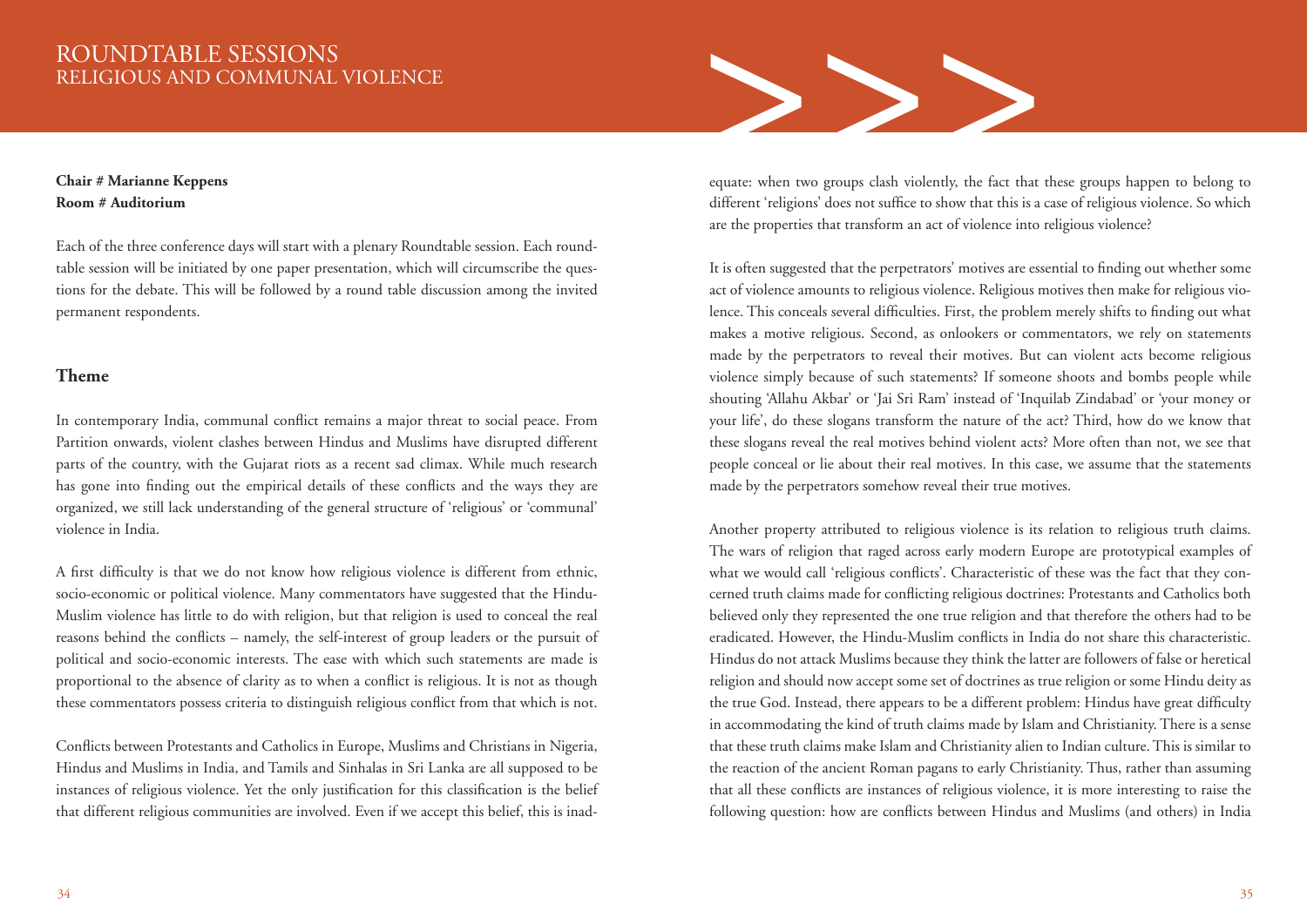# RELIGIOUS AND COMMUNAL VIOLENCE

structurally different from the religious conflicts between Christian confessions in Europe or between Christians and Muslims elsewhere?

Apart from 'religious violence', the notion of 'communalism' is also used to make sense of the Hindu-Muslim riots. According to this notion, the main cause behind communal conflicts in India is the use of religion for secular political ends. It is said that group leaders link the religious identity of a group to a set of secular interests that should be protected and pursued by this group. Since these secular interests stand in conflict with those of other communities, the consequence is communal conflict. Often it is added that religion itself is not responsible for this violence, but rather its misuse by power-hungry leaders. The harm of communalism lies in the mixing of politics and religion, which causes conflict.

Again, there are several problems here. The religious-secular distinction upon which this explanation draws is flawed. We do not know how to distinguish between religious interests and goals, on one hand, and secular political interests and goals, on the other hand. Perhaps we could give examples like 'salvation' as a religious interest (or goal) and 'material welfare' as a secular political one, but then we can also argue that some religions take the material flourishing of their followers as their interest and goal. In the absence of general criteria, the disapproval of communalism as 'religious politics' has no theoretical grounds. Second, the supposed causal link between the use of religion for secular political goals and the occurrence of inter-community violence is equally unclear. When Gandhi called on ahimsa to organize non-violent struggle against the British colonial powers, this could well be described as the use of religion for political ends. There are other similar examples. Yet one can only wonder as to why these should cause inter-community violence.

What then is the rationale behind this explanation of 'communal violence'? The claim that religion does not cause violence, but that the true cause is the human abuse of religion for worldly or secular ends is an old Christian commonplace, which became popular in post-Reformation Europe to make sense of the wars of religion. The belief was that true religion is the revelation of the biblical God and reflects His will for humanity. Therefore, it can only



bring about harmony and order. However, human beings – sinful as they are and misguided by the devil – corrupt this pure religion by adding their own fabrications and trying to use religion for their own worldly ends. This human corruption of religion (for which clerics and politicians were generally held responsible) then causes violence and conflict. Does the 'communalism' account merely reproduce this theological commonplace as an explanation for 'religious violence' in India? Or does it do something more?

Describing the conflicts in India as religious or communal violence does not help us to understand their nature. In fact, it has us miss some of their most striking properties. One of these is the role of the secular nation-state in creating and enhancing communal conflict in India. Naturally, conflicts between different groups and traditions have always existed, but it appears they began to take the systematic form they have today once the state approached different groups as religious groups. That is, the conceptual apparatus of the secular nationstate conceives of different groups in Indian society as distinct religious communities standing in a relation of antagonism. How does the secular nation-state contribute to shaping 'religious' conflict in India? Another aspect is the peculiar role played by the past in Hindu-Muslim conflict. Today's Muslims are blamed by Hindus for the destruction of temples and forceful conversions that happened more than five centuries ago. At the same time, it is as though the deep impact of Mughal rule on Indian culture can be undone by destroying mosques, rebuilding temples, and 'reconverting' people. This is to make the past part of the present in order to deny one's past. How should we account for this peculiar attitude towards the past and its role in the conflicts in contemporary India?

The three roundtable sessions will address problems concerning religious and communal violence in India. Three speakers will be invited to present a paper that examines some of these problems.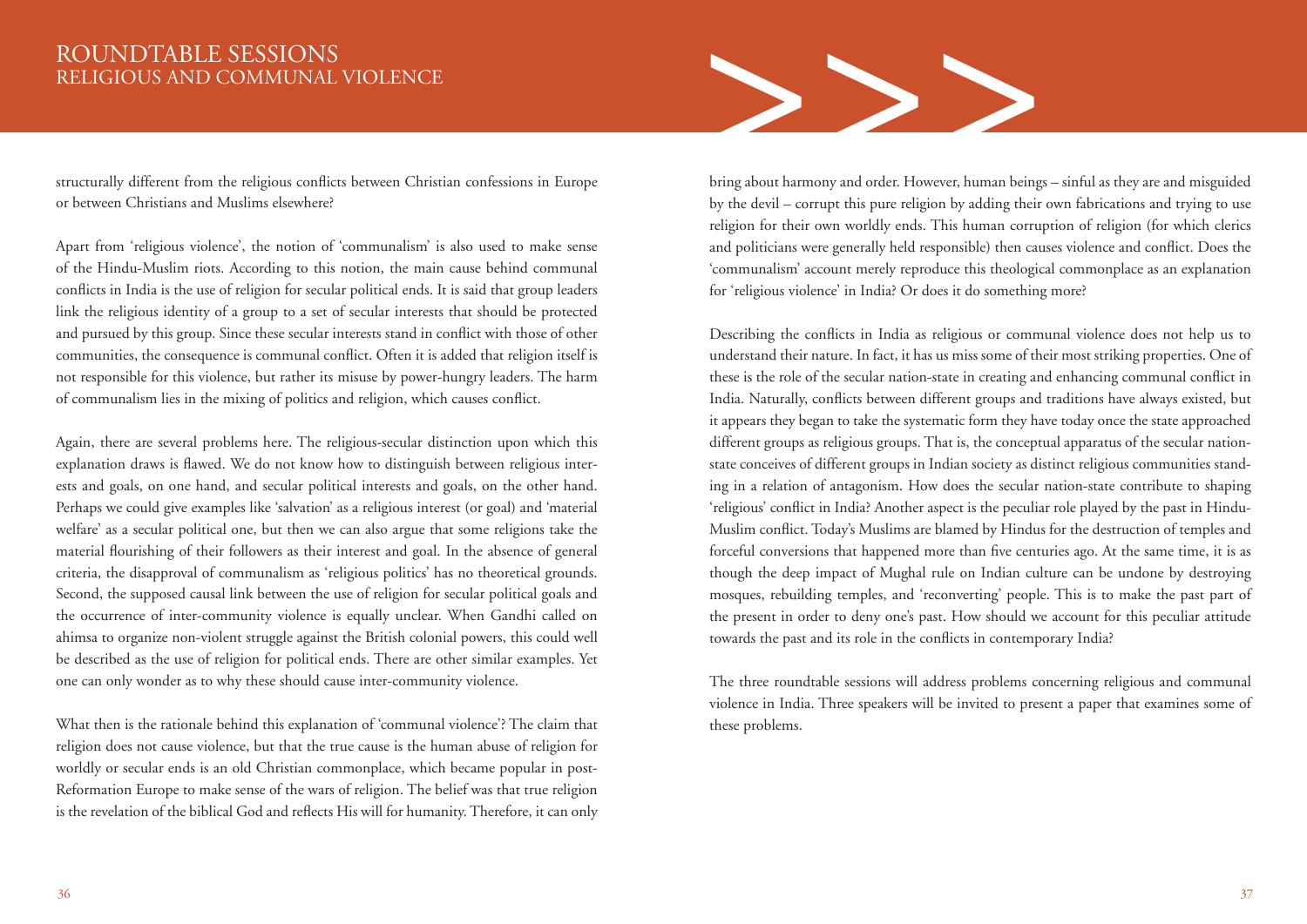# ROUNDTABLE SESSIONS RELIGIOUS AND COMMUNAL VIOLENCE

### Roundtable Session 1 **Communal Violence and Colonial Consciousness**

**Sunday 25 November, 11.15-13.15 Speaker # Sarah Claerhout**, Research Centre Vergelijkende Cultuurwetenschap, Ghent University, Belgium

The notions of 'communalism' and 'communal violence' play a peculiar role in debates about inter-community conflict in India. They claim to explain the conflicts: these are supposed to be caused by mixing religion and politics. But such explanations are obscure because it is unclear what it means to mix politics with religion. My presentation will suggest that the communalism discourse occludes the experience of inter-community conflict in India rather than reflecting upon it. The notion of 'communalism' is embedded in the colonial consciousness that shapes the minds of modern India.

The presentation will analyze two cases:

(1) It will look at the way in which Nehru systematically failed to understand Gandhi's politics. Nehru could not make sense of the impact Gandhi had on the Indian people (including Nehru himself). At times he experienced moments of profound alienation: he realized that he was cut off from Indian culture and lived in a different world than Gandhi, whose reasoning and mode of being he could not access. But colonial consciousness and the conceptual language of 'communalism' prevented him from reflecting on this alienating experience. Instead Nehru descriptively transformed Gandhi and his remarkable impact on the Indian people into an instance of 'abusing religion for political ends'.

(2) The presentation will then examine the 2011 Someshekara Report on violence between Hindus and Christians in Karnataka. As an instance of the communalism discourse, this report is interesting for several reasons: first, as an incoherent text, it reveals how some of the terms in this discourse such as 'religion', 'religious violence', 'Christianity' are understood in a way completely different from the content usually attributed to these terms. This distortion points to a different cultural experience that has given shape to the use of such terms



in India. Second, as an official report by a prominent judge, the Someshekara Report also reveals the distortive effect that colonial consciousness continues to have on Indian society and its legal system.

The challenge posed by 'communalism', then, is not that of purifying Indian politics from religious influences. Rather it is a challenge of accessing the Indian experience of intercommunity conflict by moving beyond the experience-occluding effects of colonial consciousness.

- - - - - - - - - - - - - - - - - - - - - - - - -

Roundtable Session 2 **Gandhi's Secularism: Religion in "Public" and in "Private"** 

**Monday 26 November, 11.15-13.15**

- - - - - - - - - - - - - - - - - - - - - - - - -

**Speaker # Farah Godrej**, Department of Political Science, University of California, USA

I will examine what precisely Gandhi means by the terms "secular" and "secularism." Gandhi uses these terms in a variety of ways in his thought, and on the face of it, there appears to be something of a contradiction in how he uses them. At times, he insists that politics must be infused with religion or spirituality, while at other times, he expresses a strong sentiment that religion and the state should remain separate, and that the state should never interfere with matters of religion. In exploring this apparent contradiction, we will see a focus in his thought on the concept of religion understood as action, activity and practice over theory, principle and moral abstraction. Moreover, we will also see that his emphasis on the activity rather than knowledge of faith challenges the conceptual distinction between public and private as it is traditionally understood within theories of secularism, causing us to rethink what practices and ways of living should be relegated to the realm of the "private" and not politicized, and to re-envision what properly belongs in the realm of the so-called "private."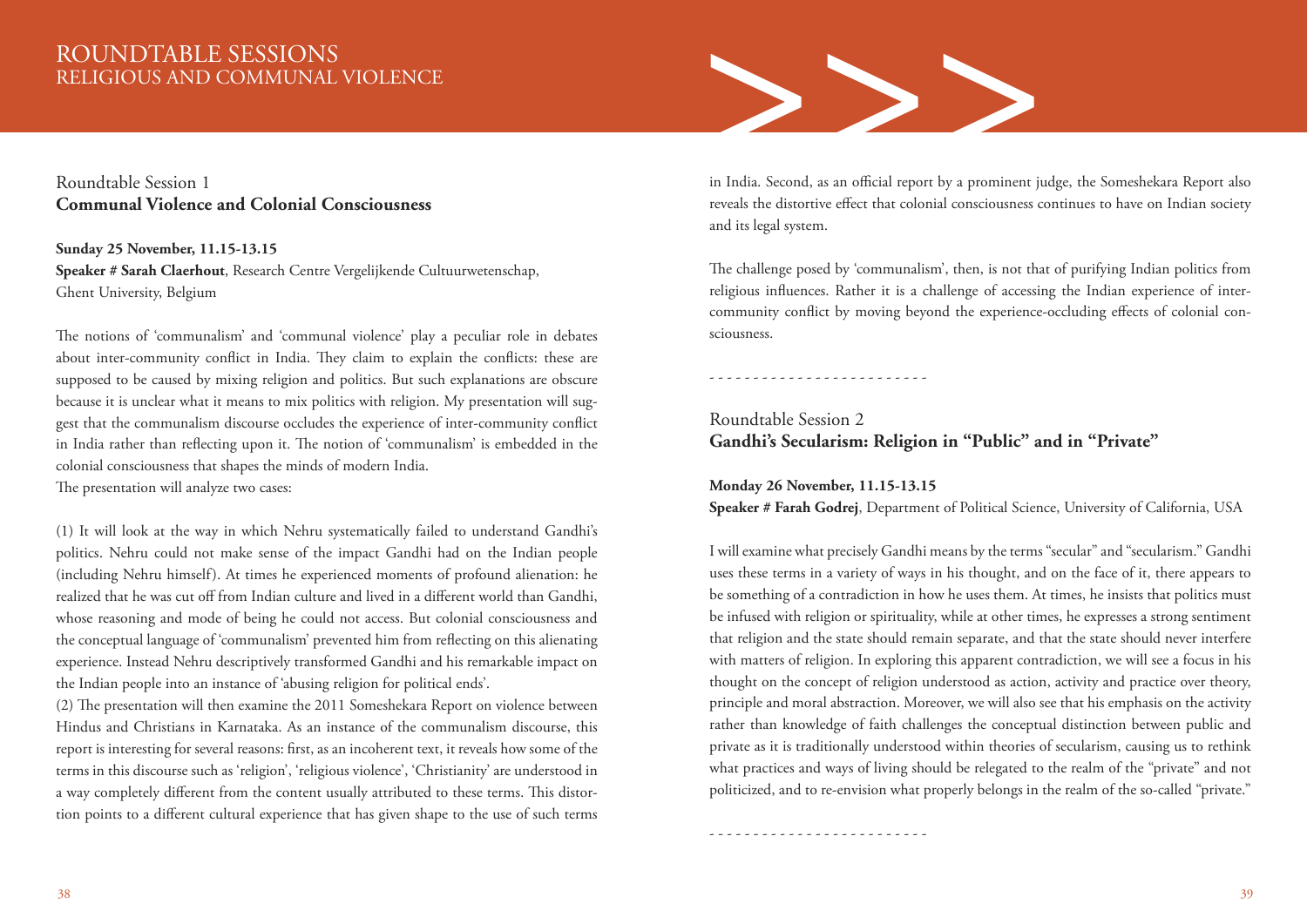# ROUNDTABLE SESSIONS RELIGIOUS AND COMMUNAL VIOLENCE

# >>>

### Roundtable Session 3 **What is Comparative Law?**

### **Tuesday 27 November, 14.30-16.30**

**Speaker # Jakob De Roover**, Research Centre Vergelijkende Cultuurwetenschap, Ghent University, Belgium. He will be making his presentation on the basis of a paper written by Jany János, Department of International Studies, Pázmány Péter Catholic University.

Comparative law is relatively young in the field of legal science, looking back to a history of approximately hundred years. It never belonged to the main issues of legal research, that was dominated by legal history, and legal philosophy on the one hand, and various areas such as private law, criminal law or law of procedure on the other. In contrast to other areas of legal research where the basic assumptions, the subject of study and the methods applied are defined more or less clearly, comparative law lacks such uniformity both in its underlying principles and in its methods. As a result we can witness a variety of approaches concerning the very essence of a particular discipline, that is: what to study and how to study it. These differences in methods and principles often resulted in fierce debates among comparativists which had the double effect of both enriching the field of comparative law and at the same time hindering it to produce fully recognised results. Recently many methodological approaches and subject areas have been linked to comparative law together with a variety of expectations.

In the third Roundtable session we will discuss the past and future of comparative law. The problems and limitations of the existing approaches of comparative law will be analysed and new proposals will be made for a new direction for this field of study.

### **Permanent respondents:**

**Jakob De Roover** Research Centre Vergelijkende Cultuurwetenschap, Ghent University, Belgium

**J.S. Sadananda** Centre for the Study of Local Cultures, Kuvempu University, Shimoga, India

**P. Ishwara Bhat** Vice Chancellor of the West Bengal National University of Juridical Sciences, Kolkata, India

### **Rajaram Hegde**

Centre for the Study of Local Cultures, Kuvempu University, Shimoga, India

### **Sarah Claerhout**

Research Centre Vergelijkende Cultuurwetenschap, Ghent University, Belgium

### **T. R. Subramanya**

Chairperson & Dean, Faculty of Law, Bangalore University, Bangalore, India

### **Venkat D. Rao**

School of English Literary Studies, The English and Foreign Languages University, Hyderabad, India

### **Vivek Dhareshwar**

Srishti School of Art, Design and Technology, India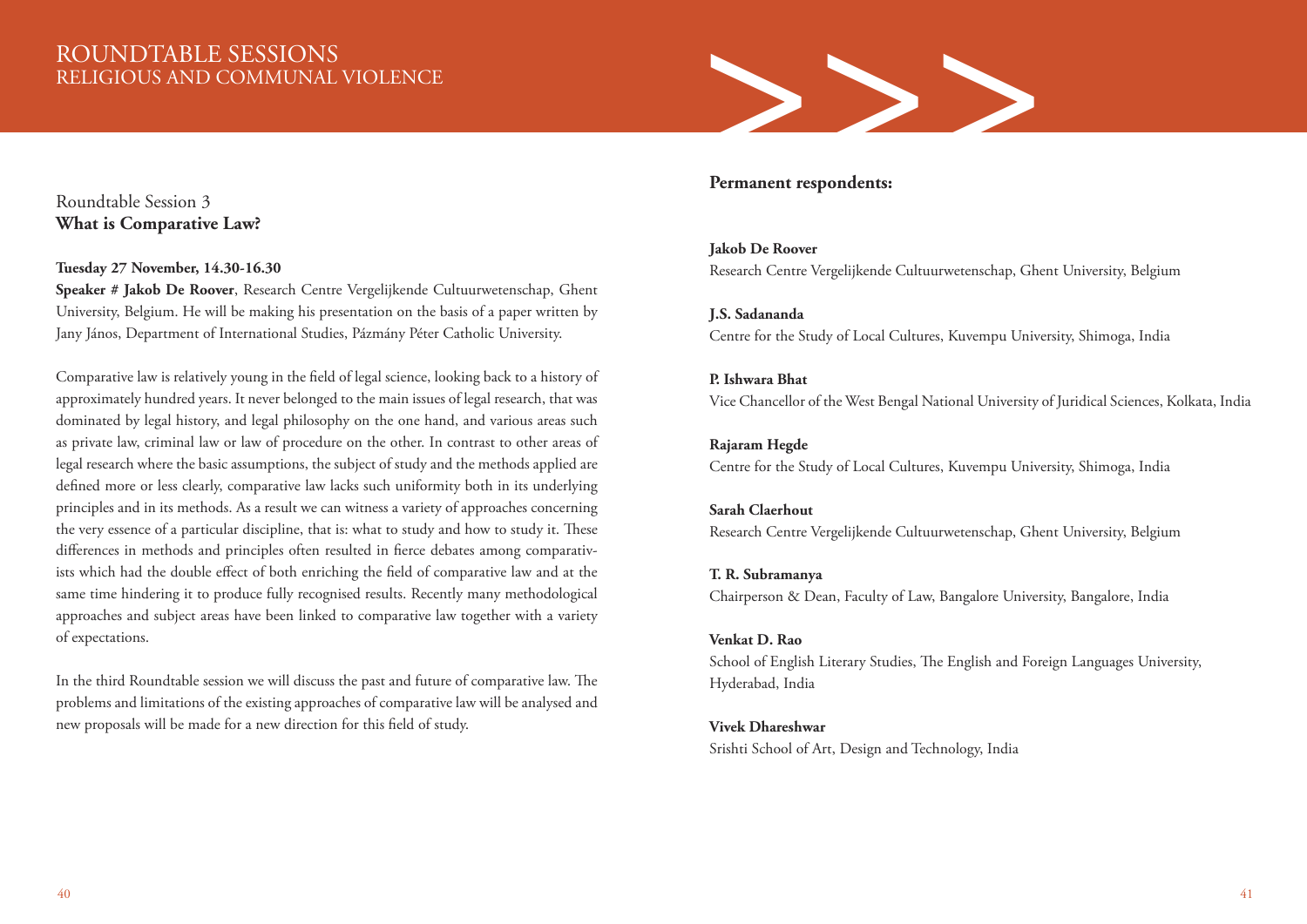# PARALLEL SESSIONS 1 DETAILED SCHEDULE



### **Sunday 25 November, 9.00 - 11.00**

**of Hinduism 1** RASHEDA PARVEEN

**The Colonial Construction** 

*Kali Worship in British India: Debates and Surveillance*

ARCHNA SAHWNEY *Taking a Closer Look at Representations of Goddess Kali*

MARTIN FÁREK

*Has the Construction of Hinduism been Colonial? Evidence from the Development of the Czech Indology*

DAVID BRADNA

*Conceptualization of Asian Religious Traditions: India and Japan in the Western Discourse*

FERNANDO SIMÕES *Are Good Samaritans Reasonable Persons?*

SIEGFRIED VAN DUFFEL *Religion and Human Rights* 

**Religion and Law 1**

MALCOLM VOYCE *A Reconsideration of the Approach of 'Buddhist Vinaya as Law' and as a Normative Form of Ethics*

SANTHOSH KUMAR P.K. *Dilemma of Liberal Democracy and Prohibition Law*

**Religious and Communal Violence 1**

**Secularism in Europe and India 1**

DUŠAN DÉAK *Violent Mlechha or Loving Bhakta? Changing Representations of Islamicate polities in the Marathi hagiography*

ANIRUDH GARGA *Religious Conversions and Law in India*

JHUMA SEN *Secularism, Hindutva and Democracy: Notes on Multiculturalism from India* 

SARBESWAR SAHOO *Competing Projects of Conversion and Religious Violence in India*

DEVAIAH N.G. & SHESHADRI G.B. *Different Facets of Secularism*

SUBRAT RATH *Religious Entrenchment of Secularism in India: Studies in Sociology of Religion*

DEVESH SAXENA & SHRESHTA BANARJEE *Law & the Myth on the Concept of Secularism*

**Chair: Dunkin Jalki Room: Seminar Room 1** **Chair: Alexander Naessens Room: Seminar Room 2**

**Chair: Sarah Claerhout Room: Seminar Room 3** **Chair: Farah Godrej Room: Seminar Room 4**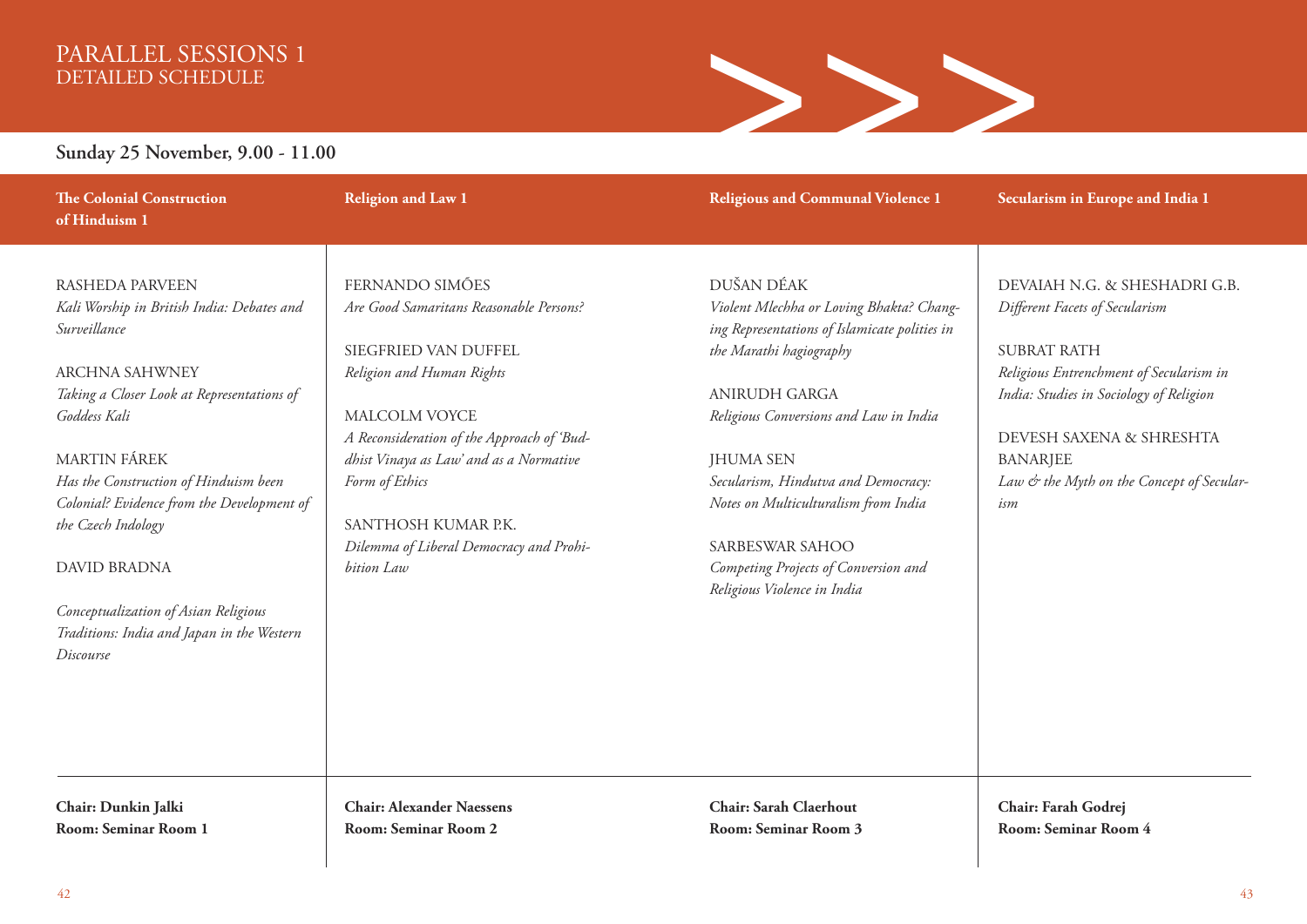

# PARALLEL SESSIONS 2 DETAILED SCHEDULE

### **Monday 26 November, 9.00 - 11.00**

| <b>Gender and Law</b>                                                                                                                                                                                                                                                                                                                                                                                                                                                             | Special S.D.M. panel:<br><b>Caste System and Indian Religion</b>                                                                                                       | <b>Religion and Tradition</b>                                                                                                                                                                                                                                                           | <b>Religion and Law 2</b>                                                                                                                                                                                                                                 |  |
|-----------------------------------------------------------------------------------------------------------------------------------------------------------------------------------------------------------------------------------------------------------------------------------------------------------------------------------------------------------------------------------------------------------------------------------------------------------------------------------|------------------------------------------------------------------------------------------------------------------------------------------------------------------------|-----------------------------------------------------------------------------------------------------------------------------------------------------------------------------------------------------------------------------------------------------------------------------------------|-----------------------------------------------------------------------------------------------------------------------------------------------------------------------------------------------------------------------------------------------------------|--|
| NAMRATA GANNERI<br>New Media and the Icons of the Hindu<br>Right: An Analysis of the Telefilm 'Tejtapas-<br>wini'<br><b>AHMED SOHAIB</b><br>Vilifying Female, Edifying Men: Physio-<br>Moral Discourse on Body in Early Buddhist<br>Texts<br>NAOMI GOLDENBERG<br>A Theory of 'Religions' as Vestigial States and<br>its Implications for Laws about Gender and<br>Religion<br>KATHLEEN MCPHILLIPS<br>Women, Religion and the State in Post-<br>secular Australia<br>MANISHA SETHY | K.R. AITHAL<br>Religion as a Basis of Caste System in India<br>G.N. BHAT<br>Religion vis-à-vis Caste System in India<br>AMAR KUMAR PANDEY<br>Thoughts on India Studies | NORA MELNIKOVÁ<br>The Modern School of Vipassana - Buddhist<br>or Secular?<br>SHANKARAPPA N.S. &<br>SHANMUKHA A.<br>Problems of 'Christian Dalits' in Karnataka<br>TOMÁŠ AVRAMOV<br>Contemporary and Recent Indian Masters,<br>Gurus and Sages and the Theme of Religious<br>Conversion | <b>WAHEEDA AMIEN</b><br>The Incorporation of Muslim Personal Law<br>into the Indian Secular Legal System: Les-<br>sons for South Africa<br>KALINDI KOKAL<br>Not so Plural: Muslim Law in Taluka<br>Courts<br>RAJASHREE PATIL<br>Religion and Law in India |  |
| Jain Widows and Legal Texts in Colonial<br>Courts<br>Chair: Naomi Goldenberg                                                                                                                                                                                                                                                                                                                                                                                                      | Chair: G.R. Jagadish                                                                                                                                                   | Chair: Venkat D. Rao                                                                                                                                                                                                                                                                    | Chair: Prakash Shah                                                                                                                                                                                                                                       |  |
| Room: Seminar Room 5                                                                                                                                                                                                                                                                                                                                                                                                                                                              | Room: Seminar Room 6                                                                                                                                                   | <b>Room: Seminar Room 1</b>                                                                                                                                                                                                                                                             | Room: Seminar Room 2                                                                                                                                                                                                                                      |  |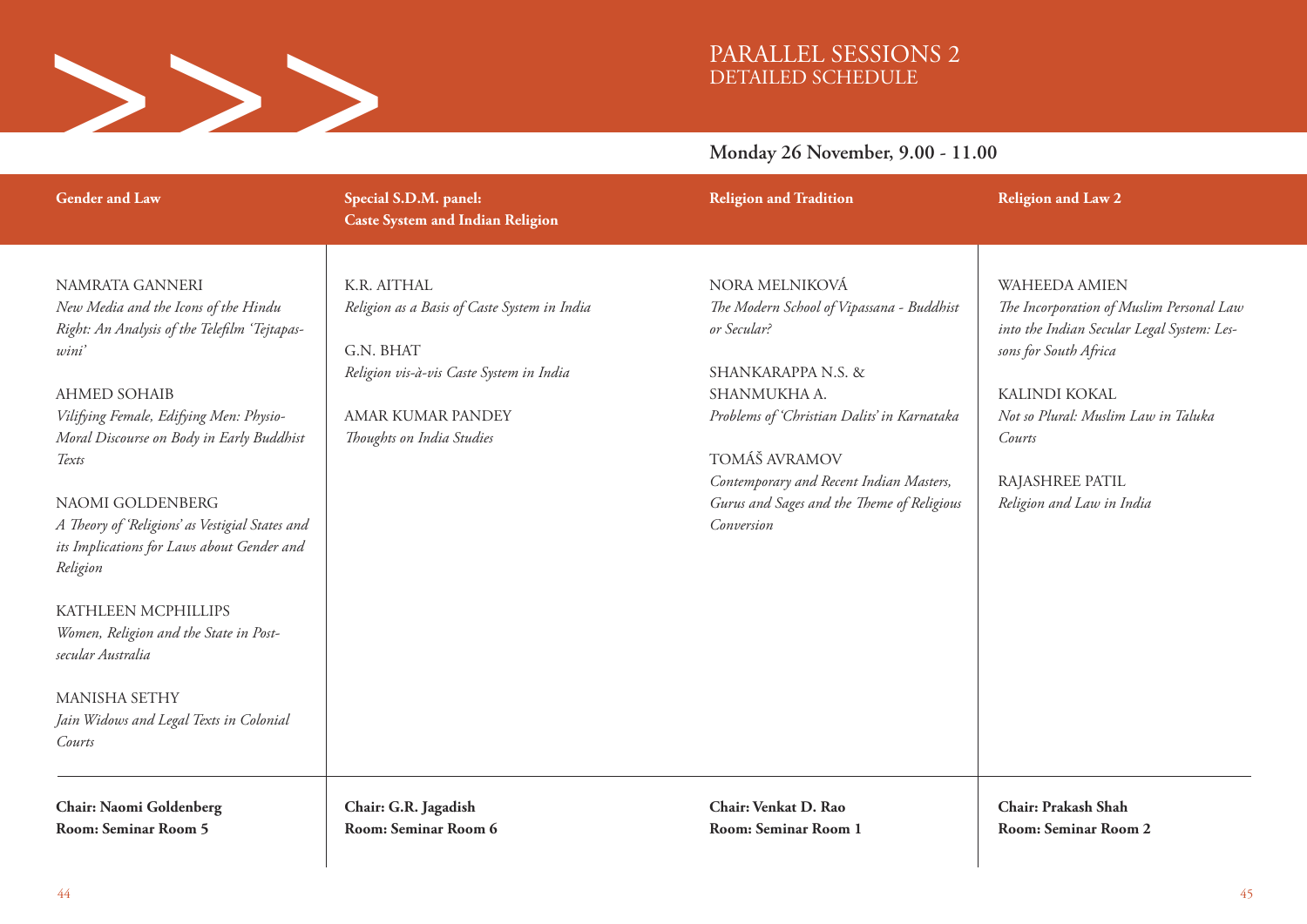



**The Colonial Construction of Hinduism 2** 

SAI BHATAWADEKAR *Advaita Makes the Most Sense: 19th Century German Streamlining of Hinduism* 

IPSHITA NATH & ANUBHAV PRADHAN *Being Hindu - Being Us, Post-Colonial Perspectives on Hinduism(s) in the Twentyfirst Century*

CEZARY GALEWICZ *Ghost Books and Twisted Identities of Textual Communities: Toward an Ecology of Cast and Religion*

**How to teach about the Indian traditions?** 

*Conducted by:* 

PRANUSHA KULKARNI *How to Educate Indian school Students about the Effects of Colonization on what they are Currently Studying?*

MALCOLM VOYCE *The Teaching of Buddhism and Law* **Special S.D.M. panel: Secularism and Law** 

GIRISH K.C. *Secularism vis-à-vis Religious Values in Educational Institutions* 

B.S. REDDY *Equality of Religions – A Comparative Legal Approach*

NANCY CHANDRAKUMAR *Religion, State and Law in India*

MALVIKA D. *Indian Religion and Law*  **Special S.D.M. panel: Religious and Communal Violence** 

PRABHAKAR JOSHI *Justice Dispensation System in Dharmasthala*

ANANTHAKRISHNA BHAT *Communal Violence, Sociological Issues*

RAHAMATHULLAHA *Religion not a Basis for Communal Violence* 

**Chair: Sandeep Kumar Shetty Room: Seminar Room 3**

**Room: Seminar Room 4**

**Chair: Shankar Bhat Room: Seminar Room 5** **Chair: Moodithaya Room: Seminar Room 6**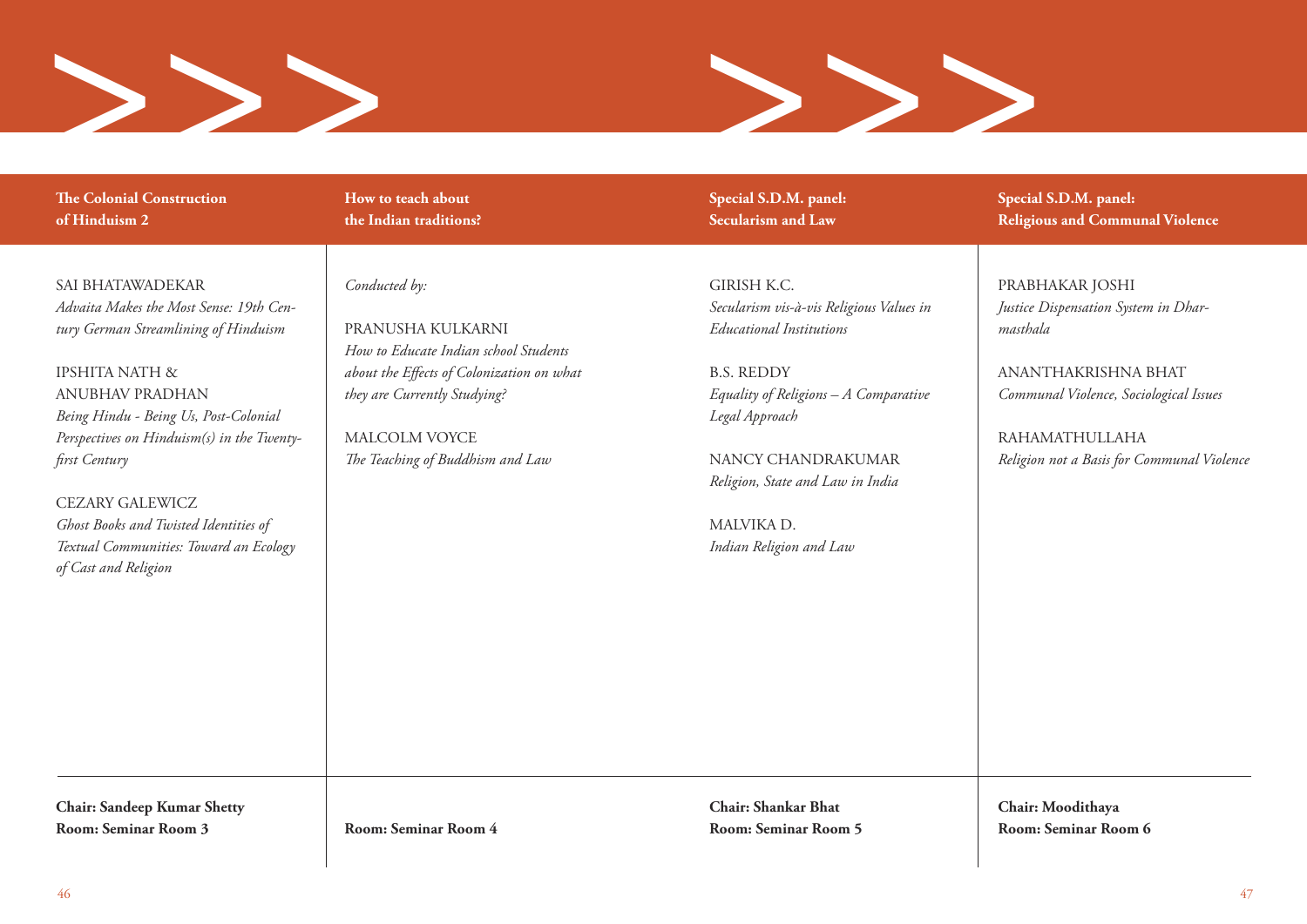# PARALLEL SESSIONS 3 DETAILED SCHEDULE



### **Tuesday 27 November, 9.00 - 11.00**

**Rethinking the Caste System**

**Religion and Law 3**

**Religious and Communal Violence 2**

**Secularism in Europe and India 2** 

### PRAVEEN T.L. *"Pseudo facts" in Kannada Fictions: the Mechanisms of Colonial Consciousness*

### PRANUSHA KULKARNI *Sailing a Hired Boat - Why We Won't Make it to the Shores*

### KAVITHA PN *Caste Classification: a Note on the Classification of Lingaayata*

SHANMUKHA A. *Dalit Atrocities Cases : Myth and reality*

SIMON CUBELIC *How to Read an Early Colonial dharmaśāstra Text? Reflections on the rnādāna-section of Sarvoru Śarman's Vivādasārārnava*

MANOJKUMAR HIREMATH *Symbiosis of Religious Pluralism and Legal Secularism: A Death Knell to Legal Pluralism in India?* 

OLGA ATOIAN *Hindu Sense of Justice in the Context of Modern Legal Space*

SIDDHARTH DUBEY *Indian Civilization: An Overview* ROHIT DUTTA ROY *'Hindu' Writers and the Hindu Identity: A Comparative Analysis of Communalism and Literature during Colonial Rule*

SUMBUL FARAH *From Congregation to Crowd, From Procession to Mob*

MANAF K.K. *Making 'un-reformed': Gender, Dress and the Memories of Conversion in Charity Images in Vernacular Newspaper in Kerala* DUŠAN LUZNY & DANIEL TOPINKA *Secularism in the Most Secular and Most Religious Societies: the Case of the Czech Republic and India*

DEBIKA SAHA *Revisiting Secularism: A Study*

SHARMILA RAO *The Document of Religious Secularism in Indian Theatre*

**Chair: Jakob De Roover Room: Seminar Room 1** **Chair: Rajaram Hegde Room: Seminar Room 2** **Chair: Sufiya Pathan Room: Seminar Room 3** **Chair: J.S. Sadananda Room: Seminar Room 4**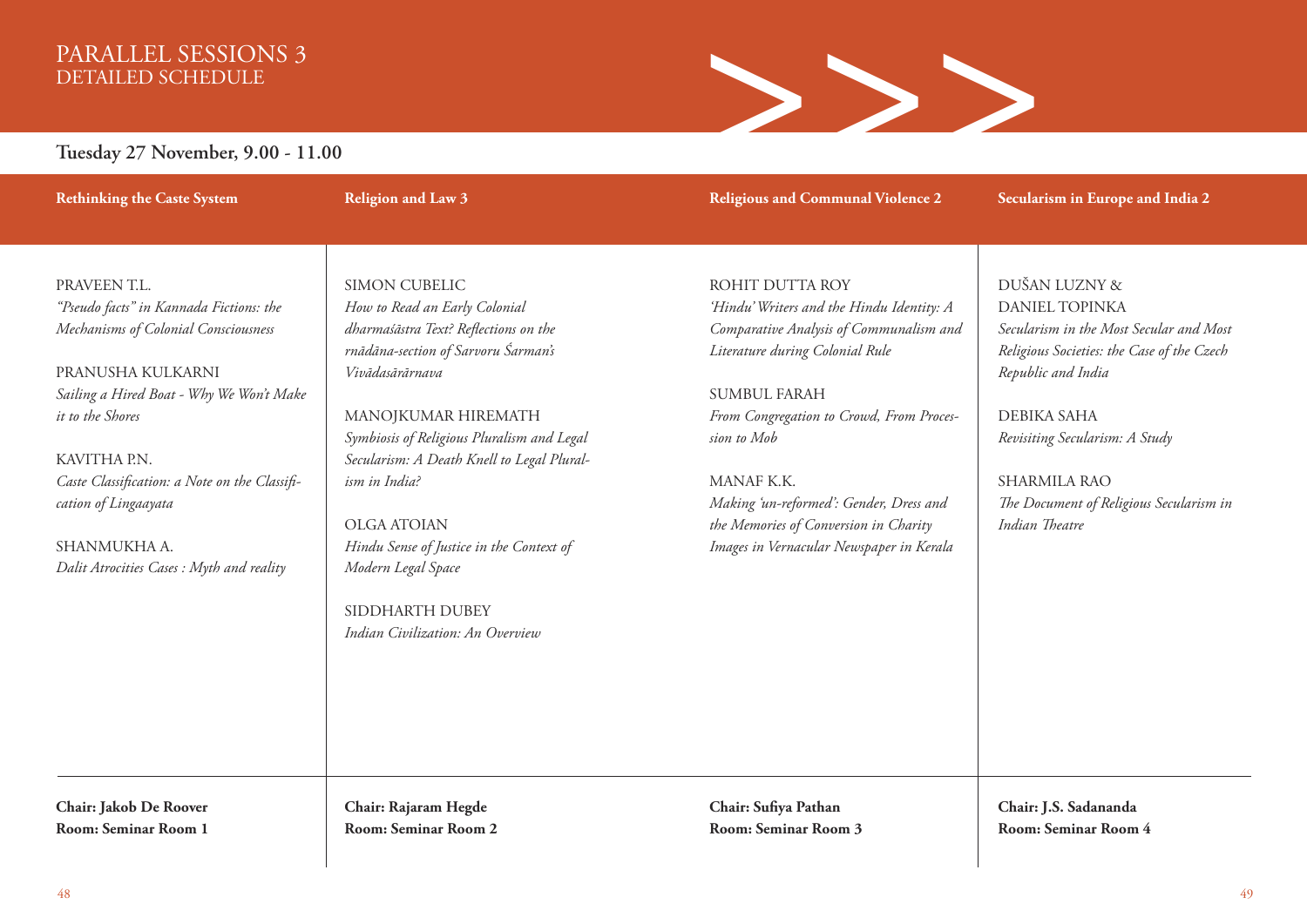

**Special S.D.M. panel: Religion, Law and Conversion**

P.L. DHARMA *The Approach of Indian Society towards Issues Relating to Conversion*

SURENDRA RAO *The Constitutional Aspects relating to the Right of Conversion*

P. ISHWARA BHAT *Impact of Colonial Laws on Hinduism*

TR SUBRAMANYA *Imperial Approach to the Principles of Objectivity in Religious Law Making*

**Chair: Devaraj Room: Seminar Room 5** **Special S.D.M. panel: Religion and Law** 

MOHAN RAM *Law and Religious Reforms in India* 

C.S.PATIL *Religious Based Personal Laws, a Need for Introspection*

P.D. SEBASTIAN *Multicularalism and Religious Laws* 

**Chair: Tharanatha Shetty Room: Seminar Room 6**

AHMED SOHAIB

Vilifying Female, Edifying Men: Physio-Moral Discourse on Body in Early Buddhist Texts Sunday 25 November, 9.00-11.00 – Gender and Law Room: Seminar Room 5

AMAR KUMAR PANDEY Thoughts on India Studies Sunday 25 November, 9.00-11.00 – Special S.D.M. panel: Caste System and Indian Religion Room: Seminar Room 6

ANANTHAKRISHNA BHAT Communal Violence, Sociological Issues Monday 26 November, 9.00‐11.00 – Special S.D.M. panel: Religious and Communal Violence Room: Seminar Room 6

ANIRUDH GARGA Religious Conversions and Law in India Sunday 25 November, 9.00-11.00 – Religious and Communal Violence 1 Room: Seminar Room 3

ARCHNA SAHWNEY Taking a Closer Look at Representations of Goddess Kali Sunday 25 November, 9.00-11.00 – The Colonial Construction of Hinduism 1 Room: Seminar Room 1

B.S. REDDY Equality of Religions – A Comparative Legal Approach Monday 26 November, 9.00‐11.00 – Special S.D.M. panel: Secularism and Law Room: Seminar Room 5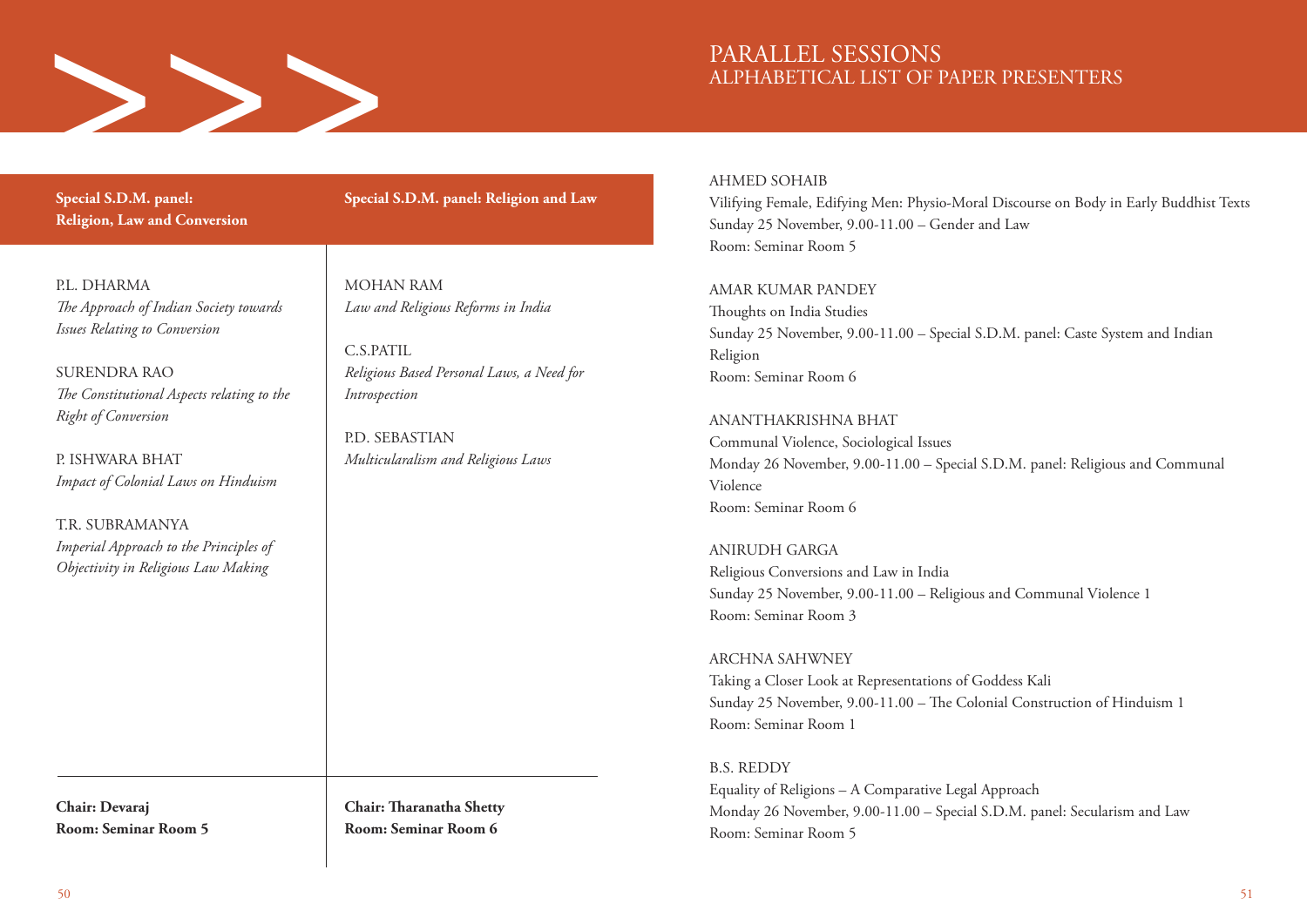### CEZARY GALEWICZ

Ghost Books and Twisted Identities of Textual Communities: Toward an Ecology of Cast and Religion Monday 26 November, 9.00‐11.00 – The Colonial Construction of Hinduism 2 Room: Seminar Room 3

### C.S.PATIL

Religious Based Personal Laws, a Need for Introspection Tuesday 27 November, 9.00‐11.00 – Special S.D.M. panel: Religion and Law Room: Seminar Room 6

### DAVID BRADNA

Conceptualization of Asian Religious Traditions: India and Japan in the Western Discourse Sunday 25 November, 9.00-11.00 – The Colonial Construction of Hinduism 1 Room: Seminar Room 1

DEBIKA SAHA Revisiting Secularism: A Study Tuesday 27 November, 9.00‐11.00 – Secularism in Europe and India 2 Room: Seminar Room 4

DEVAIAH N.G. & SHESHADRI G.B. Different Facets of Secularism Sunday 25 November, 9.00-11.00 – Secularism in Europe and India 1 Room: Seminar Room 4

DEVESH SAXENA & SHRESHTA BANARJEE Law & the Myth on the Concept of Secularism Sunday 25 November, 9.00-11.00 – Secularism in Europe and India 1 Room: Seminar Room 4



### DUŠAN DÉAK

Violent Mlechha orLloving Bhakta? Changing Representations of Islamicate Polities in the Marathi Hagiography Sunday 25 November, 9.00-11.00 – Religious and Communal Violence 1 Room: Seminar Room 3

DUŠAN LUZNY & DANIEL TOPINKA Secularism in the Most Secular and Most Religious Societies: the Case of the Czech Republic and India Tuesday 27 November, 9.00‐11.00 – Secularism in Europe and India 2 Room: Seminar Room 4

FERNANDO SIMÕES Are Good Samaritans Reasonable Persons? Sunday 25 November, 9.00-11.00 – Religion and Law 1 Room: Seminar Room 2

GIRISH K.C. Secularism vis-à-vis Religious Values in Educational Institutions Monday 26 November, 9.00‐11.00 – Special S.D.M. panel: Secularism and Law Room: Seminar Room 5

G.N. BHAT Religion vis-à-vis Caste System in India Sunday 25 November, 9.00-11.00 – Special S.D.M. panel: Caste System and Indian Religion Room: Seminar Room 6

IPSHITA NATH & ANUBHAV PRADHAN Being Hindu - Being Us, Post-Colonial Perspectives on Hinduism(s) in the Twenty-first Century Monday 26 November, 9.00‐11.00 – The Colonial Construction of Hinduism 2 Room: Seminar Room 3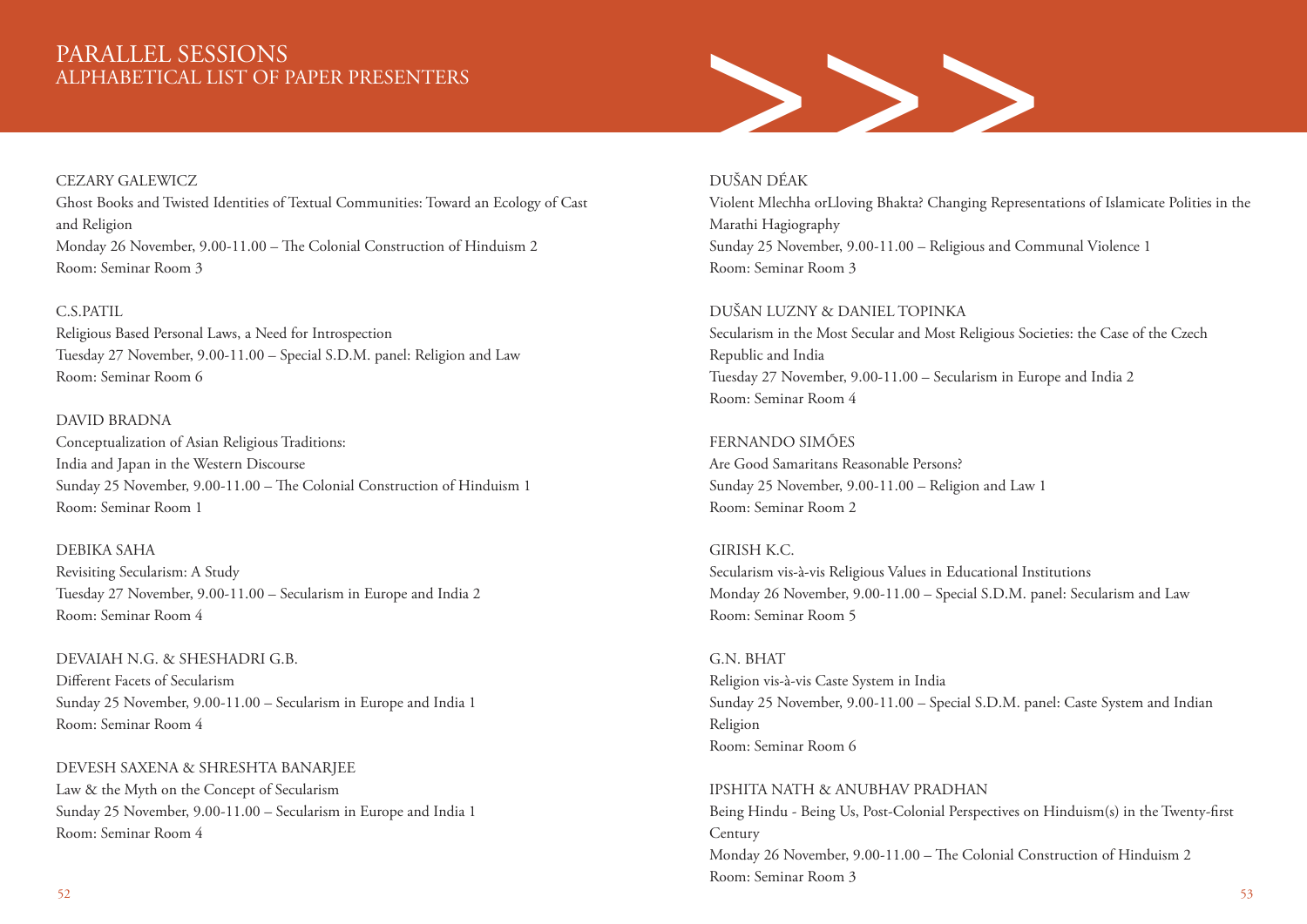# PARALLEL SESSIONS<br>ALPHABETICAL LIST OF PAPER PRESENTERS<br>Secularism, Hindutva and Democracy: Notes on Multiculturalism from India<br>A Reconsideration of the Approach of 'Buddhist Vinaya

### JHUMA SEN

Secularism, Hindutva and Democracy: Notes on Multiculturalism from India Sunday 25 November, 9.00-11.00 – Religious and Communal Violence 1 Room: Seminar Room 3

### KALINDI KOKAL

Not so Plural: Muslim Law in Taluka Courts Monday 26 November, 9.00‐11.00 – Religion and Law 2 Room: Seminar Room 2

### KATHLEEN MCPHILLIPS

Women, Religion and the State in Post-secular Australia Sunday 25 November, 9.00-11.00 – Gender and Law Room: Seminar Room 5

### KAVITHA P.N.

Caste Classification: a Note on the Classification of Lingaayata Tuesday 27 November, 9.00‐11.00 – Rethinking the Caste System Room: Seminar Room 1

# K.R. AITHAL

Religion as a Basis of Caste System in India Sunday 25 November, 9.00-11.00 – Special S.D.M. panel: Caste System and Indian Religion Room: Seminar Room 6

### MALCOLM VOYCE

A Reconsideration of the Approach of 'Buddhist Vinaya as Law' and as a Normative Form of Ethics Sunday 25 November, 9.00-11.00 – Religion and Law 1 Room: Seminar Room 2 And The Teaching of Buddhism and Law Monday 26 November, 9.00-11.00 – How to teach about the Indian traditions? Room: Seminar Room 4

### MALVIKA D.

Indian Religion and Law Monday 26 November, 9.00‐11.00 – Special S.D.M. panel: Secularism and Law Room: Seminar Room 5

### MANAF K.K.

Making 'un-reformed': Gender, Dress and the Memories of Conversion in Charity Images in Vernacular Newspaper in Kerala Tuesday 27 November, 9.00‐11.00 – Religious and Communal Violence 2 Room: Seminar Room 3

### MANISHA SETHY Jain Widows and Legal Texts in Colonial Courts Sunday 25 November, 9.00-11.00 – Gender and Law Room: Seminar Room 5

### MANOJKUMAR HIREMATH Symbiosis of Religious Pluralism and Legal Secularism: A Death Knell to Legal Pluralism in India? Tuesday 27 November, 9.00‐11.00 – Religion and Law 3 Room: Seminar Room 2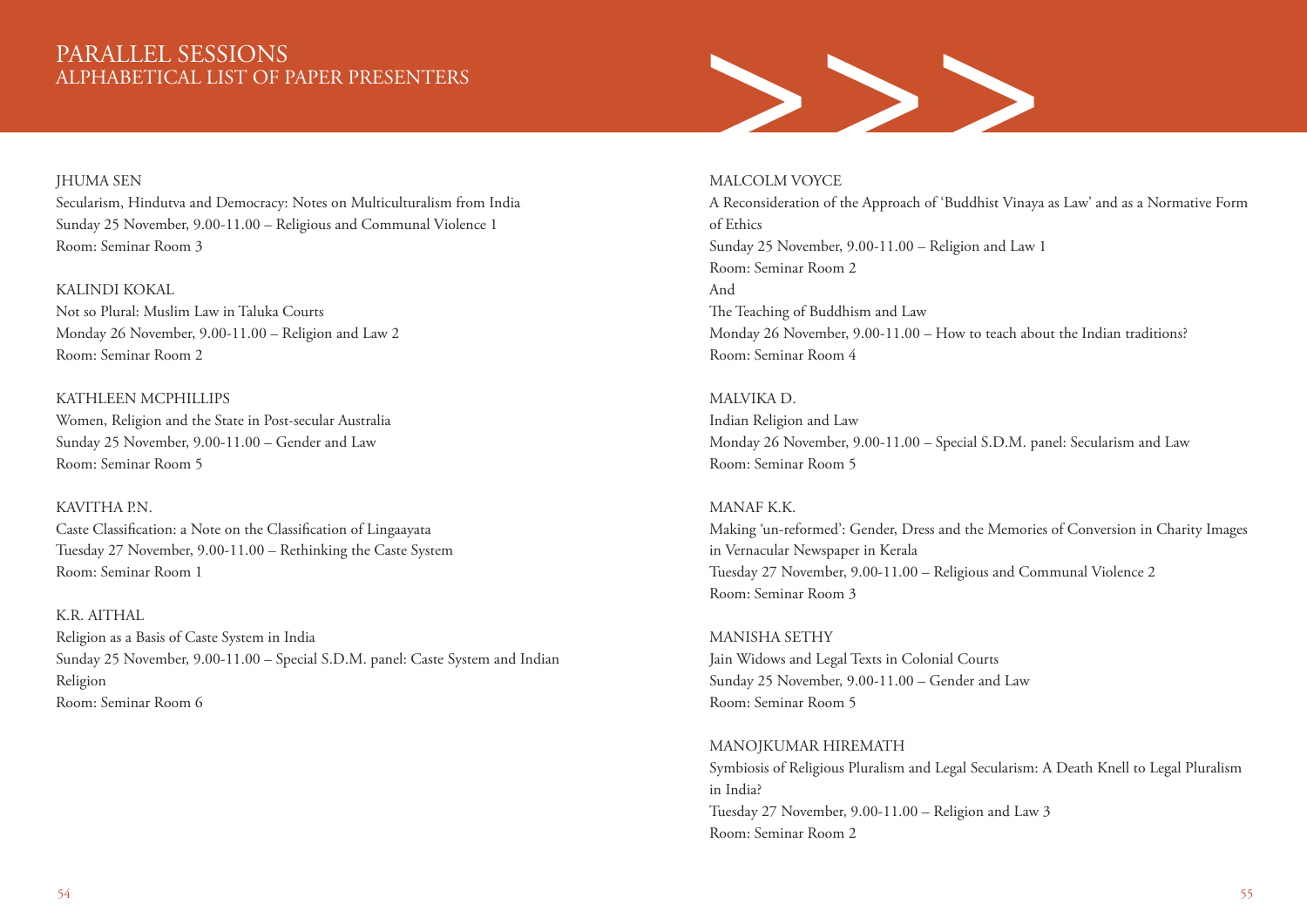# >>>

### MARTIN FÁREK

Has the Construction of Hinduism been Colonial? Evidence from the Development of the Czech Indology Sunday 25 November, 9.00-11.00 – The Colonial Construction of Hinduism 1 Room: Seminar Room 1

### MOHAN RAM

Law and Religious Reforms in India Tuesday 27 November, 9.00‐11.00 – Special S.D.M. panel: Religion and Law Room: Seminar Room 6

### NAMRATA GANNERI

New Media and the Icons of the Hindu Right: An Analysis of the Telefilm 'Tejtapaswini' Sunday 25 November, 9.00-11.00 – Gender and Law Room: Seminar Room 5

### NANCY CHANDRAKUMAR

Religion, State and Law in India Monday 26 November, 9.00‐11.00 – Special S.D.M. panel: Secularism and Law Room: Seminar Room 5

### NAOMI GOI DENBERG

A Theory of 'Religions' as Vestigial States and its Implications for Laws about Gender and Religion Sunday 25 November, 9.00-11.00 – Gender and Law Room: Seminar Room 5

NORA MELNIKOVÁ The Modern School of Vipassana - Buddhist or Secular? Monday 26 November, 9.00‐11.00 – Religion and Tradition Room: Seminar Room 1

### OLGA ATOIAN

Hindu Sense of Justice in the Context of Modern Legal Space Tuesday 27 November, 9.00‐11.00 – Religion and Law 3 Room: Seminar Room 2

P.D. SEBASTIAN Multicularalism and Religious Laws Tuesday 27 November, 9.00‐11.00 – Special S.D.M. panel: Religion and Law Room: Seminar Room 6

P. ISHWARA BHAT Impact of Colonial Laws on Hinduism Tuesday 27 November, 9.00‐11.00 – Special S.D.M. panel: Religion, Law and Conversion Room: Seminar Room 5

# P.L. DHARMA

The Approach of Indian Society towards Issues Relating to Conversion Tuesday 27 November, 9.00‐11.00 – Special S.D.M. panel: Religion, Law and Conversion Room: Seminar Room 5

PRABHAKAR JOSHI Justice Dispensation System in Dharmasthala Monday 26 November, 9.00‐11.00 – Special S.D.M. panel: Religious and Communal Violence Room: Seminar Room 6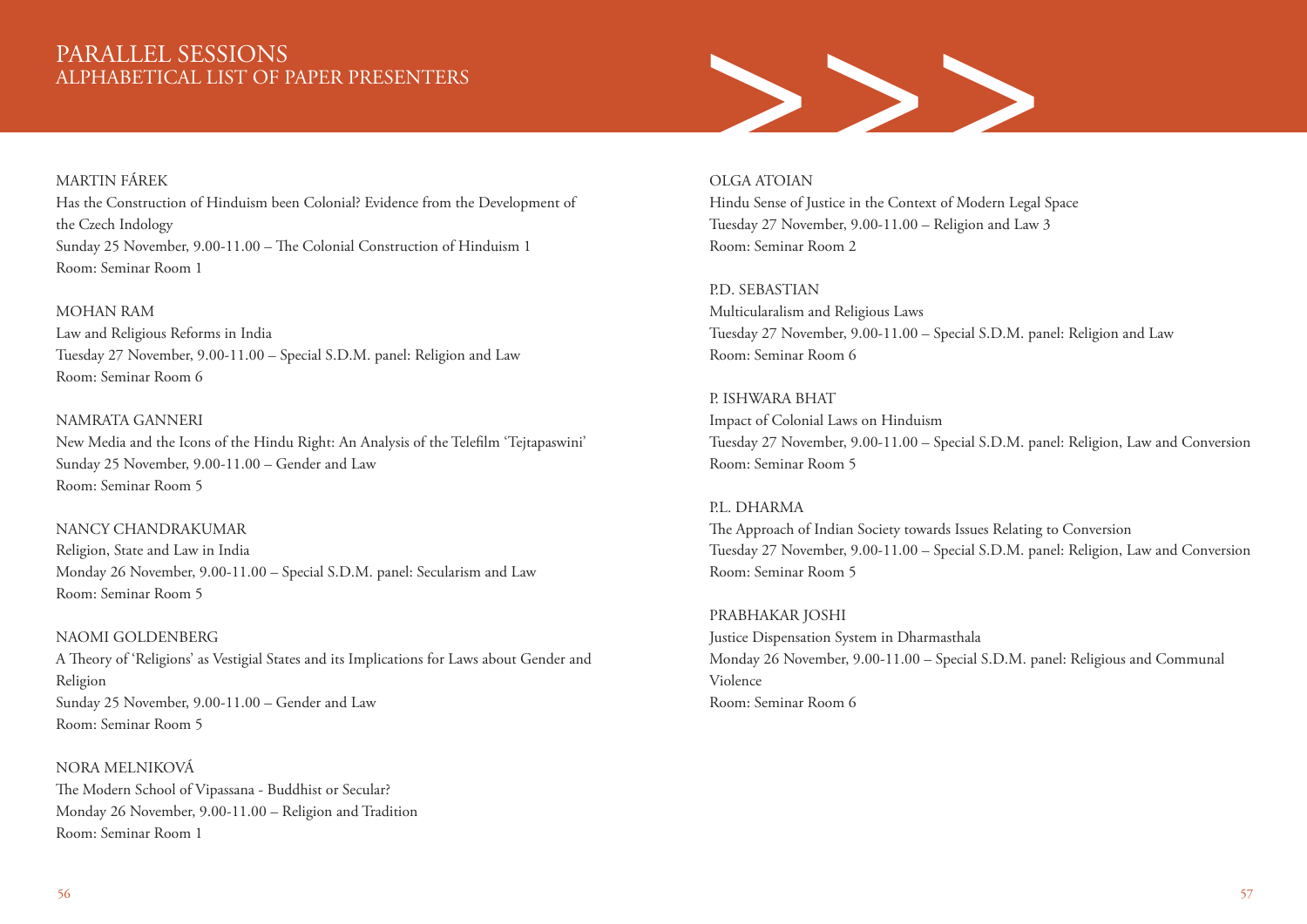### PRANUSHA KULKARNI

How to Educate Indian school Students about the Effects of Colonization on what they are Currently Studying? Monday 26 November, 9.00‐11.00 – How to teach about the Indian traditions? Room: Seminar Room 4 And Sailing a Hired Boat - Why We Won't Make it to the Shores Tuesday 27 November, 9.00‐11.00 – Rethinking the Caste System

Room: Seminar Room 1

### PRAVEEN T.L.

"Pseudo facts" in Kannada Fictions: the Mechanisms of Colonial Consciousness Tuesday 27 November, 9.00‐11.00 – Rethinking the Caste System Room: Seminar Room 1

### RAHAMATHULLAHA

Religion not a Basis for Communal Violence Monday 26 November, 9.00‐11.00 – Special S.D.M. panel: Religious and Communal Violence Room: Seminar Room 6

RAJASHREE PATIL Religion and Law in India Monday 26 November, 9.00‐11.00 – Religion and Law 2 Room: Seminar Room 2

RASHEDA PARVEEN Kali Worship in British India: Debates and Surveillance Sunday 25 November, 9.00-11.00 – The Colonial Construction of Hinduism 1 Room: Seminar Room 1



### ROHIT DUTTA ROY

'Hindu' Writers and the Hindu Identity: A Comparative Analysis of Communalism and Literature during Colonial Rule Tuesday 27 November, 9.00‐11.00 – Religious and Communal Violence 2 Room: Seminar Room 3

### SAI BHATAWADEKAR

Advaita Makes the Most Sense: 19th Century German Streamlining of Hinduism Monday 26 November, 9.00‐11.00 – The Colonial Construction of Hinduism 2 Room: Seminar Room 3

SANTHOSH KUMAR P.K. Dilemma of Liberal Democracy and Prohibition Law Sunday 25 November, 9.00-11.00 – Religion and Law 1 Room: Seminar Room 2

### SARBESWAR SAHOO

Competing Projects of Conversion and Religious Violence in India Sunday 25 November, 9.00-11.00 – Religious and Communal Violence 1 Room: Seminar Room 3

SHANKARAPPA N.S. & SHANMUKHA A. Problems of 'Christian Dalits' in Karnataka Monday 26 November, 9.00‐11.00 – Religion and Tradition Room: Seminar Room 1

SHANMUKHA A. Dalit Atrocities Cases: Myth and reality Tuesday 27 November, 9.00‐11.00 – Rethinking the Caste System Room: Seminar Room 1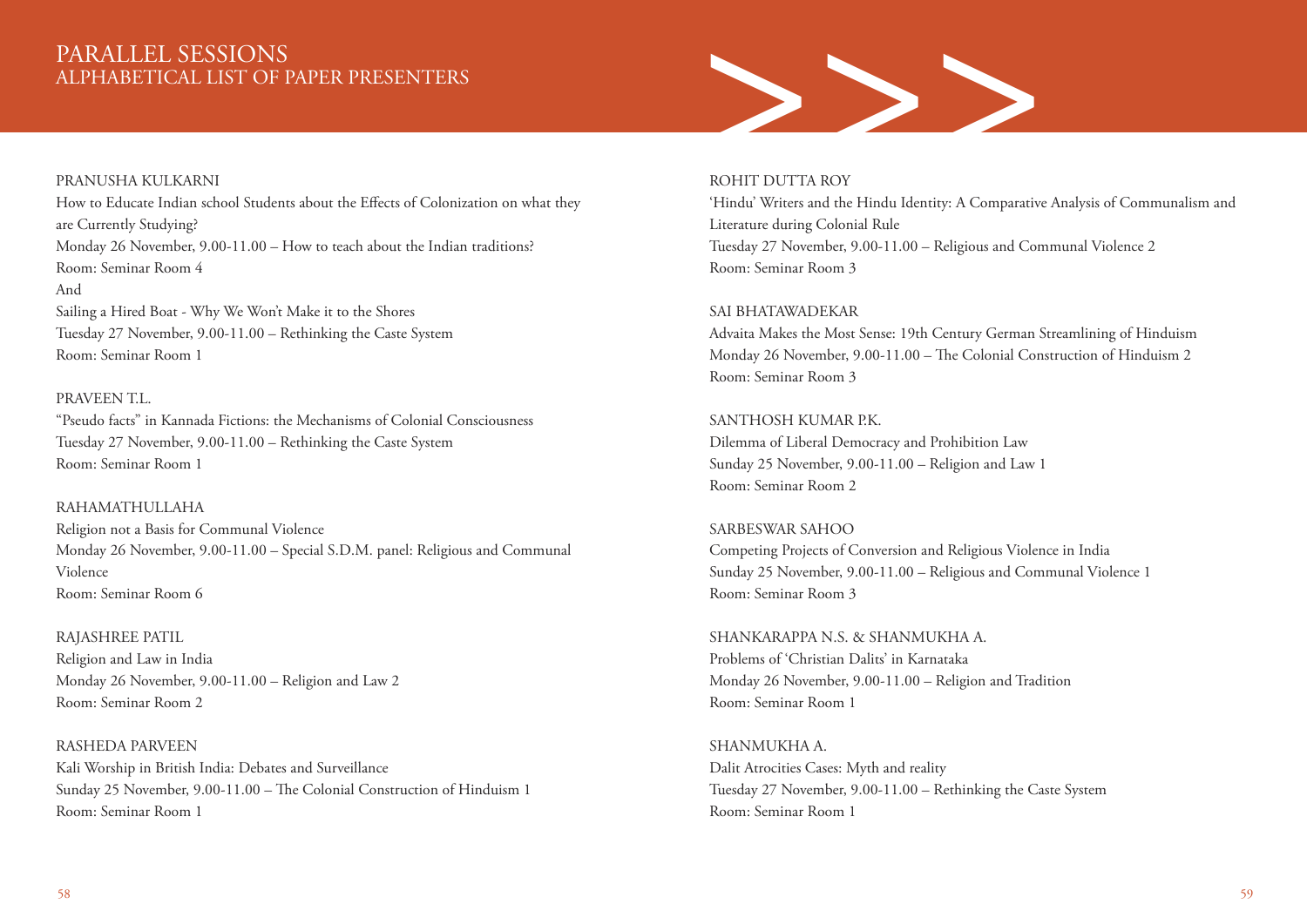# >>>

### SHARMILA RAO

The Document of Religious Secularism in Indian Theatre Tuesday 27 November, 9.00‐11.00 – Secularism in Europe and India 2 Room: Seminar Room 4

### SIDDHARTH DUBEY

Indian Civilization: An Overview Tuesday 27 November, 9.00‐11.00 – Religion and Law 3 Room: Seminar Room 2

### SIEGFRIED VAN DUFFEL

Religion and Human Rights Sunday 25 November, 9.00-11.00 – Religion and Law 1 Room: Seminar Room 2

### SIMON CUBELIC

How to Read an Early Colonial dharmaśāstra Text? Reflections on the rnādāna-section of Sarvoru Śarman's Vivādasārārnava Tuesday 27 November, 9.00‐11.00 – Religion and Law 3 Room: Seminar Room 2

### SUBRAT RATH

Religious Entrenchment of Secularism in India: Studies in Sociology of Religion Sunday 25 November, 9.00-11.00 – Secularism in Europe and India 1 Room: Seminar Room 4

### SUMBUL FARAH

From Congregation to Crowd, From Procession to Mob Tuesday 27 November, 9.00‐11.00 – Religious and Communal Violence 2 Room: Seminar Room 3

### SURENDRA RAO

The Constitutional Aspects relating to the Right of Conversion Tuesday 27 November, 9.00‐11.00 – Special S.D.M. panel: Religion, Law and Conversion Room: Seminar Room 5

### TOMÁŠ AVRAMOV

Contemporary and Recent Indian Masters, Gurus and Sages and the Theme of Religious Conversion Monday 26 November, 9.00‐11.00 – Religion and Tradition Room: Seminar Room 1

### T.R. SUBRAMANYA

Imperial Approach to the Principles of Objectivity in Religious Law Making Tuesday 27 November, 9.00‐11.00 – Special S.D.M. panel: Religion, Law and Conversion Room: Seminar Room 5

### WAHEEDA AMIEN

The Incorporation of Muslim Personal Law into the Indian Secular Legal System: Lessons for South Africa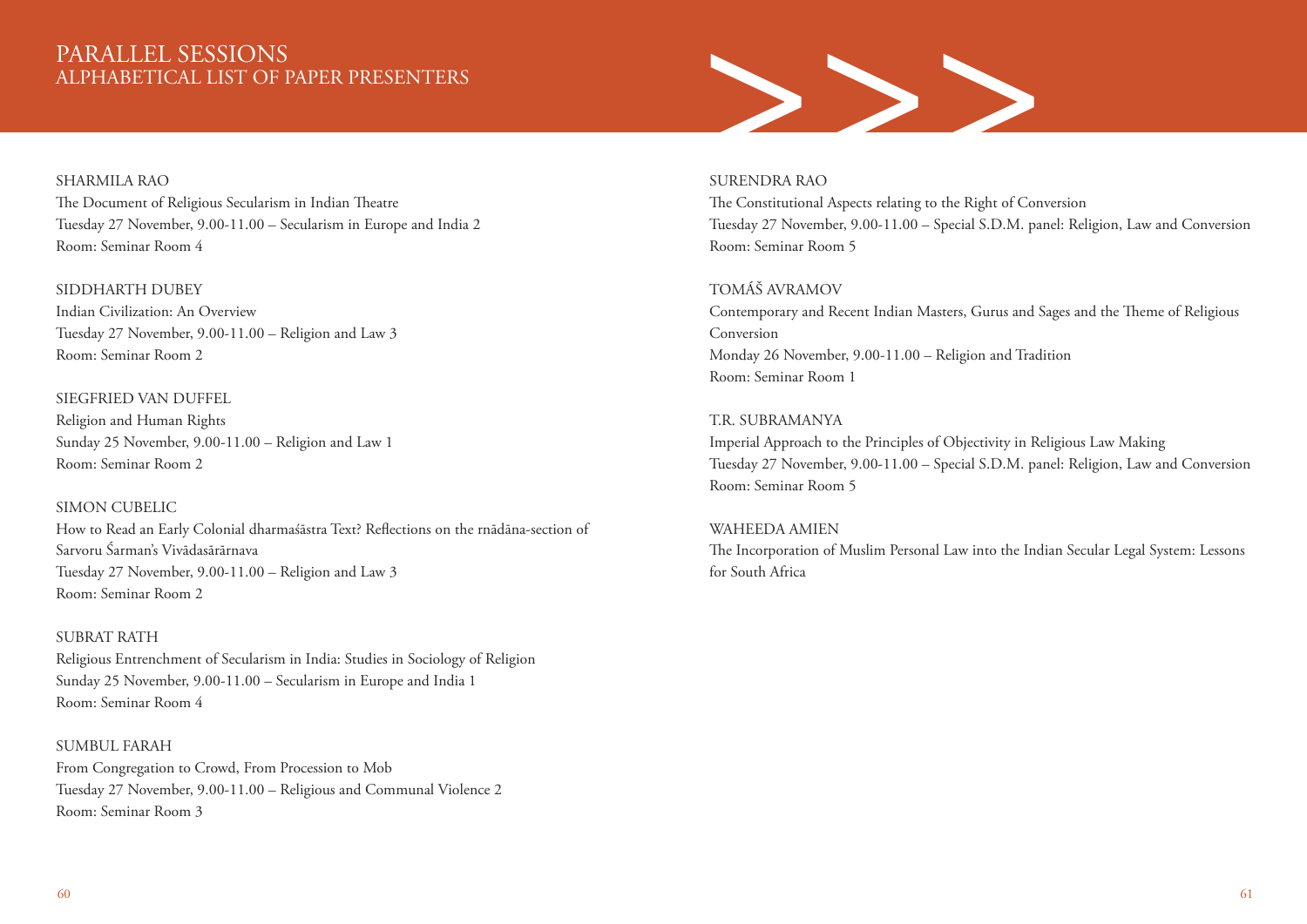Sunday 25 November, 9.00-11.00, Seminar Room 1 The Colonial Construction of Hinduism 1 Chair: Dunkin Jalki

Rasheda Parveen National Institute of Technology (Rourkela, India)

### *Kali Worship in British India: Debates and Surveillance*

The present paper seeks to evaluate the worship of Kali and Bhawani by the Thuggee cult invented by British India. Whether for missionary mileage or for colonial subjugation, the rationale of Kali worship and the associated yet constructed human sacrifice witnessed a prerogative turn by the end of the nineteenth century. The cult associated with it—Thuggee chiefly but its purview included some Muslims and Sikhs as well—has often been highly romanticized and thereby has helped in the mission of Othering Oriental religious practices.

In this paper we evaluate a variety of colonial writing—historical, judicial and fictional—on the Thuggee cult. We map the way the mother-figure was idealized for rationalizing humansacrifice. We not only argue that the overuse of religious symbols provide a basis for wild romantic imagination of the West, we also suggest that detailing religious elements projects the criticality of Oriental religious practices. Central to the discussion will be the role of the earthly and celestial body—both of the goddess and of imperial soldiers/victims—that codified the practice in its extremity. In short, we argue that though Kali worship has been central in rationalizing Thuggee practices in British India, other missions such as controlling the body and subjugating the Orient, remain central to British invention of the religious cult.

Sunday 25 November, 9.00-11.00, Seminar Room 1 The Colonial Construction of Hinduism 1 Chair: Dunkin Jalki

### Archna Sahwney

### *Taking a Closer Look at Representations of Goddess Kali*

My paper attempts to intervene in the ongoing debate regarding the representation of Goddess Kali. I suggest that the ongoing debate over this subject has been constructed through the colonial encounter with its subtle and subterranean ramifications, and that we need to rethink the parameters of the debate. Goddess Kali is often represented as bloodthirsty and violent in both Western academic and popular cultural contexts. For instance, according to Carol Christ, "... Kali holds a sword, wears a necklace of severed human heads and a skirt of severed human arms...The bloodthirsty warrior Goddesses legitimate warfare and violence, large-scale blood sacrifice, and a dualistic understanding of good and evil." Is such a representation of Goddess Kali a 'colonial construct', or is there something intrinsically 'violent' about this Goddess? What do we mean by 'colonial construct', and how do we define violence? Why do Western media as well as academic interpretations of Goddess Kali continue to promote the image of the Goddess as violent? My paper attempts to examine the complex symbolism at play in the iconography of the Goddess as a way of engaging with these questions. It informs its discussion by using scriptural texts such as the Devi Mahatmya, sacred stories related to the Hindu Goddess tradition, and analyses some of the political compulsions behind the appropriations of Goddess Kali by Western feminists.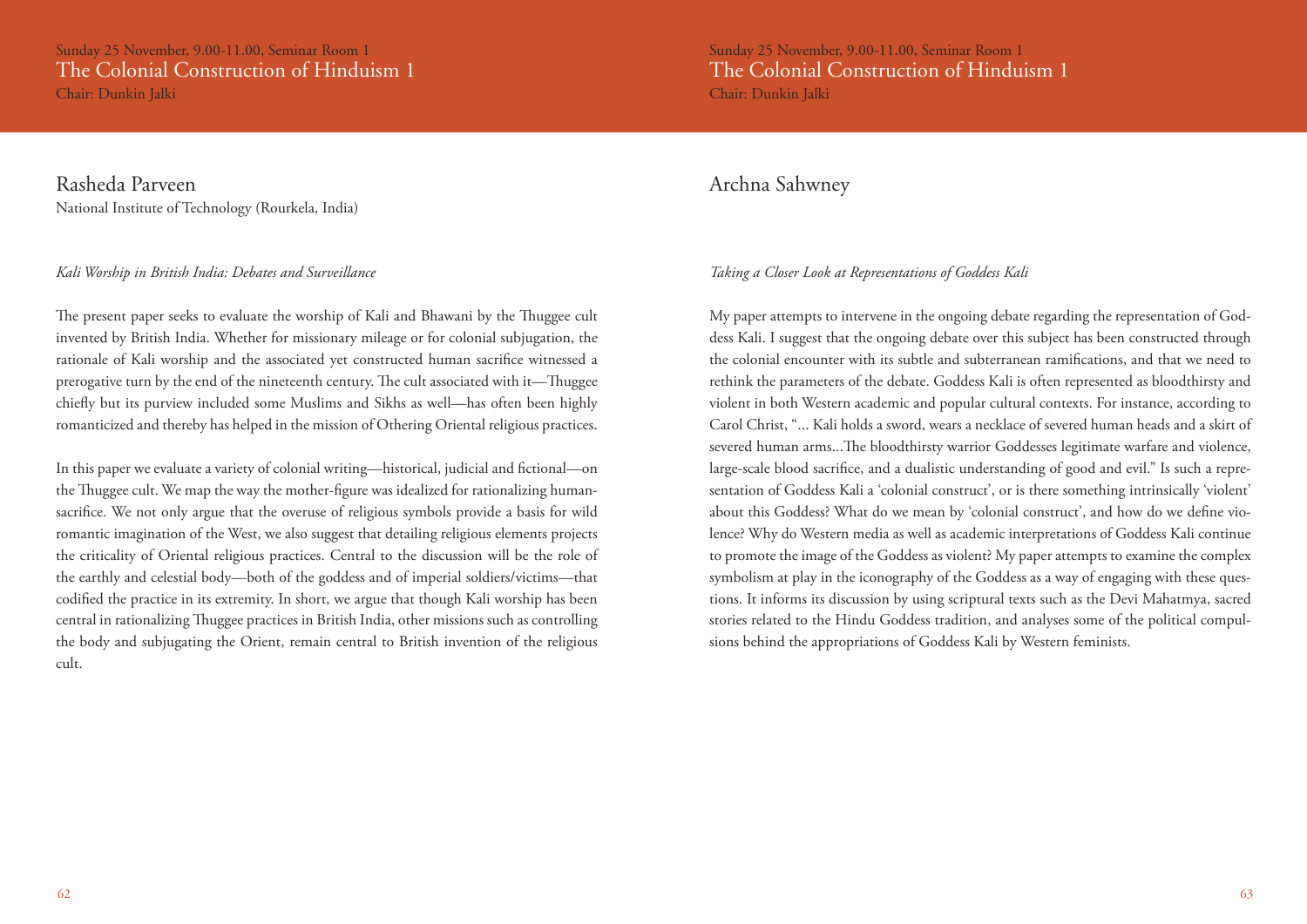Sunday 25 November, 9.00-11.00, Seminar Room 1 The Colonial Construction of Hinduism 1 Chair: Dunkin Jalki

Sunday 25 November, 9.00-11.00, Seminar Room 1 The Colonial Construction of Hinduism 1 Chair: Dunkin Jalki

Martin Fárek Department for the Study of Religions, University of Pardubice (Pardubice, Czech Republic)

### *Has the Construction of Hinduism been Colonial? Evidence from the Development of the Czech Indology*

Claims about the colonial nature of the construction of Hinduism have been influential over the last two decades. But so far it is not clear what is specifically colonial about the definitions that have been given of Hinduism. S.N. Balagangadhara and Gelders made a strong point by showing rich evidence for the existence of the core definiens of Hinduism, in their particular structure, long before Europeans had established colonial rule in India. Here, I wish to add another argument. What about the Orientalist scholarship in the countries which did not participate in the colonisation of India, or even scholarship that involved the direct critique of the colonial project? If there was anything specifically colonial about the definiens of Hinduism, or the whole structure of definitions, we should expect that the above mentioned scholarship would point to it. Such a scholarship would at least try to analyse the colonial interpretations of Indian traditions, to discern between colonial and non-colonial characteristics of the definiens of Hindusim, etc. Did something like this happen? The Czech (former Czechoslovak) Indology is a good case to investigate for possible evidence of this point. Czech and Slovak people of the nineteenth century were subjected to the rule of the Habsburg empire and thus the intellectuals of the oppressed nations felt sympathies for the subjugated people of India. The tradition of Czech Indology started in these times.

In brief, colonialism of Western European powers has been criticised and analysed from different perspectives in the last hundred fifty years of Czech Orientalism. But I did not find a single instance of a Czech analysis or critique of the colonial characteristics in the discussions about the nature of Hinduism. Rather, the allegedly colonial construction of Hinduism has made perfect sense to the Czech intellectuals, including Indologists. I will argue that this points to the essentially same framework of European interpretations of Indian traditions as religions, the framework that European intellectuals have shared despite their different theories and opinions concerning colonialism.

David Bradna Department for the Study of Religions, University of Pardubice (Pardubice, Czech Republic)

### *Conceptualization of Asian Religious Traditions: India and Japan in the Western Discourse*

Said's hypothesis later developed by Balagangadhara showed that within the Western discourse on India there are starting points and patterns traceable into Christian theology. In this paper I will, by presenting specific examples, attempt to demonstrate that the way Westerners have been structuring the image of India can be found elsewhere in Asia too, and that Orientalism constitutes an urgent problem. The fact that the discourse on India and Japan has shared similarities will help us grasp that instead of enriching our knowledge of India and Japan, the Western interpretative framework based in Christian theology prevents us from understanding the Indians and the Japanese the way they perceive themselves, their culture and the world.

For the purposes of this paper I have chosen Shintō and the way it had been conceptualized by Western missionaries, travelers, merchants, and scholars from 16th century until the beginning of the 20th century. The meaning of Shintō came to be a major theme in the second half of the 20th century. The notion of Shintō as the indigenous religion of Japan that has continued in an unbroken line from prehistoric times to the present had been questioned. Little attention has been, however, given to the development by which that ill grasped notion of Shintō emerged. In this paper I will attempt to show that the concept of Shintō was in fact the doing of the Western discourse and had little in common with the reality of Japan.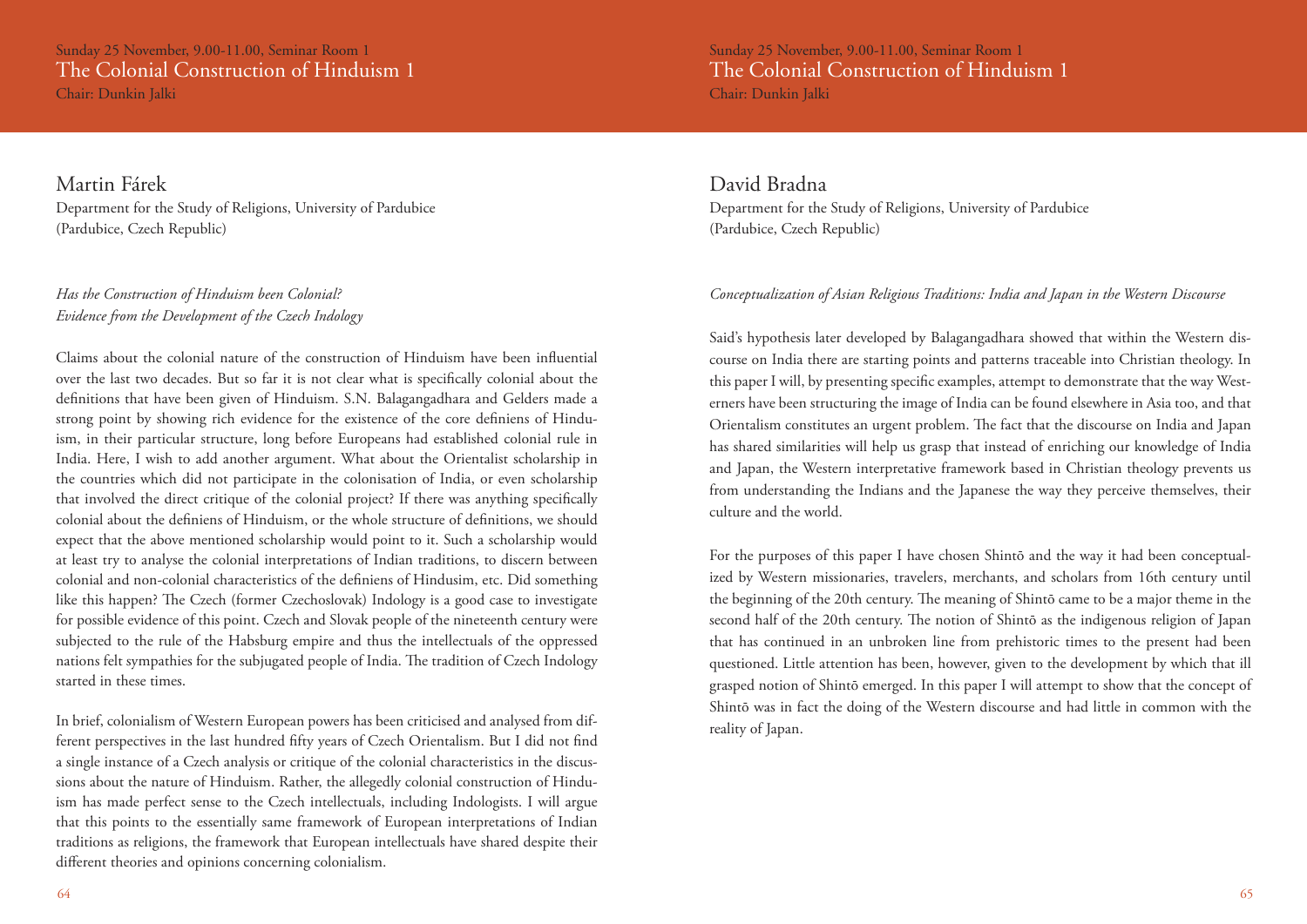Sunday 25 November, 9.00-11.00, Seminar Room 2 Religion and Law 1

Chair: Alexander Naessens

Fernando Simões Faculty of Law, University of Macau (Macau, China)

### *Are Good Samaritans Reasonable Persons?*

Donoghue v Stevenson established the modern principle whereby one person owes another person a duty of care. The eighty-years-old decision was based upon the 'neighbor' principle, derived from the Christian rule of 'loving your neighbor' and the Parable of the Good Samaritan. Sometimes Law treats people in an 'objective' way, namely, when acts are viewed in light of what 'reasonable people' would be expected to do. This criterion is used to assess the acceptability of behavior in many areas of the law including civil liability and Criminal Law.

In China, in 2011, the case of a toddler run over twice and left to die by passers-by has sparked the debate about the legal and ethical shortcomings of China's economic progress. A camera filmed a hit-and-run driver who knocked 2-year-old Wang Yueyue over. During the next minutes, it captured 18 people walking or cycling by without stopping, before a man decided to help her. Some commentators blamed the way Chinese 'Good Samaritans' have sometimes become extortion victims of the people they helped. A new consensus has emerged, that in today's world it is unwise to help a stranger in a public place, as China has no law that protects Good Samaritans from being sued by the people they help.

Is it acceptable, in the present-day, to extract legal principles from religious norms of behavior? Frequently, in a negligence case, a common response of the defendant is that no one else in the field takes these steps. Is it acceptable to argue that no one else in the field would act? What is reasonable depends on a variety of circumstances, namely what others are doing. Do religious beliefs play any role on what is socially considered as reasonable? Is a "reasonable person" a "religious" one?

Sunday 25 November, 9.00-11.00, Seminar Room 2 Religion and Law 1 Chair: Alexander Naessens

### Siegfried Van Duffel

School of Humanities and Social Sciences, Nazarbayev University (Astana, Kazakhstan)

### *Religion and Human Rights*

The idea of human rights is non-trivially connected to a culture that is constituted by a religion. Such a culture brings into being a law-conception of ethics and the notion of moral obligation. A necessary component of this ethical outlook is the idea that human beings have a will, and hence that all genuine actions are intentional actions. Religion further spreads the idea that human beings have a role to play in God's plan, and hence that certain sets of actions are morally necessary.

From this ethical outlook and its idea of the requirements of agency emerge two natural rights theories. The first is a theory of 'welfare rights' (in a very broad sense). It starts from the idea that people must be able to make decisions and act upon them. In the religious version, it requires people to maintain the conditions created by God that enable people to act upon His will. The secular version requires us to generate the conditions that allow people to realize their goals. The second is a theory of 'property-rights' (again in a very broad sense). It starts from the idea that our acts of will have normative consequences for others. It secularizes the idea of God's authority over his creation by suggesting that human beings create as well and that they must have a similar authority of their creation.

Together, the demands of these theories are such that no sensible person could possibly take them serious. These requirements – if realized – would turn human beings into so many versions of the God of Judaism, Christianity or Islam. Moreover, the demands are incompatible and each theory is incoherent in its own right. Thus, we every reason to abandon the idea of human rights.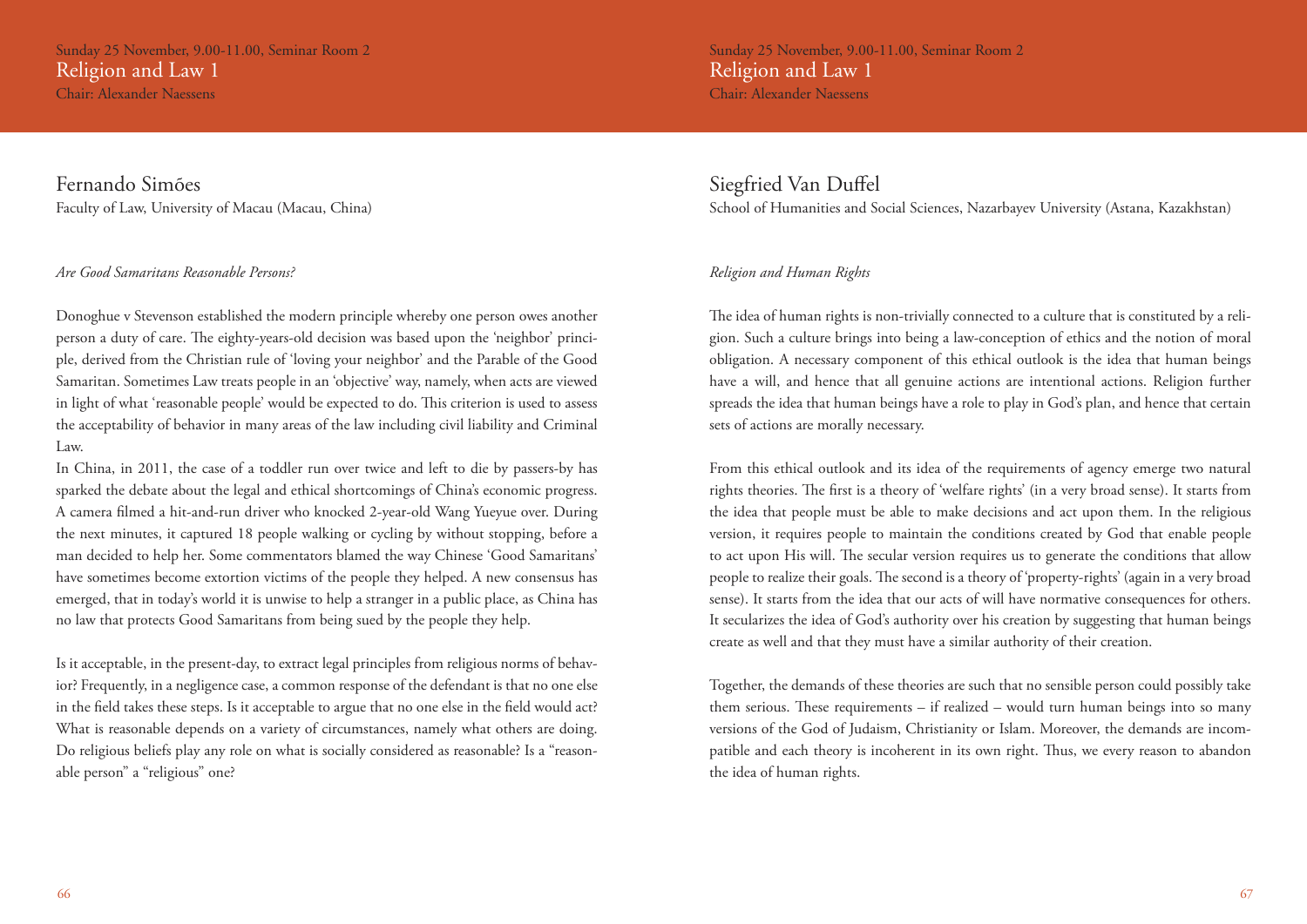Sunday 25 November, 9.00-11.00, Seminar Room 2 Religion and Law 1

Chair: Alexander Naessens

Malcolm Voyce Department of Law, Macquarie University (Sydney, Australia)

### *A Reconsideration of the Approach of 'Buddhist Vinaya as Law' and as a Normative Form of Ethics*

This paper considers the recent debate over the nature of Buddhist ethics largely conducted by European scholars such as Keown, Goodman and Olson. These scholars have argued in different ways that Buddhist ethics may be assimilated or may correspond with different forms of western ethical theory.

I show this approach to Buddhist ethics and law makes presumptions about the universal nature of rationality that offer a universal criterion of moral judgment. My approach follows Foucault's argument and his notion that there are no generalized standards to regard ethics as a system of transformation in that ethical considerations create a space for the ethical, not in a normative sense but one arising from critical practice.

To expand on this claim I examine offences in the Vinaya as regards sexual activities, theft and rules as regard etiquette and deportment. As regards sexual activities I conclude that the Buddha was not so much contemplating the wrongfulness of the acts themselves but more the state of mind of the perpetuator. Other offences show that the Buddha was concerned with the impact upon Hindu communities as such might occur with a clash over Brahminical values and concerns governing issues of debt, property and inheritance and pollution. At first blush it thus appears that the Buddha offered a form of consequentialist ethics.

However, I conclude that the utilization of different forms of western ethical theory as regards the Vinaya and Buddhist texts in general creates a form of misunderstanding. Buddhist ethics should be seen as empirical as the ultimate point of reference lies in the purity and wholesomeness of each individual action.

Sunday 25 November, 9.00-11.00, Seminar Room 2 Religion and Law 1 Chair: Alexander Naessens

Santhosh Kumar P.K. Karnataka State Law University (Hubli, India)

### *Dilemma of Liberal Democracy and Prohibition Law*

India adapted liberal democracy after independence, in order to provide individual freedom to its people. Indian elites formed the constitution on the basis of Liberal Democracy, which solely intends to protect various freedoms of Indian citizens. Especially article 25 and 26 of the Indian constitution provides "religious freedom". Nevertheless, the concept of religious freedom is generating irresolvable problems for the liberal democracy. On the one hand these articles on religious freedom are based on the assumption that there are native religions in India, like Hinduism, Buddhism, etc. According to this assumption all the practices (irrespective of evil of good practices) of this land belong to one or the other religions. However the same state is also playing a role of a social reformist, eradicating the evil and discriminatory caste system which is against the spirit of human rights, a principle that the Indian constitution is upholding. The secular and progressive intellectuals are demanding eradication of many practices precisely because they are inhuman corrupt practices; therefore they legitimize social oppression in the name of religion. Recently, in Karnataka, progressive thinkers are forcing the government to ban some practices like Madesnana, Sidi, and so on. If government tries to ban practices of people because they are not truly religious, then definitely it will end up in curbing the fundamental rights of those who believe it.

This paper tries to illustrate afore mentioned problems by considering Madesnana as an instance. Madesnana is a ritual performed in South Canara district, Karnataka. The discussion about this ritual is mainly divided in to two extremes: One party holds that these rituals are legitimate practices of Hinduism; another says that they are the corrupt practices which violate principles of human rights. Present article argues that this ritual has nothing to do with religion, therefore it needs a systematic argument to bring it under the religious rights articles, and the allegation of the progressives that it sanctifies caste system of the Hinduism is also therefore baseless.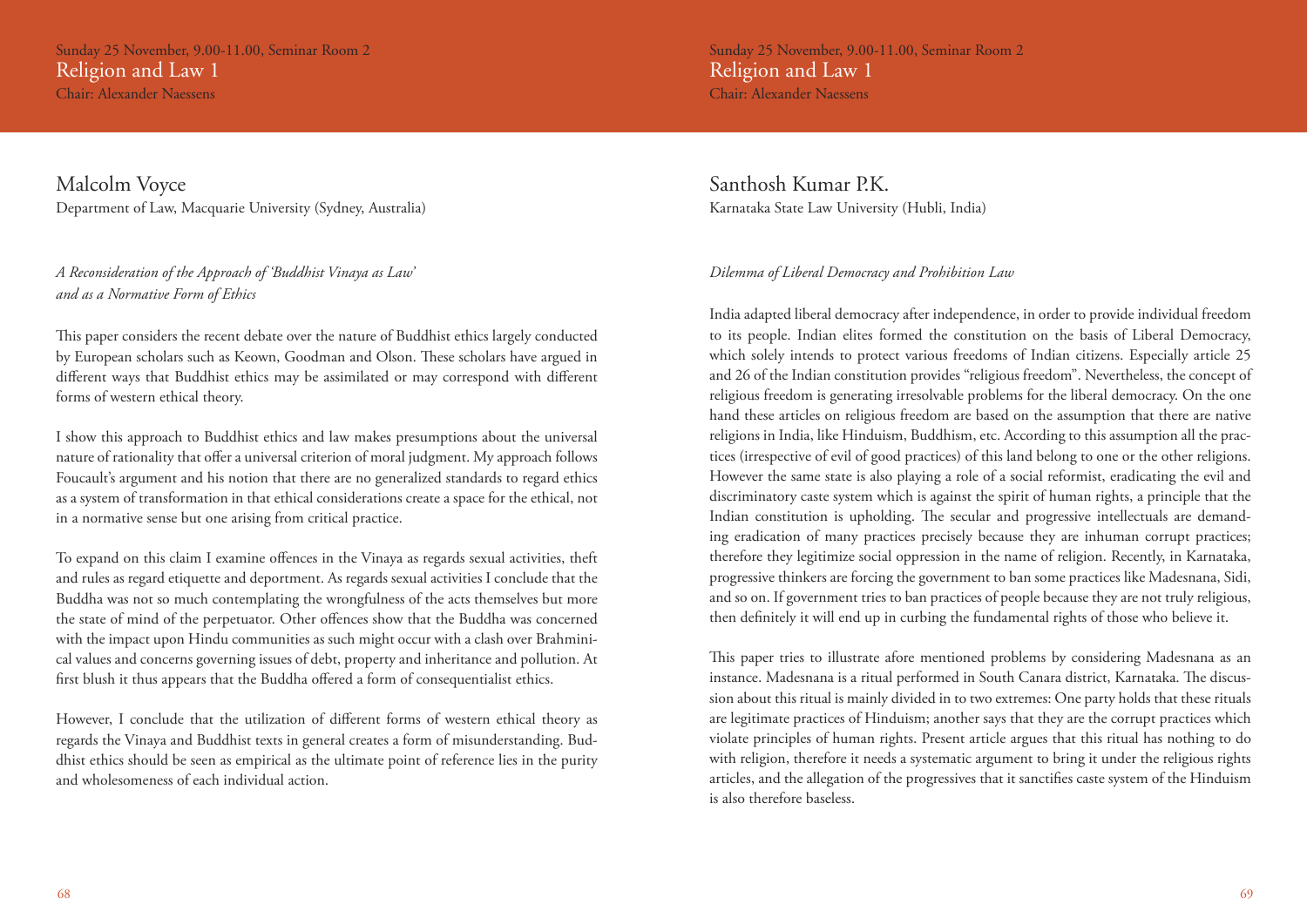# Dušan Deák

Department of Ethnology and World Studies, University of SS Cyril and Methodius (Trnava, Slovak Republic)

### *Violent Mlechha or loving Bhakta? Changing Representations of Islamicate Polities in the Marathi Hagiography*

During the earlier part of the second millennium C.E. various peoples of mainly Turkish and Persian ethnic backgrounds, but all of them subscribing to Islam, initiated the gradual socio-cultural changes that to many extents modified South Asian societies. The story of Islam in the subcontinent, whether conceived in cultural or religious terms, backed as it was by the powerful armies of Sultans and complex as it was in the manifold ways of its realization, however, could not pass without the response of those South Asians that did not subscribe to any form of allegiance to Islam. Such response can be also found in the vernacular hagiographical writing from the early modern period. Despite being usually classified among the devotional texts, the hagiographical compositions bear an imprint of the contemporary social conditions during which they were written. In this context hagiographies present a rich material for a historian to examine. This paper attempts to interpret the portrayals of meetings and interactions between the Mlechha/Yavan raja of Bidar and the local bhakti saint as they are found in the popular and well-known Marathi hagiographies composed from 16th to 19th centuries. The paper argues that what may be perceived as a portrayal of interaction between the two supposedly opposite agents coded in terms of modern identities of Hindu and Muslim, or alternatively as their conflict, in fact documents how the relations between the contemporary regional polities and their patronization of the 'men of letters' were translated in the hagiographies into the different contemporary articulations of political dominance of Islamicate polities and their presence in the Marathi Deccan.

# Anirudh Garga

### *Religious Conversions and Law in India*

Right from the days of civilization of the human race religion formed the basis of his customs and practices. Throughout the world many religions emerged and brought many into their fold. Each religion had its own tenets, principles and practices. Religion played a major role in the administration of a country as it was believed that King was the representative of God (Divine Origin Theory). Later religions started converting people of other faiths into their belief to increase their numerical strength and power. Conversion by free choice is where one converts, on his own, to another religion appreciating its better spiritual values. Conversion for convenience is where the converted feels he will get better educational, social, financial, health, marital and other facilities. Forced conversion is where the religion is thrust upon one where the converter uses his undue influence upon the converted. But when it is forced and no action is taken to prevent it calls for a look into the system of administration and questions the existence of secularism and freedom of thought and belief.Art.25 of the Constitution of India and Art 18 of the UDHR guarantees freedom of religion.

In modern society people are free to profess the religion of their choice. But forced conversion has become a menace of late and is causing changes in demography, it leads to communal disharmony. In India forced conversion has become a big challenge for the administration. To prevent forced conversion we have to evolve a clear and unambiguous set of rules and regulations. It calls for proper legislation. Although many states in India have their own legislations against this, the need of the hour is a pan Indian statute to control this menace. The political community should come together burying differences to come out with an effective law which will prevent forced conversion.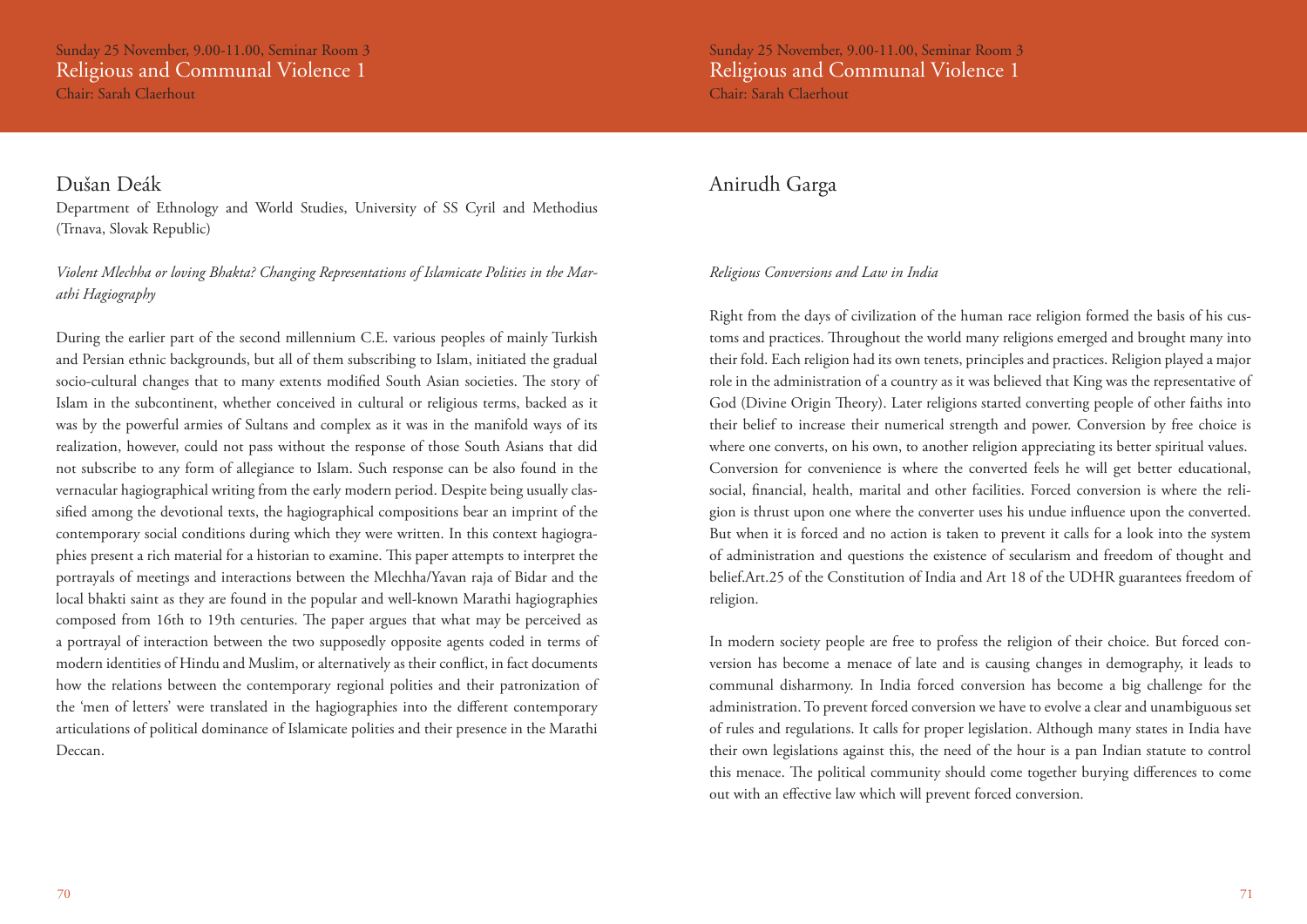### Jhuma Sen

### *Secularism, Hindutva and Democracy: Notes on Multiculturalism from India*

The paper will essentially underline some of India's experiments with the multiculturalism project after glancing at India's multi-cultural society in Pre-modern times, the Indian Constitution as the multicultural document and cultural chauvinism and cultural nationalism that has re-emerged threatening the rupture of the fabrics of multiculturalism in the subcontinent. The first part of the paper appends to the rhetoric of multiculturalism and pluralism as it has existed in the books of history and political thoughts before engaging with the questions of multiculturalism in the subcontinent as it has been practiced in premodern and modern times with an emphasis on the emergence of secularism as the new civic religion; the second part will document India's experiments with secularism as 'fuzzy multiculturalism' on a policy level on public as well as private domain through the written Constitution which essentially acted as a multicultural document; the third part will articulate some of the key debates to India's multicultural venture including the debate around uniform civil code and the Shah Bano case while the fourth part will look into the threats to multicultural practices as evident from the rise of cultural nationalism and Hindutva politics in recent times. The principal argument is to critique the multicultural secularism in India and show the relationship between juridical and political constructions of secularism that has resulted in an exclusivist organic crisis. In this I have carefully selected the Shah Bano judgment and its aftermath and the Hindutva judgments where the political constructions of secularism have influenced the juridical notion of it.

### Sarbeswar Sahoo

Department of Humanities and Social Sciences, Indian Institute of Technology (New Delhi, India)

### *Competing Projects of Conversion and Religious Violence in India*

Religious conflict has a long history in India. Religion and exclusivist religious identity have acted as sources of conflict in India during the post-colonial period. Although Hindu-Muslim conflict had been, what Varshney (2002) calls, the "master narrative" of Indian politics, it is observed that since the 1990s the Christian populations have increasingly become the targets of violence. What is interesting is that most of these atrocities have occurred in provinces that not only have a sizable tribal population but also are ruled by the Hindu nationalist Bharatiya Janata Party (Indian Peoples' Party -BJP) or its allies. The central question then is why has violence against Christians increased in the tribal-dominated, BJPruled provinces in particular? The paper argues that in order to explain this, it is important to understand the political economy of the tribal society as well as the politics of Hindu nationalism and Christian missionary activities during the post-colonial period. Drawing on fieldwork in the tribal dominated regions of Rajasthan in Western India, the paper concludes that economic "backwardness" and contested cultural identity of tribals on the one hand and the competing projects of "conversion" by Christian missionaries and Hindu nationalists on the other are responsible for this increasing anti-Christian violence in India.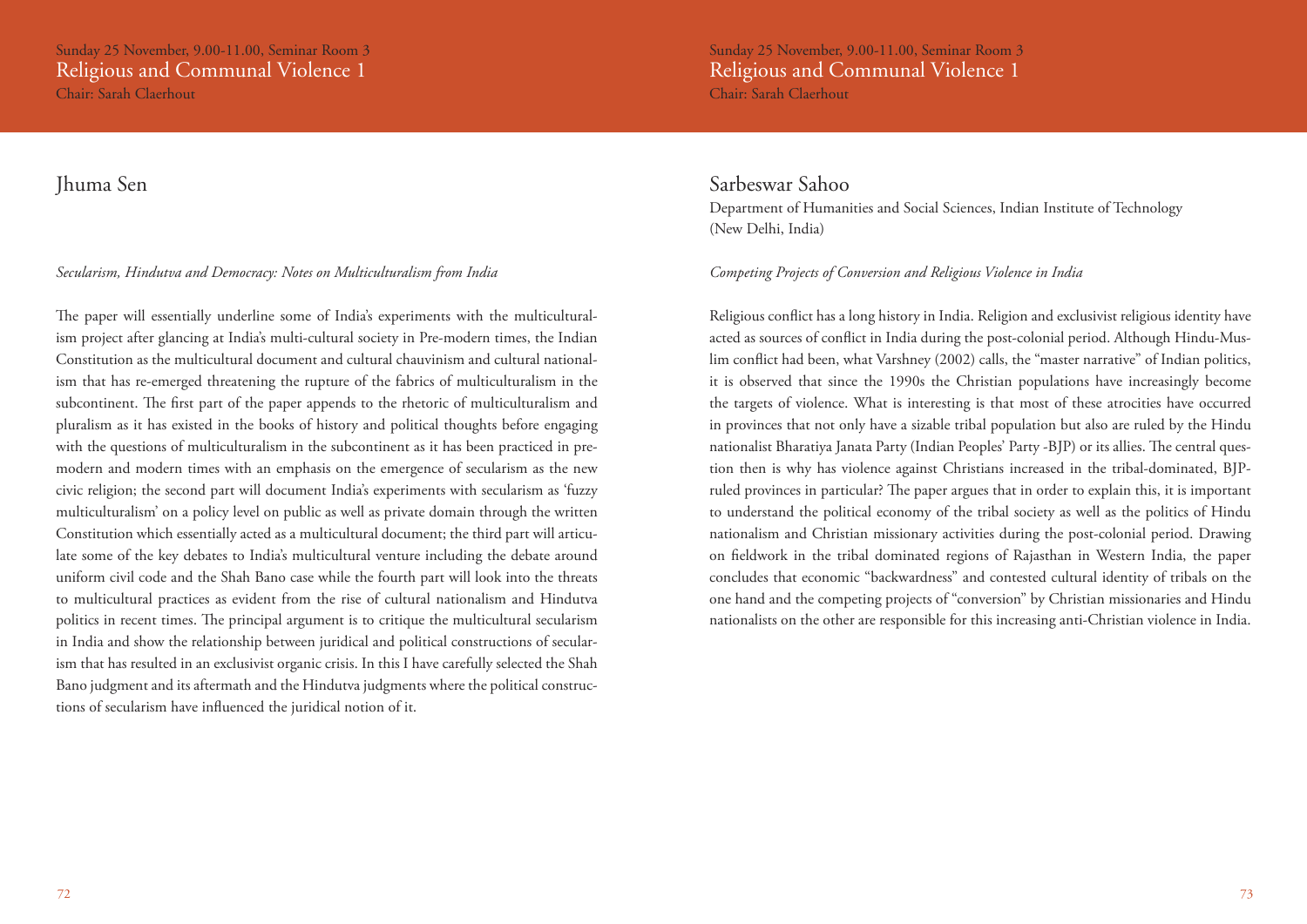Sunday 25 November, 9.00-11.00, Seminar Room 4 Secularism in Europe and India 1 Chair: Farah Godrej

### Devaiah N.G. & Sheshadri G.B. School of Law, Christ University (Bangalore, India)

### *Different Facets of Secularism*

In the present day political scenario the concept of secularism is gaining more importance as its impact has been felt in all societies including western (European) and Indian society. The western (European) notion of secularism can be understood with the idea that they consider religion as something which will eventually wither away or marginalized due to modernization and advancement in science and technology. It is further supported by the belief that influence of religion is declining in political, social and economic spheres, besides the other aspect is the idea that religion should not have a substantial say in matters of public sphere. Contrary to this idea is the Indian notion of secularism which recognizes and accepts the importance of religion in all spheres of life and assigns it a pluralistic definition. This article makes an attempt to explore the ideological and historical evolution of secularism in western societies (European) and focuses on the concept of secularism as practiced in India and its analysis in comparison to western notion of secularism.

Sunday 25 November, 9.00-11.00, Seminar Room 4 Secularism in Europe and India 1 Chair: Farah Godrej

### Subrat Rath

Centre for the Study of Social System, Jawaharlal Nehru University (New Delhi, India)

### *Religious Entrenchment of Secularism in India: Studies in Sociology of Religion*

Contemporary use of the concept of 'Secularism' is not only confused by the Indian Politicians but also by their International Counterparts too. It is true that in the West this Ideology took its origin primarily in the context of Church-State conflict while in the Indian context it grew out of the Religious Pluralism especially when there arose conflicts between religions at the time of British Rule and after independence. After independence Indian Democracy has followed the Gandhian and the Nehruvian concept of Secularism on the one hand and side by side the idea of humanism of Tagore and socialism of Lohia on the other hand. In the beginning of the Preamble of the Indian Constitution the word 'secular was inserted in the 42nd amendment, which guarantees the state not to be involved in any type of authorization to religion as state religion and should treat all religion to be equal under law. However, there are certain exceptions of the western ideology of secularism in India, for example: the retention of different laws for different religious groups in the matter of marriage, divorce, inheritance, adoptions, etc; maintenance of religious institutions from the consolidated fund of India; creation of religion centric higher learning institutions; subsidies in pilgrimage and many more.

Hence in this juncture, the main aim of my paper is to find out how the Indian notion of 'Secularism' is religion centric and different from that of the western conceptualisation? That means how a foreign idea is indigenized and modified in practice? And finally, its positive and negative consequences in a politically aggressive Indian society.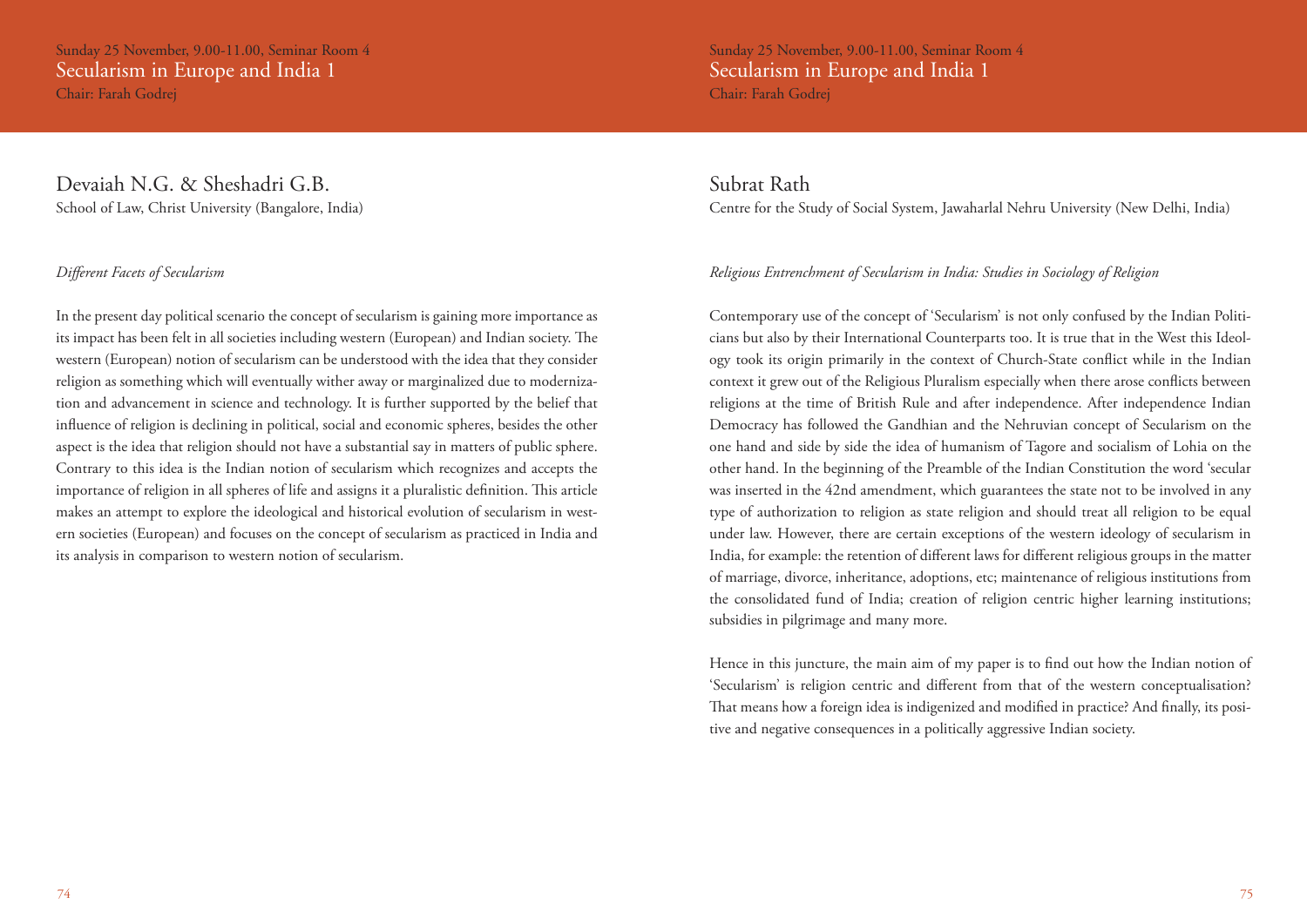Sunday 25 November, 9.00-11.00, Seminar Room 4 Secularism in Europe and India 1 Chair: Farah Godrej

### Devesh Saxena & Shreshta Banarjee School of Law, Christ University (Bangalore, India)

### *Law & the Myth on the Concept of Secularism*

India is a land of diverse deities and religion and is given immense importance by the people of this country. The Constitution respects and guarantees the freedom to practise any religion, and thus India calls itself a 'secular state' which is enshrined in the Preamble of our Constitution. But with a Hindu dominating society in this country, the Constitution and legislation has not been able to stand on the definition of what 'secular' means. The paper provides a brief note on the understanding of the term secular and how this ideology is evolved in India.

This paper focuses on the flaws of the Constitution and the legislation which has failed to keep themselves neutral in matters of religious affairs, thus showing clear biasness towards a religion. This paper goes on to remark the recent 'Cow Slaughter Bill' passed in Madhya Pradesh and planning to be passed in Karnataka and spectacles the tussle between the executive and the religious groups and how it affects the sentiments of different religious groups of our nation. This paper also talks about some interesting practices, rules and customs which support a particular religion, thus propagating a particular religion which we generally tend to overlook. These kinds of practices which are followed in a nation where people have a lot of faith in religion, tends to create a lot of negative impacts on the society which are discussed in the paper. The paper tends to provide a pressure valve which arises due to religious differences on being secular by the state as well as its citizens. Thus the vital question on the usage of the word "secular" as enshrined in the Preamble of our Indian Constitution is asked and answered accordingly.

Sunday 25 November, 9.00-11.00, Seminar Room 5 Gender and Law Chair: Naomi Goldenberg

Namrata Ganneri Department of History, SNDT College of Arts & SCB College of Commerce & Science for Women (Mumbai, India)

### *New Media and the Icons of the Hindu Right: An Analysis of the Telefilm 'Tejtapaswini'*

The perception of the Hindu Right as a monolithic politico religious structure with a standardized vocabulary has long been dismantled. In contemporary times, it frames itself in myriad ways to reach diverse audiences. The women's organizations of the Right offer rich possibility of exploring this dissonance.

This paper examines the key icon foregrounded by the Rashtra Sevika Samiti (hereafter Samiti), the founder Laxmibai Kelkar (1905-1978). I particularly would like to focus on the telefilm , Tejtapaswini(Hindi, 2005) produced on the occasion of the birth centenary celebrations of Laxmibai Kelkar. The tentative forays of the usually reticent Samiti into the terrain of this new media makes this hitherto unanalyzed film an important text in the process of legitimizing the Samiti and reaching out to the transnational Indian. This paper also analyses the ways in which the new audiovisual technologies may organize and challenge patterns of seeing for purposes of political mobilization and ideological indoctrination. This film, in fact, straddles various spaces, Gandhian constructions of 'self effacing femininity', Indian women's movement and inscription of the Right wing women into the contemporary historical frames. Through an appropriation of Hindu rituals and traditions, women are uniquely placed to construct the Right as a religious movement belonging to the realm of the sacred rather than a political one and belonging to the world of the profane. Further in the act of consumption of these texts, the audiences deify the images, which are then elevated to the level of the sacred, and result in mobilizing women in political spaces and agendas governed by militant religiosity in this age of globalization.

Since the state archive and conventional historical sources seem impoverished when confronted with the challenges of chronicling the Hindu Right, a study of this iconography embedded in mediatised spaces is essential for the writing of history of the Hindu Right.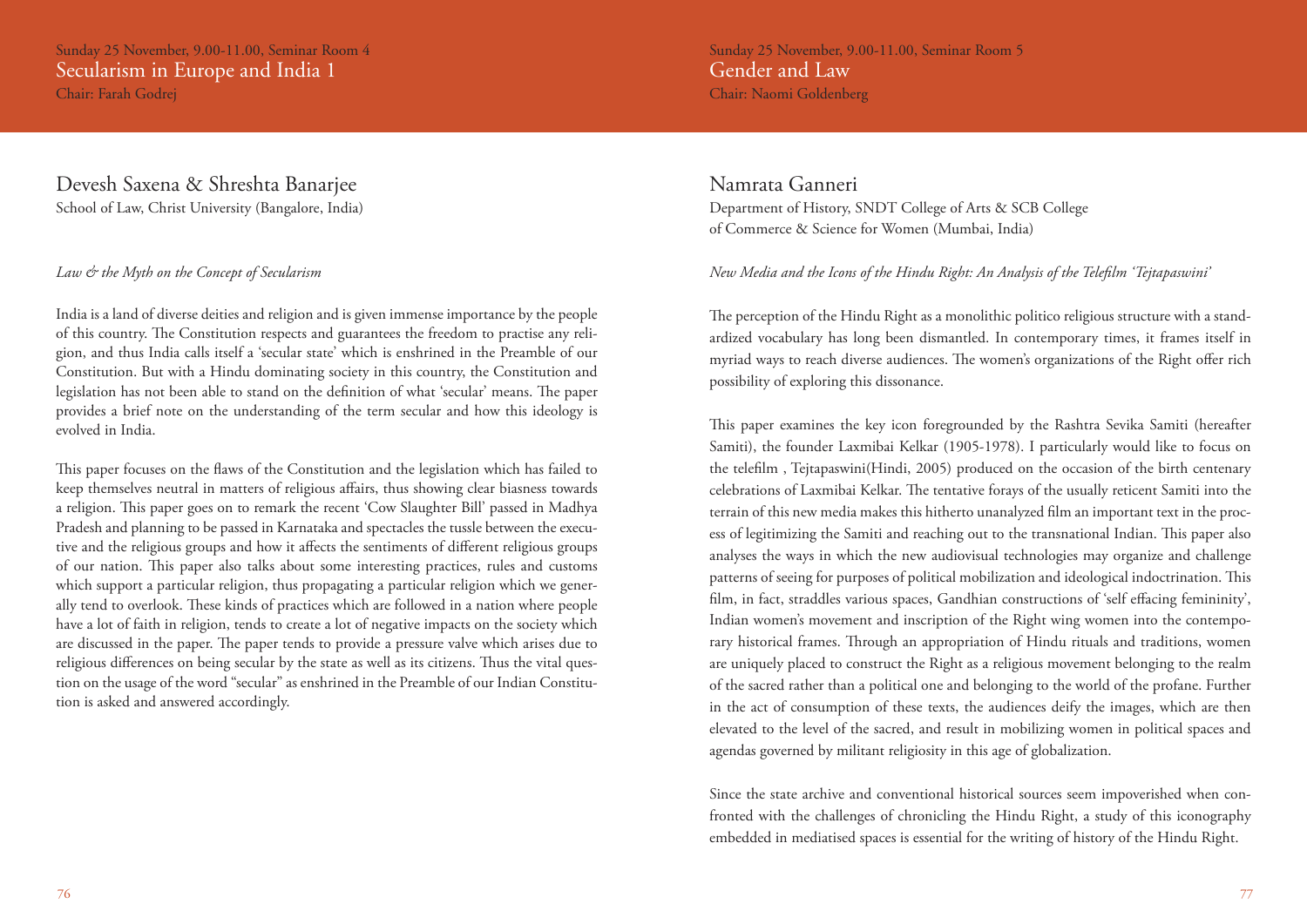Sunday 25 November, 9.00-11.00, Seminar Room 5 Gender and Law Chair: Naomi Goldenberg

### Ahmed Sohaib

Centre for Comparative Religion & Civilisations, Jamia Millia Islamia (New Delhi, India)

### *Vilifying Female, Edifying Men: Physio-Moral Discourse on Body in Early Buddhist Texts*

Early scholarship on Buddhism credited it with a radically egalitarian and progressive posture towards women, unlike the Brahmanical tradition that relentlessly denigrated and was harshly inconsiderate towards them. Later 20th century saw revert of attention to the theme of 'women in early Buddhism'. However, this regenerated interest did not lay out any radical shift from the hitherto adumbrated positions. Recent scholarship has underscored a critical need to revalorize early Buddhist attitude towards women to better seize streaks of sexism and patterns of patriarchal smudge in early Buddhist thought. The multi-vocality and ambivalence of early Theravada texts calls for discrepant reading of discourses and cautions us against the trap of viewing early Buddhism's social trajectory as solely emancipatory and perpetually inclined towards women. There is thus an urgent need to tease out the complexity of dynamics of gender, enmeshed in narratives peppered with harsh condemnations and despicable figurations of the feminine, where women and more so their beautiful form (body) undergo horrendous physiovisual mortification for men's—mostly monks—tutoring on the sublimity of 'impermanence'. Such prescriptive edifications, through contemplation and gaze on the rotting—once beautiful—female body abound in some of the early Buddhist texts. Taking a cue from it, this paper interrogates Buddhism's stance on women and calls into question the dominant assertion in scholarship of it being level-headed in treatment of gender.

### Naomi Goldenberg

Department of Classics and Religious Studies, University of Ottawa (Ottawa, Canada)

*A Theory of 'Religions' as Vestigial States and its Implications for Laws about Gender and Religion*

This paper forms part of a larger project presenting the hypothesis that it is clarifying and productive to think of religions as vestigial states – that is, as the cultural remnants of former sovereignties that persist within current governmental jurisdictions. I contend that 'religions' are composed of basic discursive and institutional practices similar to contemporary governing states. The chief differences between the two kinds of states are the abstractions they cite to justify their authority and the fact that the right to wield violence is always denied to vestigial states called religions.

In this presentation of the theory, my focus will be about how the idea could be helpful in understanding so-called 'religious' and 'secular' conflicts that pertain to law about gender. I will argue that 'family' issues are often ceded to the authority of religions – i.e. vestigial governments –in ways that military and economic issues, for example, are not. Thus, that which relates to domesticity, sexuality and the conduct of women constitutes the foundation of 'religious' power. What is 'religion' and what is 'secular' is less a matter of any essential distinctness but rather a matter of jurisdiction.

I will discuss three recent developments in law about gender and religion in North America and Europe to show that both so-called 'secular' and 'religious' legal processes are more similar than they are different. The first example is a discussion about Jewish divorce in Canada; the second is a conflict about Sharia law in Ontario and the third concerns a German judge's use of the Koran to decide a matrimonial dispute. In each case, both 'religious' and 'secular' legal positions can be shown to be products of similar social motives and political compromises with stakeholders. I will conclude with the suggestion that use of the religious/secular binary in issues pertaining to law about gender is unnecessarily confusing and should be curtailed.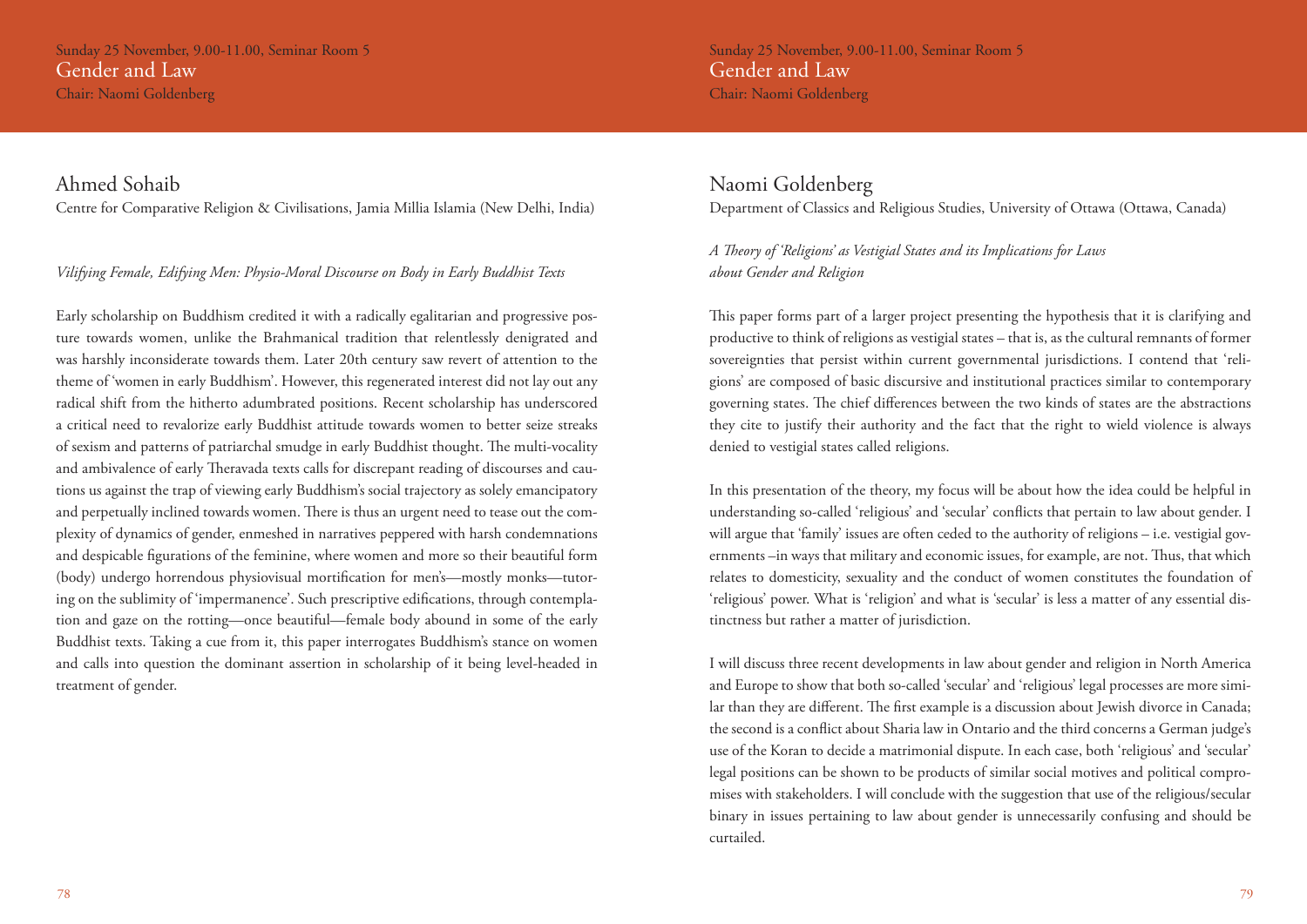Chair: Naomi Goldenberg

### Kathleen McPhilips

School of Humanities and Social Sciences, University Of Newcastle (NSW, Australia)

### *Women, Religion and the State in Post-secular Australia*

This essay considers the contemporary relationships between women, religion and the Australian state via an examination of two case studies. The field of analysis is post-secularism which de-stabilizes the political ideal that religion and state should remain separate. Much of the social research into religion-state relations over the last ten years, particularly post-Sept 11th, demonstrates that religious groups and ideas are actively engaged in public debate, policy formation and implementation. In Australian public life, this has been demonstrated through the work of Gary Bouma and Marion Maddox, amongst other scholars. However, there has been little research on the relationship between gender and post-secularism. This essay will draw on the work of Jakobsen and Pellegrini (Secularisms 2008 Duke University) in providing a framework for analyzing gender and post-secularism in Australia and ground this in two case studies. I will argue that the state uses the status of women as a litmus test for the quality of citizenship, yet allows religious groups via legislation processes exemption from such citizenship thus in effect promoting the discrimination of women.

In both cases it will be argued that the state uses religion to firstly position the status of women as an exception to the normative condition of masculinity; and secondly that the state constructs particular definitions of religiosity that function to manage women's claims to citizenship. In short, the state manages religious women in a contradictory and strategic manner, much of what is not in the direct interests of women.

Sunday 25 November, 9.00-11.00, Seminar Room 5 Gender and Law Chair: Naomi Goldenberg

### Manisha Sethy

Centre for the Study of Comparative Religions and Civilizations, Jamia Millia Islamia (New Delhi, India)

### *Jain Widows and Legal Texts in Colonial Courts*

The paper examines the encounter between ancient Jain law texts such as Bhadrabahu Samhita, Arhana Niti and Vardhamana Niti and the colonial impulse of evolving a criterion for establishing the validity of custom and practice in order to frame laws for arbitering justice in the courts of law. Since the earliest days, the Jains presented a predicament: being outside the purview of the Shastras - the basis of Hindu Law - the Jains were deemed to be distinct from Hindus, and hence eligible to be governed by their own laws and customary practices; on the other hand, the Privy Council of 1921 declared them to be "Hindu dissenters" to be judged by Hindu law. Within the Jain community too, the question of their distinct legal status remained an unresolved dilemma; at the heart of this vexation lay the specifically Jain legal practice of widow inheritance - laid down in Badrabahu Samhita, a text widely accepted by the Digambars and Svetambars alike - in contradistinction to the Hindu jurisprudence where the son or the close male agnates of the deceased inherit his property. Not only did the deceased's widow inherit the dead man's property, she also enjoyed absolute and final authority over its use and disposal. In the early years of the 20th century, prior to the passage of the 1937 Hindu Woman's Right to Property Act, there was a veritable deluge of litigation contesting the right of the widow to inherit and dispose the dead husband's property. Deprived of control over their dead relative's property, the male agnates petitioned the colonial courts demanding that the Jains be governed by the Hindu law of succession and inheritance.

A survey of a few litigation cases lays bare not merely the variegated encounter of ancient law and custom with the colonial legal institutions, but also the manner in which this process was shaped by the patriarchal anxieties about control over property and the colonial exercise of mapping communities into tidy categories in order to create an administrable subject population.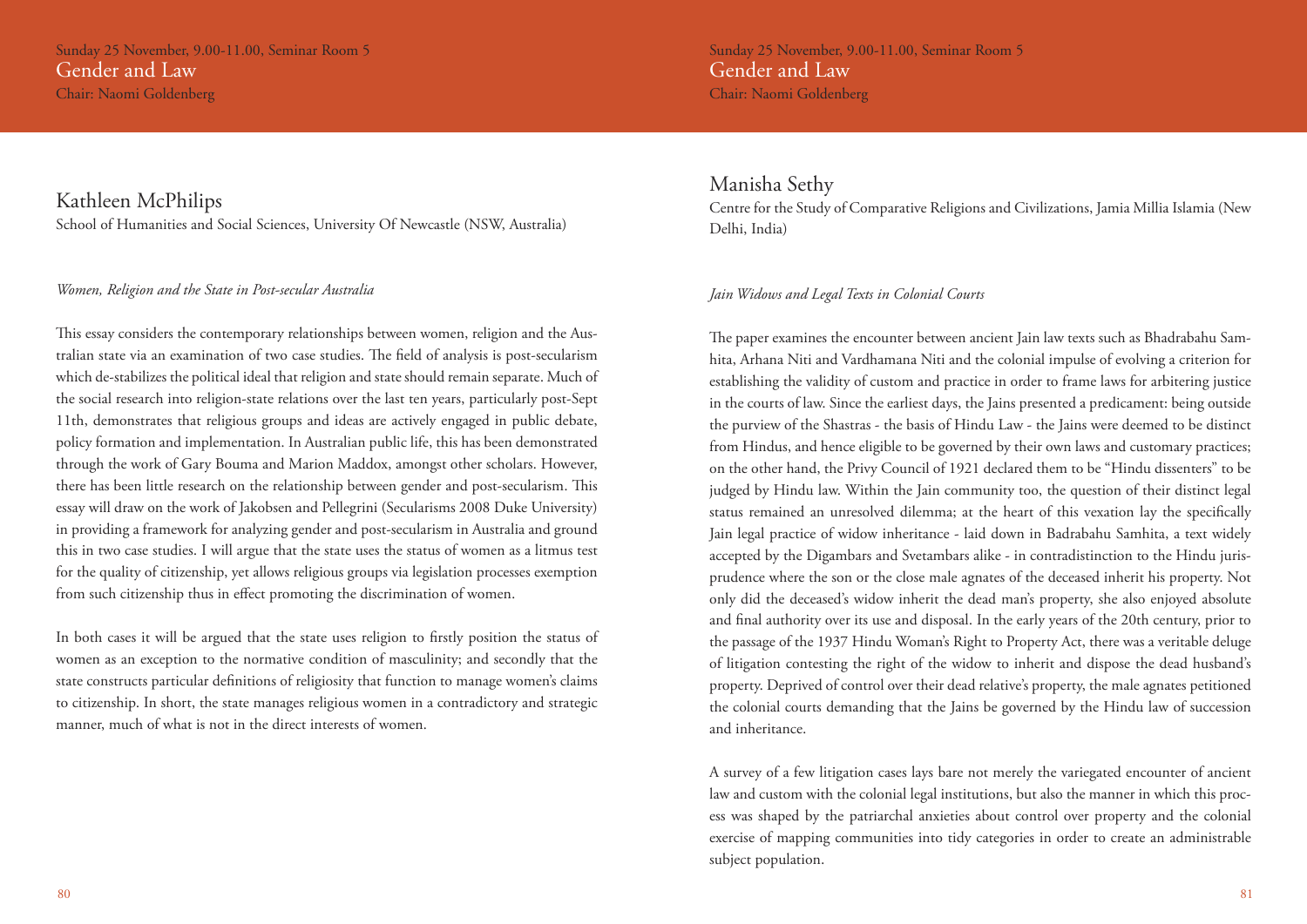Sunday 25 November, 9.00-11.00, Seminar Room 6 Special S.D.M. panel: Caste System and Indian Religion Chair: G.R. Jagadish

K.R. Aithal Dean and Professor, Karnatak University (Dharwad, India)

*Religion as a Basis of Caste System in India*

G.N. Bhat Principal Bharathi College (Mangalore, India)

*Religion vis-à-vis Caste System in India*

Amar Kumar Pandey Indian Police Service, Government of Karnataka, India

*Thoughts on India Studies*

Monday 26 November, 9.00-11.00, Seminar Room 1 Religion and Tradition Chair: Venkat D. Rao

Nora Melniková Department for the Study of Religions, Masaryk University (Brno, Czech Republic)

*The Modern School of Vipassana - Buddhist or Secular? The Question of Conversion in Indian Context*

In my paper, I would like to pose the question of relevance of the term "religious conversion" in the context of modern Indian traditions proclaiming their secular character, using the example of S. N. Goenka´s school of Vipassana, and draw wider conclusions about the usage of the term in the context of Indian traditions in general. The first step is to discuss the role of the term "religious conversion" in the theoretical teachings of the Vipassana school. How does Goenka, a Hindu by birth who grew up in a Buddhist country, understand religious conversion and what are the presuppositions of his understanding? What allows him to claim the secular character of his school and what causes others to perceive it as Buddhist? And more generally – what are the implications of the usage of the term "religious conversion" in the context of the so called "Hinduism" and "Buddhism"?

These questions inevitably lead to the consideration of the nature of the terms "Hinduism" and "Buddhism". The relevance of using these terms in the context of Indian cultural landscape has been considered doubtful for a few decades now; but do we have tools to grasp the realities in a different way?

My paper is based on the Vipassana school textual materials with regard to the difference between the contents of Hindi and English materials, e. g. Goenka´s usage of the term dhamma /religion.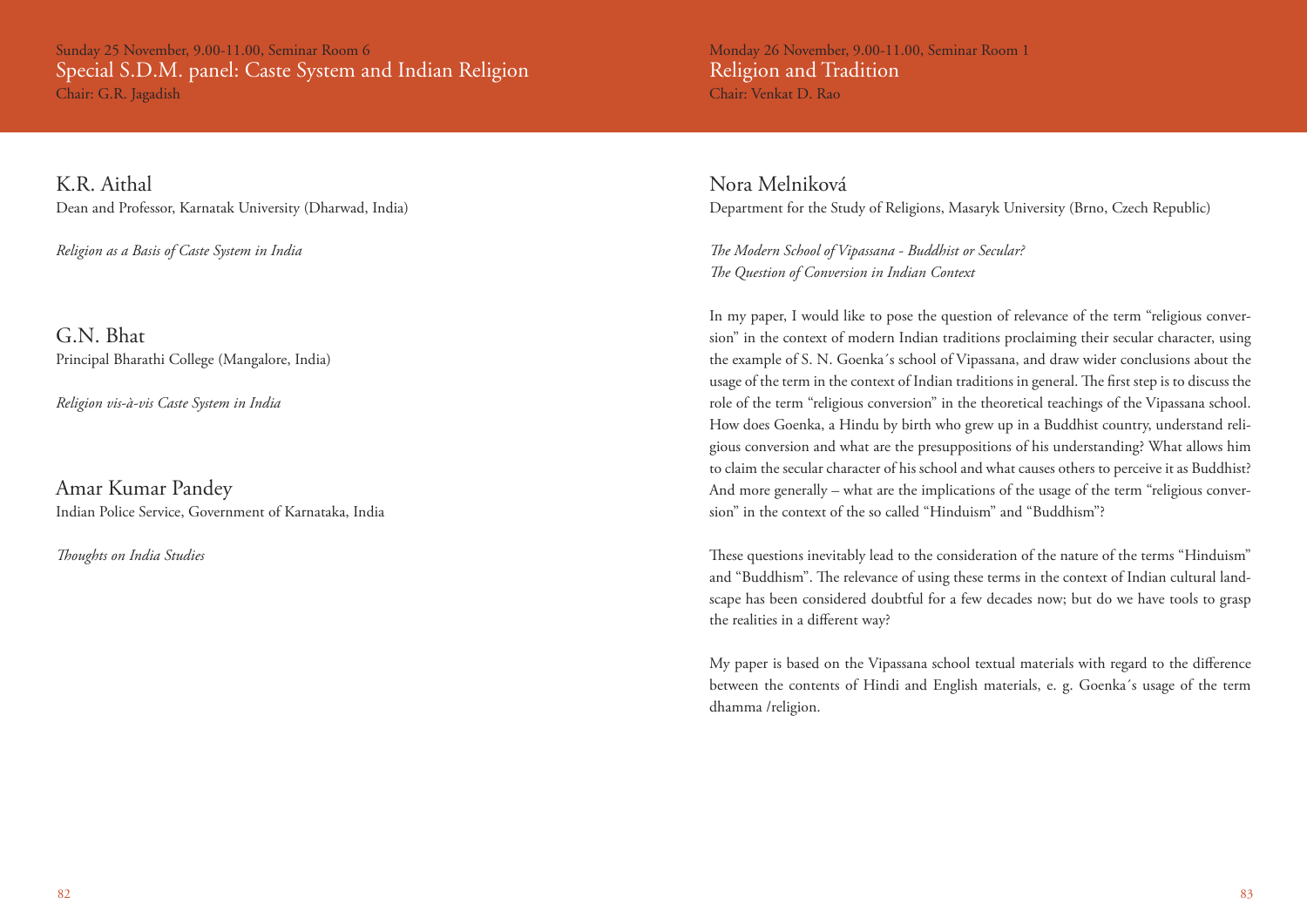Monday 26 November, 9.00-11.00, Seminar Room 1 Religion and Tradition

Chair: Venkat D. Rao

Shankarappa N.S. & Shanmukha A. Centre for the Study of Local Cultures, Kuvempu University (Shimoga, India)

### *Secularism and the Religious Market in Scandinavia*

This paper deals with the following two questions: 1. How do 'Dalit' scholars as well as activists perceive the process of proselytization? 2. What are the consequences of this perception? Most of the 'Dalit' scholars and activists suggest that conversion of 'Dalits' from 'Hinduism' to other religions is a very important tool to improve the social, economic and religious status of 'Dalits'. At the same time some others try to show that the social status of the converted Dalits remains as that of the original 'untouchables' of 'Hinduism'. Many of the converted Dalits say that they have a feeling that they neither belong to their traditional old 'caste' nor belong to Christianity. Even though 'Dalit' scholars and activists are trying to identify these problems of the converted Dalits, they are not against the process of conversion. Instead they blame the Hindu upper castes, bishops and clergies of Indian Christianity for this plight of the Dalits. The present paper prefers to argue that the process of proselytization has made the converted Dalits socially alienated people, alienated from their old 'caste' (traditional society) as well as from Christianity, rather than emancipating them. Thus the process of conversion instead of solving the existing problems of the Dalits creates an additional problem for the converted Dalits. This point will be illustrated with the results of our field work on marital and ritual practices of 'Christian Dalits' of Karnataka.

Monday 26 November, 9.00-11.00, Seminar Room 1 Religion and Tradition Chair: Venkat D. Rao

### Tomáš Avramov Faculty of Theology, University of South Bohemia (Ceske Budejovice, Czech Republic)

*Contemporary and Recent Indian Masters, Gurus and Sages and the Theme of Religious Conversion (and a brief comparison with the attitudes of contemporary Indian Catholics, especially Thomas Christians, to the same topic)*

If we study the sayings, attitudes and teachings of various recent and contemporary Indian masters (e.g. Narayana guru, Shirdi Sai Baba, Anandamayee Ma, Neem Karoli Baba, Bhagwan Nityananda, Ramana Maharishi, Dada Vaswani, Papa Ram Dass, Amritanandamayi Ma, Swami Shivananda) and their foremost disciples, it is obvious that the notion of religion especially in its institutionalized and partialized aspect plays no important role for them (perhaps except when they reject it). When they speak about religions, they see them rather as the complex sets of methods given by various masters to humanity in order for human beings to evolve, on the path to liberation and unity. This leads to their conclusion that the religious conversion is something unnecessary, even unwanted, because they are convinced that everyone is born into the culture and society which is the best for his or her development on the above mentioned path, so there is no need of a change of religion. That also means that although these masters and sages show great respect for any religion and although they are convinced that all religions lead to the same goal, they reject any claims for superiority or uniqueness (in the salvific meaning) of any religion. On the other hand, they are able to speak with members of any religion and use the terms and notions of that religion in the way that the listeners get deeper and broader understanding. As it was already said, masters see themselves as simply using and giving any method that can be helpful to their fellow human beings regardless religious systems. Brief comparison with the teachings and opinions of contemporary Indian Catholic scholars and philosophers (S. Painadath, N. Sheth, K.P. Aleaz, H. D´Almeida, S. Kanichai etc) shows that they tend to have in this field very similar attitudes to those of above mentioned Indian masters. As the II. Vatican council brought in the Catholic church certain spirit of openness, many Indian Catholics use it in every possible and elaborate manner to advocate harmony among religions and the unity of their goals. In this way, they also came to the conclusion (although often not so explicitly articulated), that there is no need for religious conversions.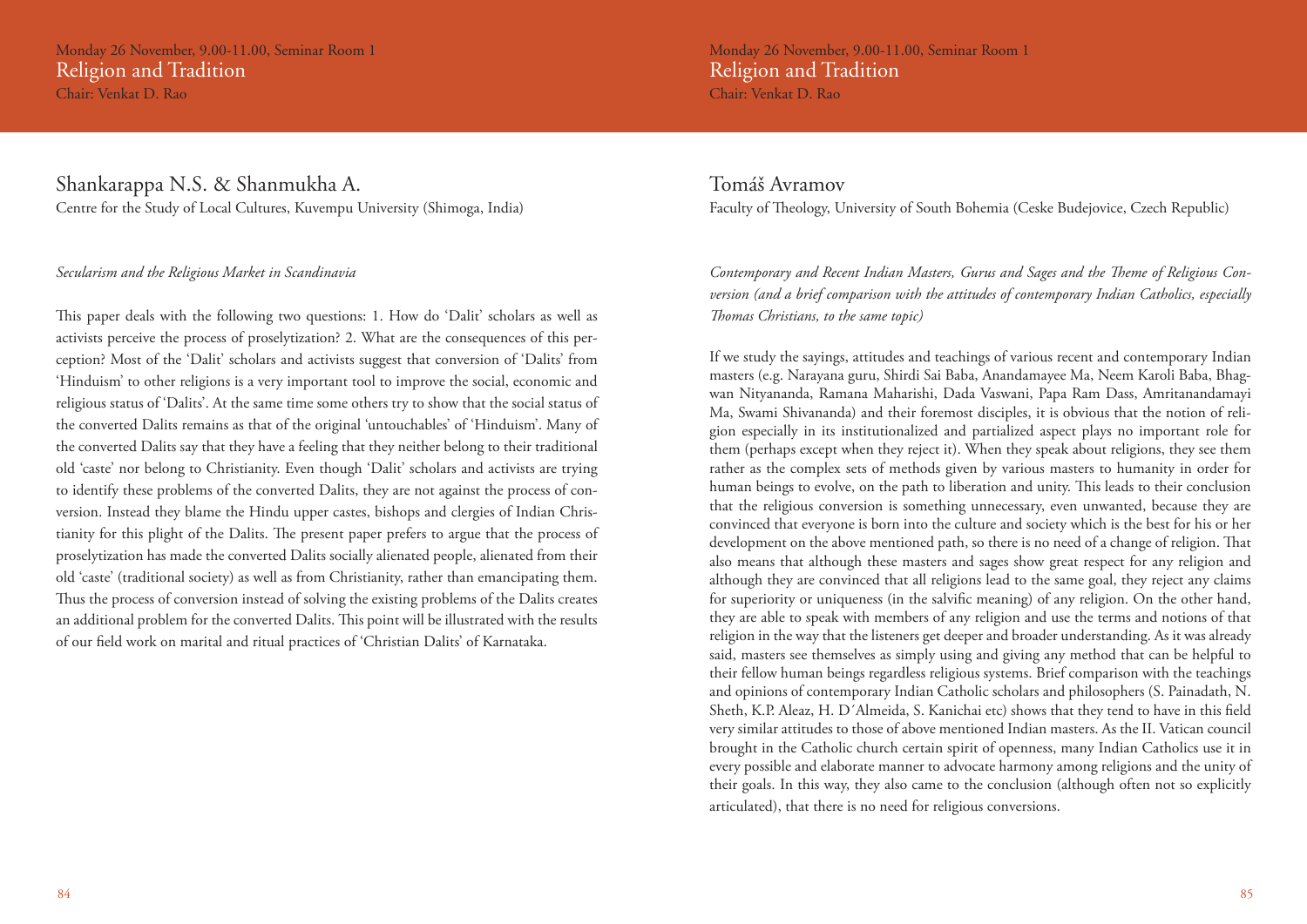Monday 26 November, 9.00-11.00, Seminar Room 2 Religion and Law 2 Chair: Prakash Shah

Waheeda Amien University of Cape Town (Cape Town, South Africa)

*The Incorporation of Muslim Personal Law into the Indian Secular Legal System: Lessons for South Africa* 

South Africa is in the process of discussing how minority religious personal law systems can be incorporated into its secular legal system. In particular, South Africa is debating the manner in which Muslim family law can and should be recognised as state law. In fact, South Africa is considering draft legislation entitled the 'Muslim Marriages Bill', which seeks to regulate Muslim marriages and divorces. Since India has a long and rich history of accommodating its minority religious personal law systems, this paper aims to reflect on the Indian experience, with particular reference to its legislative and judicial interventions relating to Muslim personal law for the purpose of obtaining insights that could be useful to South Africa. Apart from an examination of the South African Muslim Marriages Bill, consideration will be given to the Muslim Personal Law (Shariat) Application Act 26 of 1937, the Dissolution of Muslim Marriages Act 8 of 1939 and the Muslim Women (Protection of Rights on Divorce) Act 25 of 1986 as well as case law including among others, Bai Tahira v. Ali Hussain Fidaalli Chothia and Another (1979) 2 SCC 316, Fuzlunbi v. K. Khader Vali and Another (1980) 4 SCC 125, Mohd. Ahmed Khan v. Shah Bano Begum and Others (1985) 2 SCC 556 and Danial Latifi v. Union of India (2001) 7 SCC 740. The main aim of the paper will be to explore whether or not the Indian experience has managed to incorporate Muslim personal law into its secular legal system in a way that does not negate women's right to equality and if so, how it has been able to accomplish that.

Monday 26 November, 9.00-11.00, Seminar Room 2 Religion and Law 2 Chair: Prakash Shah

### Kalindi Kokal

### *Not so Plural: Muslim Law in Taluka Courts*

In light of an on-going research study aimed at understanding whether and how people access their Economic and Social Rights through claims in the lower judiciary; an interesting point that comes to light concerns the position of Muslim lawyers and litigants in the taluka courts. The paper focuses on responses from two talukas in Maharashtra which have a fairly sizeable Muslim population – Paranda taluka in Osmanabad district and Junnar taluka in Pune District. On speaking to Muslim lawyers in the taluka courts in these areas we find that the proportion of Muslim litigants in these courts is fairly small and the application of Muslim personal law is irregular.

For instance, in these taluka courts the judges are deciding maintenance applications of Muslim women in the same manner in which they would decide the applications of non-Muslim litigants. The husbands are being directed to pay maintenance to the woman on a monthly basis for periods longer than the iddat period, even though this ought not to be the case under their personal law. Incidentally, in these taluka courts one observes that majority of the judicial staff and lawyers are Hindu!

This paper seeks to understand the position of religious minorities in the 'secular' set-up of the judiciary through experiences of Muslim lawyers and litigants in the court.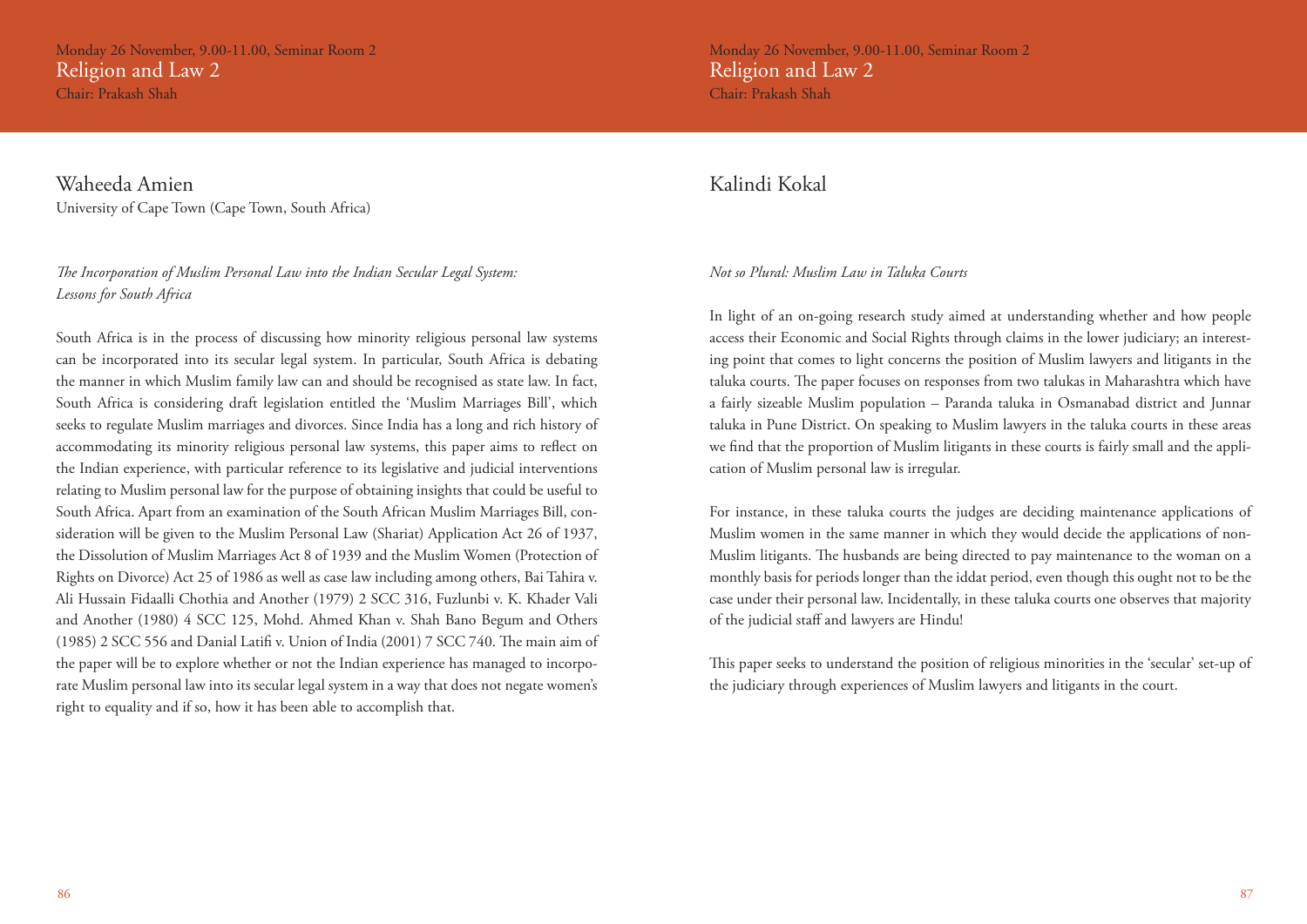### Rajashree Patil

### *Religion and Law in India*

India is a secular country and therefore has no state religion. However, it has developed over the years its own unique concept of secularism, despite the clear incorporation of all the basic principles of secularism into various provisions of the Constitution when originally enacted; its preamble did not then include the word secular in the short description of the country, which it called a "Sovereign Democratic Republic." This was, of course, not an inadvertent omission but a well-calculated decision meant to avoid any misgiving that India was to adopt any of the western notions of a secular state. Twenty-five years later India's peculiar concept of secularism had been fully established through its own judicial decisions and state practice, the preamble to the Constitution was amended to include the word "secular" (along with "socialist") to declare India to be a "Sovereign Socialist Secular Democratic Republic." Constitutionally, India is a secular nation, but any "wall of separation" between religion and state exists neither in law nor in practice, the two can, and often do, interact and intervene in each other's affairs within the legally prescribed and judicially settled parameters. There was a time in Indian history when religion provided, regulated, and fully controlled the legal and judicial system of the country. Today the situation is the other way round.

However even today, religious values and traditions continue to have a strong influence on Indian society, this religious aspect remains duly reflected in the Constitution and the quickly growing body of national laws. The practice and interpretation of secularism in India have from the very beginning been very sensitive and reconciled with the ground realities, this sensitivity and reconciliation make India's religion-law relations both unique and fascinating. However in my paper I would throw more light on the interlink between the law and religion, I have focused on various laws such as the provisions from the Indian Penal code, constitutional provisions and the provisions from the Representation of People's Act, and moreover India being a secular country has to enact laws with an extra over thought on the prevailing emotional attachment of the people towards their religion, however my paper even emphasis on the various laws which portrays towards protection towards all the religions which aims towards securing the balance between the law and Religion in India

Monday 26 November, 9.00-11.00, Seminar Room 3 The Colonial Construction of Hinduism 2 Chair: Sandeep Kumar Shetty

### Sai Bhatawadekar

Indo-Pacific Languages and Literatures, University of Hawaï (Honolulu, USA)

### *Advaita Makes the Most Sense: 19th Century German Streamlining of Hinduism*

Germany may have been behind England and France in the colonial race, but German intellectuals prided themselves in their ability to understand India intellectually, philosophically, and culturally.Drawing on British and French translators of Hindu texts - H. T. Colebrooke, Sir William Jones, Anquetil Duperron - German philosophers, such as G.W. F. Hegel's and Arthur Schopenhauer played a crucial role in streamlining a conceptual definition of "Hinduism," which permeates its global understanding till date. I argue that even though Hegel rejects Indian thought as primitive and savage, and Schopenhauer embraces it as timeless wisdom, they both impose three concepts on Hinduism as its defining features: they establish that Hindu religious thought presents 'brahman' as the absolute divine principle; it declares the manifest world as an impermanent illusion; and finally, as ultimate knowledge it upholds the insight into the oneness of all things in 'brahman.'

This analysis is significant in tracing how the school of non-dualism - Advaita Vedanta - and intense world-renouncing meditation come to homogenize the variety of schools in Hindu religion and philosophy. Rather than judging "misunderstandings," my study is a comparative philosophical endeavor that reveals the complexity of cross-cultural history of ideas: with Gadamerian "hermeneutic consciousness" I examine the precepts of Hegel's and Schopenhauer's philosophical systems that dictate their interpretation, and with "hermeneutic suspicion" (to use Ricoeur and Habermas) I uncover their appropriation, selective reading, and restructuring of the then available European sources on Hinduism.

However, contrary to the insistence on Eastern passivity in its Western interpretations, I propose a step to rethink Eastern agency in this encounter: I demonstrate that the interpretation and incorporation of Hinduism not only influenced the direction but on occasion subverted the conceptual consistency of Hegel's and Schopenhauer's systems of thought.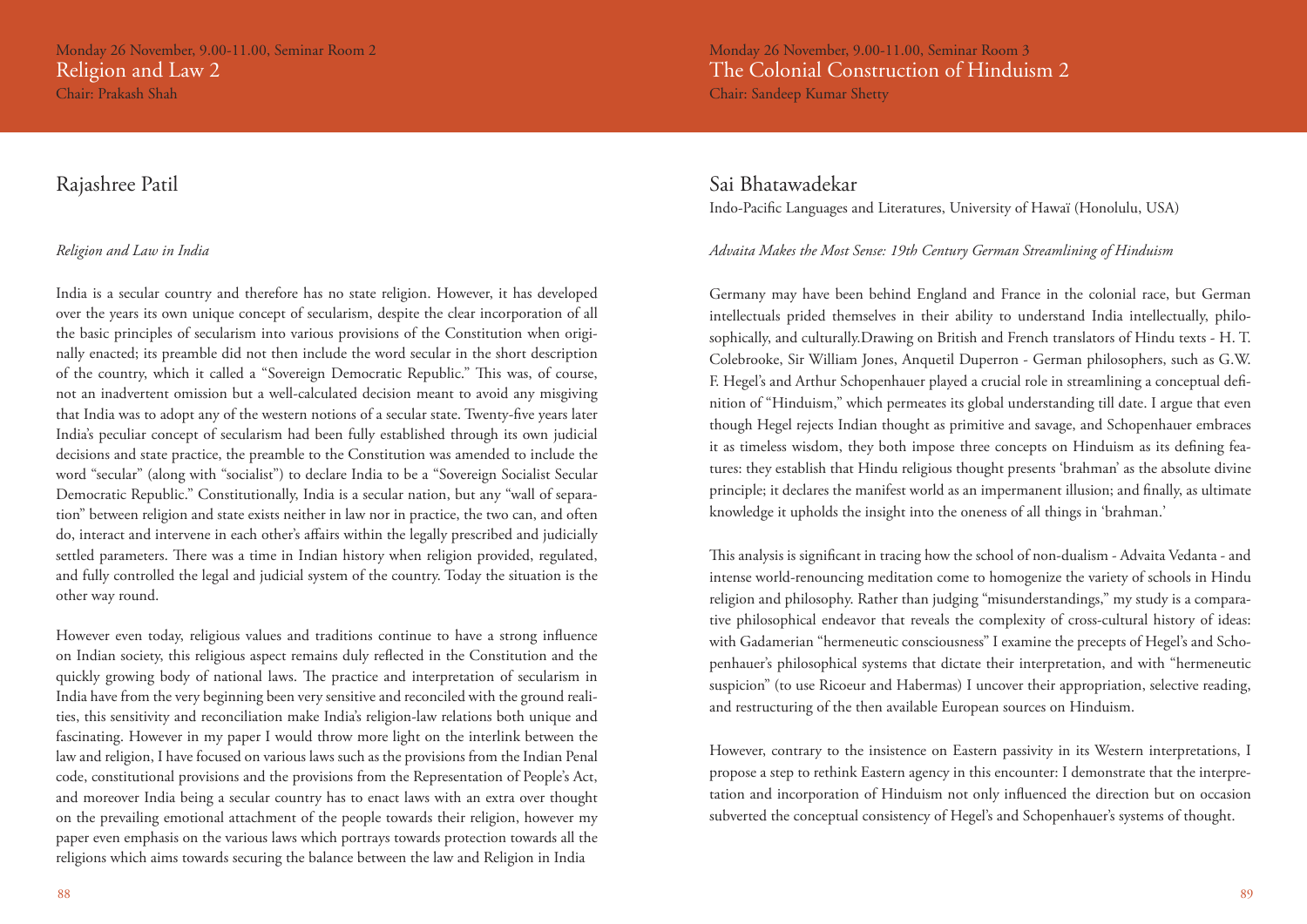### Ipshita Nath & Anubhav Pradhan

Centre for English Studies, School of Language, Literature and Cultural Studies, Jawaharlal Nehru University (New Delhi, India) & Department of English, Jamia Millia Islamia (New Delhi, India)

### *Being Hindu - Being Us, Post-Colonial Perspectives on Hinduism(s) in the Twenty-first Century*

One of the distinctive features of Hinduism is the sheer plurality which has gone and still goes into making it. Be it etymologically or conceptually, the faith we today call Hindu is compound of a variety of historical forces, many of which were exterior to its ambit and selfhood. Instead of being one faith, Hinduism is a set of faiths, practices and value systems held together by a common, widespread conception of being Hindu.

What that might be has, of course, been a matter for intense comment. Without going much into those speculations, this paper will attempt a brief yet comprehensive commentary on what being Hindu is increasingly coming to mean in our own day and age. To that effect, it will begin with that fortunately unfortunate tool, teleology: it will, putting together various sources and scriptural material, present a concise history of Hinduism from its historically ascertainable origins to the advent of Indian modernity in the latter half of the nineteenth century. It will then discuss the influence of both Anglicanism and nationalism in consolidating a curiously contradictory pan-subcontinental Hindu identity. Taking this consolidated identity as an arbitrary standpoint, it will then move on to its central thesis and examine the subtle, almost invisible limitations being enforced upon the Hindu faith(s) due to globalisation, the growth of consumeristic commercialism and an English language oriented cultural modification of the meaning of being not just Hindu but also Indian. It will conclude with the contention that these limitations dangerously narrow the scope and nature of Hindu plurality – and the inclusiveness inherent in plurality – to a jingoistic monotheism devoid of tolerance and suggest some discursive practices for reversing the same.

### Cezary Galewicz Department of Indology, Jagiellonian University (Krakow, Poland)

### *Ghost Books and Twisted Identities of Textual Communities: Toward an Ecology of Cast and Religion*

There is still a lot to be said on mutual relationship between texts, casts and religions, not only between ideas, social status and beliefs but between material objects, communities of their users and religious practices. Religious texts can connote meanings not only through what they say but also how they are perceived as objects set in motion, how they are recast, recycled, circulated, handled and utilized. Trajectories of circulation that can be mapped across cultural geographies and physical spaces offer an opportunity to think of and study ecology of cast and religion in micro, local and regional eco-systems made of coexisting communities sharing often the same space.

The idea of eco-system has been explored for some time in humanities and proved useful among else in articulating problems of how various literary cultures in different languages would share one space, in what ways place, location, territory and geography might prove crucial categories for new developments in such disciplines as anthropology of knowledge and religion.

A case study of a re-casted compendium of Rgvedadaśagrantha, its recent recycling, and re-circulating in the form of printed objects put to a semi-official circuit of pothi-shaped books across Maharashtra and claiming to represent a canonical set of religious texts shall be presented against a diffusion of an idea of a canon of supposedly genuine oral tradition. New trajectories of such a recycled idea of canon prove to re-link various religious communities across the region of its circulation and thus create a new space for understanding their mutual dependence. The paper attempts at reconstructing recent history and effects of such recirculation through a combined study of texts as material objects and the imagined community of their users.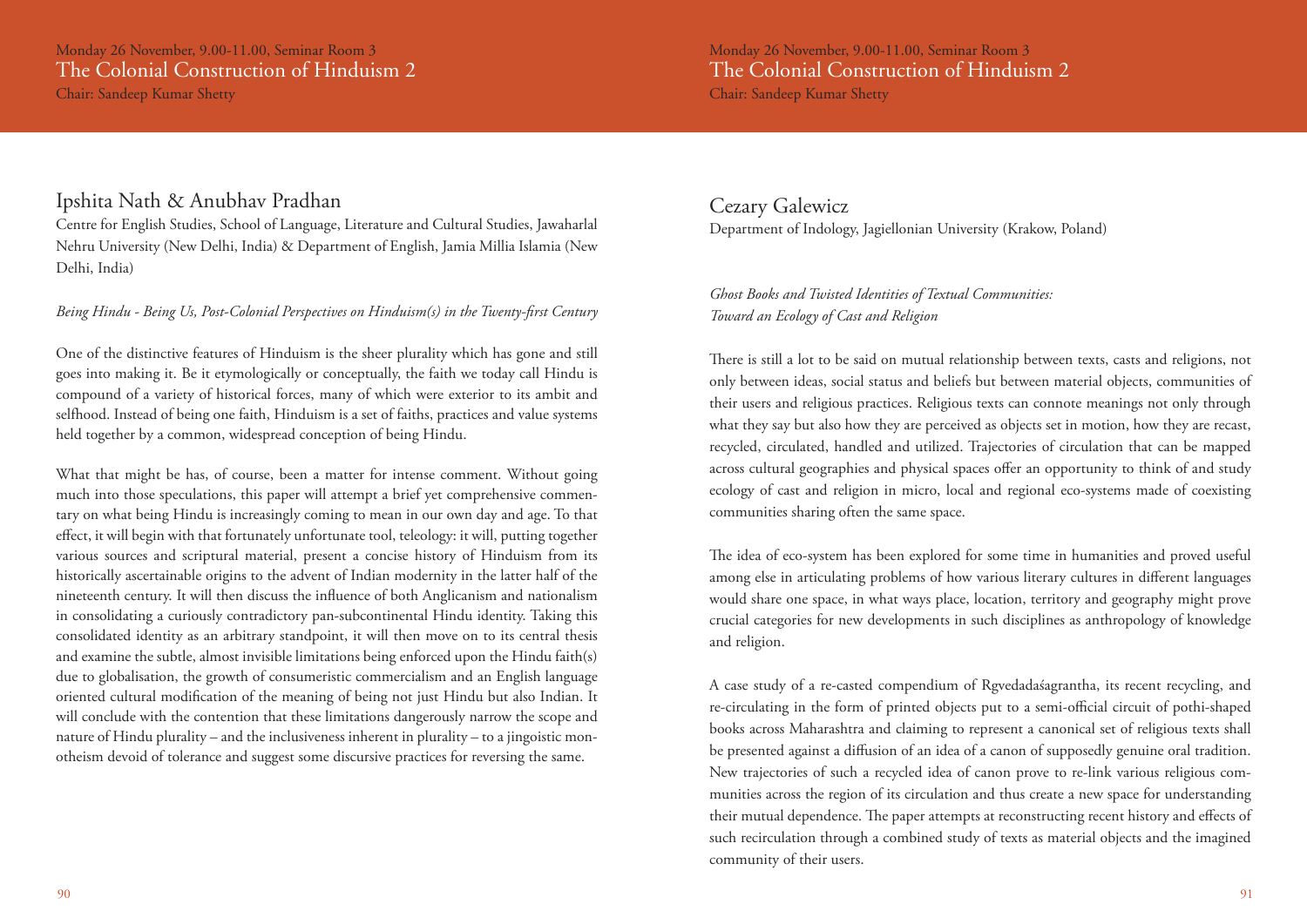Monday 26 November, 9.00-11.00, Seminar Room 4 Workshop: How to Teach about the Indian Traditions?

*Conducted by*  Pranusha Kulkarni Department of Law, Karnataka State Law University (Hubli, India)

*How to Educate Indian school Students about the Effects of Colonization on what they are Currently Studying?*

This question is very much pertinent in the present context because, the foundation of a person's personality is laid during his/her school days, and it is very easy to impress the truths on younger minds, than at the level of doctoral or post-doctoral research. For a holistic change in the way Indians look at, and understand themselves, they need to be made aware of the colonization of our education system since they become integral parts of this education system. Only then will the mission of this Conference Series be fruitful.

Malcolm Voyce Department of Law, Macquarie University (Sydney, Australia)

### *The Teaching of Buddhism and Law*

This paper deals with the issues surrounding, the teaching of a course on 'Buddhism and Law'. I firstly, outline the background details of the students and my personal background in teaching 'Buddhism and Law'. Secondly, I address what I see the pedagogical challenges in this course and how I attempt to meet them. Thirdly, as the Vinaya is the basic code which defines monastic life and the students and are enthusiastic 'rule-interpreters', I concentrate the rest of the paper on the way I deal with the Vinaya in this course. The process of reading texts in a different ways helps students find new ways to understand religious/ legal texts found in indigenous cultures and religious legal systems. I itemise two areas where these factors emerge. Firstly, some scholars have argued that even with the demise of the influence of religion, the category retains its uncontested and 'pretheoretical' privilege. In other words, students still carry around Christianity's essential terms even though they may see themselves as non-Christians (Balagangadhara 1993: 284-5).

Buddhist narratives might start with the situation of the primal conditions of ignorance, its consequent suffering, moving on with the intention of awakening, culminating into the insight of emptiness of all conditioned existence and the liberation of all sentient beings (Payne 2006:48). This sequence may easily be framed into the movement in Christian terms from creation and fall to redemption. While this journey may be similar, in Buddhist experience my point is not to deny the universal parallels involved in the unfathomable human journey for meaning, but rather the dangers of not seeing each cultural journey in terms of its own experience. Secondly, many law students understand law as being based on the values within our modern form of culture, on such ideas of self-hood and the centrality of the notions of 'authority' and 'obedience'. Davis advises, as a corrective, that this approach to law 'is hopelessly exceptional, limited historically to recent centuries and geographically by and large to European countries and their current and formal colonies' (Davis 2007:243).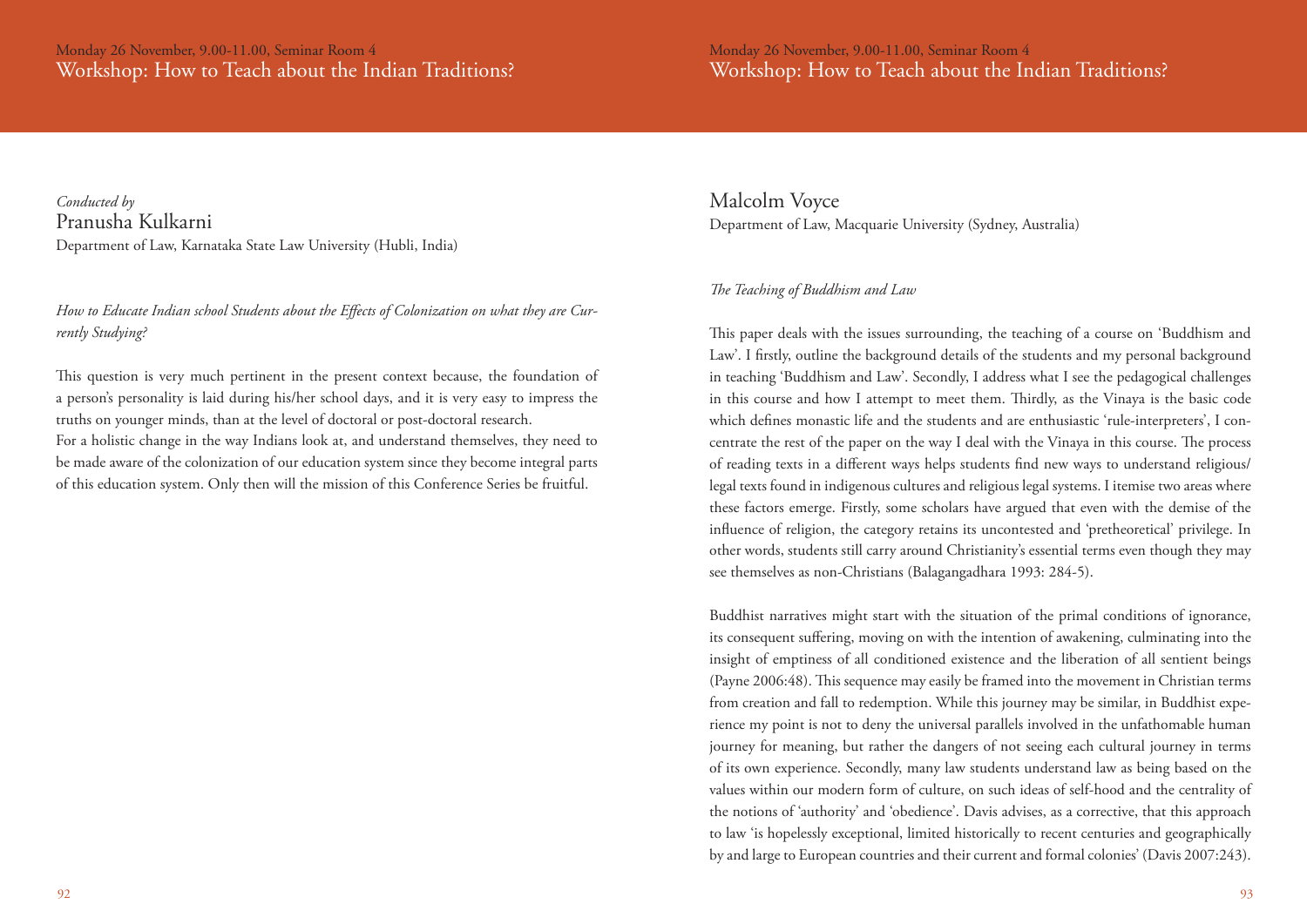Monday 26 November, 9.00-11.00, Seminar Room 5 Special S.D.M. panel: Secularism and Law Chair: Shankar Bhat

Monday 26 November, 9.00-11.00, Seminar Room 6 Special S.D.M. panel: Religious and Communal Violence Chair: Dr. Moodithaya

Girish K.C. Professor of Salgocar Law College (Panjim, India)

*Secularism vis-à-vis Religious Values in Educational Institutions* 

B.S. Reddy R. L. Law College (Davanagere, India)

*Equality of Religions – A Comparative Legal Approach*

Nancy Chandrakumar Shri Dharmasthala Manjunateshwara (S.D.M.) Law College (Mangalore, India)

*Religion, State and Law in India*

Malvika D. Shri Dharmasthala Manjunateshwara (S.D.M.) Law College (Mangalore, India)

*Indian Religion and Law* 

Prabhakar Joshi Former Principal Besant College (Mangalore, India)

*Justice Dispensation System in Dharmasthala*

Ananthakrishna Bhat Shri Dharmasthala Manjunateshwara (S.D.M.) Law College (Mangalore, India)

*Communal Violence, Sociological Issues*

Rahamathullaha Principal Badriya College (Mangalore, India)

*Religion not a Basis for Communal Violence*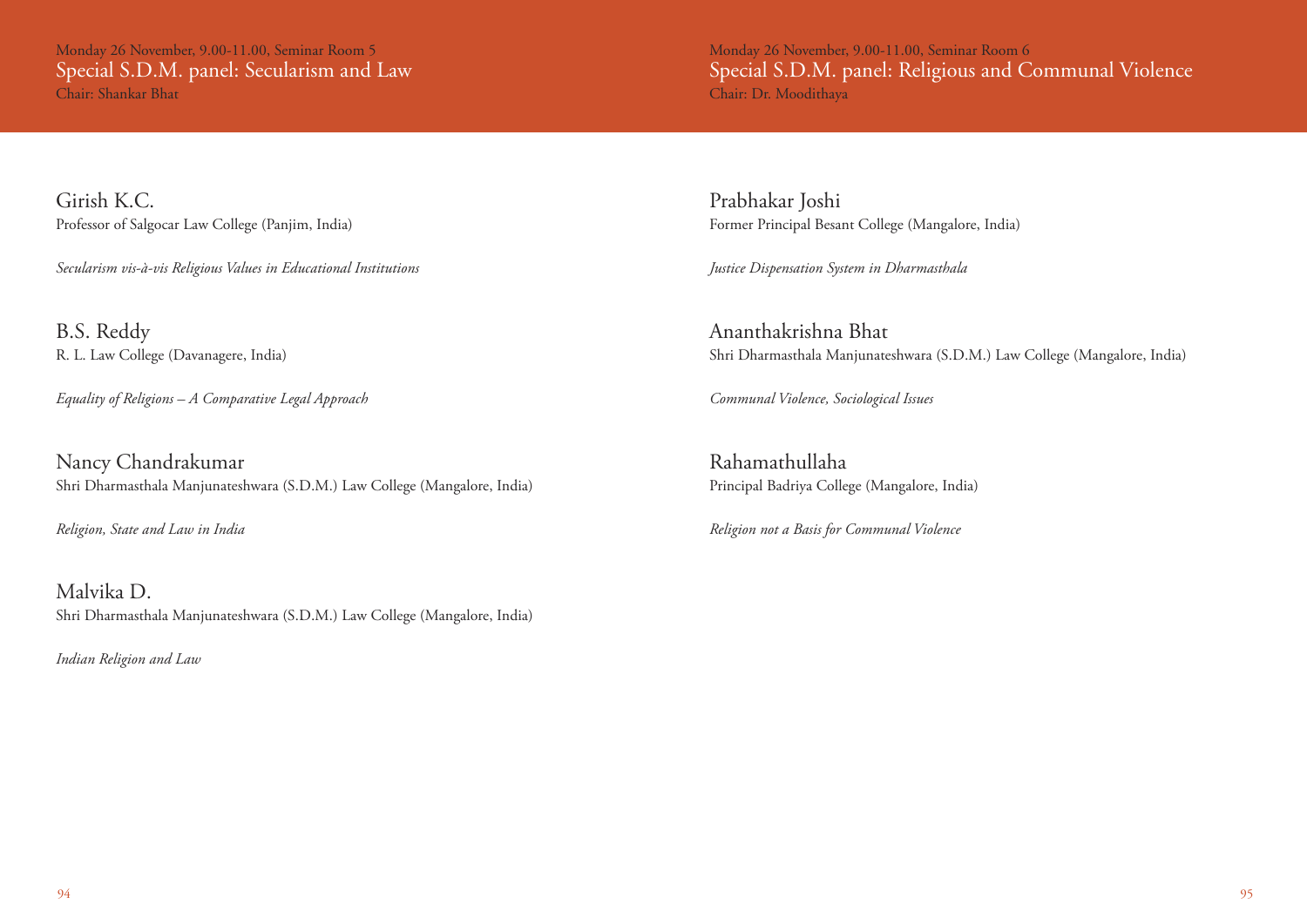### Praveen T.L.

Centre for the Study of Local Cultures, Kuvempu University (Shimoga, India)

*"Pseudo facts" in Kannada Fictions: the Mechanisms of Colonial Consciousness* 

The present paper mainly discusses how literature plays a predominant role in strengthening colonial consciousness in post-colonial India. It tries to understand the mechanisms within which the Kannada novels are strengthening the colonial frameworks among educated people through creating imaginary events which I prefer to call tentatively as "pseudo facts". These pseudo facts are the parts of the narratives in a fiction created through the author's imagination structured by the colonial framework, but taken to be representing empirical reality by its readers. Such pseudo facts are derived from the stereotypical image of India produced during the colonial period. In other words, novels create the pseudo facts according to the colonial stereotypes. However, they substitute for a reality which really does not exist in India, but only exists in the Western experience and descriptions, because they function as facts of our society to a mind which is oriented through colonial consciousness. They provide ideal examples for those who base their arguments on colonial descriptions of India. The intellectuals, researchers and activists who inherit the colonial framework find it convenient to depend upon these pseudo facts as the empirical reality of our society. As a result literature occupies a crucial role in entrenching the colonial consciousness deeper into our society. This point will be brought home through select examples of Kannada novels and stories in the present paper.

Pranusha Kulkarni Department of Law, Karnataka State Law University (Hubli, India)

### *Sailing a Hired Boat - Why We Won't Make it to the Shores*

 'Caste' and 'religion' have transgressed the boundaries of personal faith and have trespassed into the realms of our public life. Of late, they have become determinants of whether we can rent houses and whether we can acceptably marry a person from a 'different' caste or religion. What was once pious and indubitably very personal, has metamorphosed into a marker of identity and one's social and political status in our national fabric.

However 'modernized' (notwithstanding its present dubious understanding) we may claim ourselves to be, our societal psyche is still entrenched in the judgmental attitude based on our brethren's religion and caste. Times are now that, every form we fill in – be it an application for the Voters' ID or the passport – very authoritatively asks of us, our religion, caste, and in some cases, our sub-caste too! It is as if we as a nation are suffering from Obsessive Compulsive Disorder with respect to our castes and religions! Why, admissions to higher education institutions, and jobs in the government sector are doled out based on castes; and there's the whole vote-bank politics cashing in on the fracas!

This paper embarks upon pointing out to the utter futility of all this. The paper also highlights our egregious failure in understanding our own dharma, culture and traditions (and our foolhardy in blindly assimilating the 'truth' of the 'Indian religions'). The paper very plainly explains, with first hand reference to scriptures and to reason, that no 'caste system' (as has been established by our myopic senses today) has been propounded by our ancient society, and that, all the present buffoonery is the result of jaundiced colonial consciousness. The paper tries to drive home the point that, even as we are sailing in this hired, somewhat shaky boat of misplaced religiosity and caste consciousness, chances are more that the boat will no longer be able to support our collective frenzy; even as we hide behind our own identities, not knowing who we are, and whither we are off to, the unknown and unnamed shore will never have our feet onto its pastures!

The paper concludes by an appeal to all of us: Let us build our own boat; for, we alone know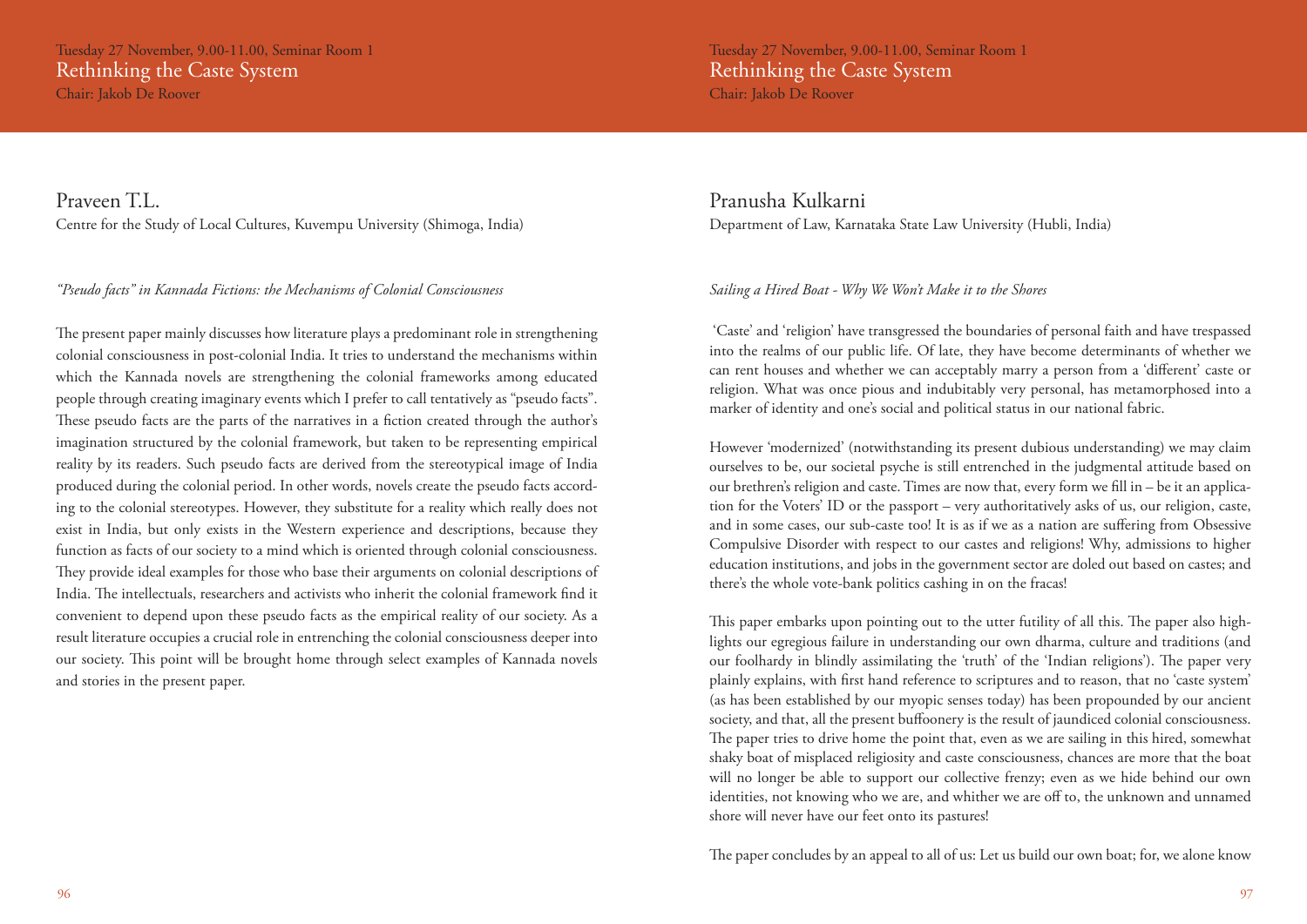our seas. Let us know our dharma better; for, we alone can know ourselves better! Kavitha P.N.

Centre for the Study of Local Cultures, Kuvempu University (Shimoga, India)

### *Caste Classification: a Note on the Classification of Lingaayata*

Caste classification, a construct from the colonial period, has been recognized as if a reality, by the social scientists and the government. The social science theories depict an ideal image of caste classification, while its true picture in reality is something different. Consequently a chasm arises between such theories and reality. The present study makes an attempt to examine and understand this chasm by taking Lingaayat as its focal subject.

Many social scientists from the colonial period have studied Lingaayats as a caste and offer an explanation about its classification, as below: Lingaayat is a religion while several other castes assume the position of a caste and sub caste within it through the process of 'Lingadhaarane' (practice of wearing a 'linga'). This explanation implicitly points at 'Lingadhaarane' as a decisive constituent property in order for a human group to assume the position of a caste or a sub caste within Lingaayat. Such explanations depend on a Western religious background but do not make sense to Lingaayats. However, since the social scientists have accepted the western framework and continue to reproduce it, it has resulted in many unresolved debates about the origin and nature of Lingaayat: Whether Lingaayat is a caste or a religion? Whether Lingaayats belong to Hinduism? If not, do they form a separate dharma? How to account for those who are not referred to as 'Lingaayat' despite wearing a 'Linga'?

The present article attempts to account for the differences the exist between dominant description of the Lingayats as a caste and the existence of the sub castes among them and the prevailing reality about the Lingaayats. Until Madeleine Biardeau's work in the early 1970s which grounded her fieldwork in some preliminary scanning of the colonial record on the Tamil Draupadī cult, European scholars of the epics totally ignored such colonial information on the epics' real tribal and caste relevance within Indian subcultures, and preferred to continue constructing fantasies of the epics' imagined tribal or caste origins (or in George Dumézil's reformulation, meant to incorporate caste structures, "tri-functional" origins). The presentation will document and work out the implications of the opening observation, and conclude with some discussion of the Draupadī cult written in anticipation of viewing and discussing Shashikanth Ananthachari's film "Listen Draupadi."

Tuesday 27 November, 9.00-11.00, Seminar Room 1 Rethinking the Caste System Chair: Jakob De Roover

Shanmukha A. Centre for the Study of Local Cultures, Kuvempu University (Shimoga, India)

### *Dalit Atrocities Cases : Myth and reality*

The reports in the media, Political leaders and most of the intellectuals commonly portray that the Dalits continue to be the victims of atrocities through the practice of untouchability in Indian society even after the implementation of the scheduled castes and the scheduled tribes (prevention of atrocities) act, 1989. The Indian government has implemented this act as an effective tool to free dalits from the practice of untouchability and thereby atrocities too. After two decades of the implementation of this act there have been discussions and studies on the result of implementation of the act and its implications on living condition of the dalits. Most of the time, the common impression in these discussions is that this act is a strong weapon to curb atrocities against dalits; but, the administrative machinery is not taking any interest in proper implementation of this act. Therefore, the dalits are not getting the justice that they deserve. This is the common concern about the fate of this act in these discussions. This article is an attempt to examine the reality of these claims. The real status of these cases, which reported under this act, are examined based on a report of empirical evaluation funded by the government itself.

As noted in the report, the victims do not show any interest in pursuing the case in the court after getting the monitory compensation that this law provides for and, the report says, this is the main reason for the huge pendency rate of these cases. In addition, it shows that the cases registered for the practice of untouchability are much lesser than the cases of other reasons. This article tries to point out that this act is (mis)used for conflicts other than untouchability practices, which is due to the problem in the theoretical framework that this act is founded or framed on. Mainly, there are widespread stereotypes in social sciences about upper and lower caste communities of Indian society based on the framework of the caste system. The commonsense shaped by these stereotypical descriptions, which are prevalent in intellectual field, are reason for the formulation of this act. Since this commonsense is not a social reality in India, people are interested in getting benefit out of this act rather than pursuing justice through it. Moreover, this article argues that this act is creating more problems to the people than solving any of the problems of the dalit communities in particular.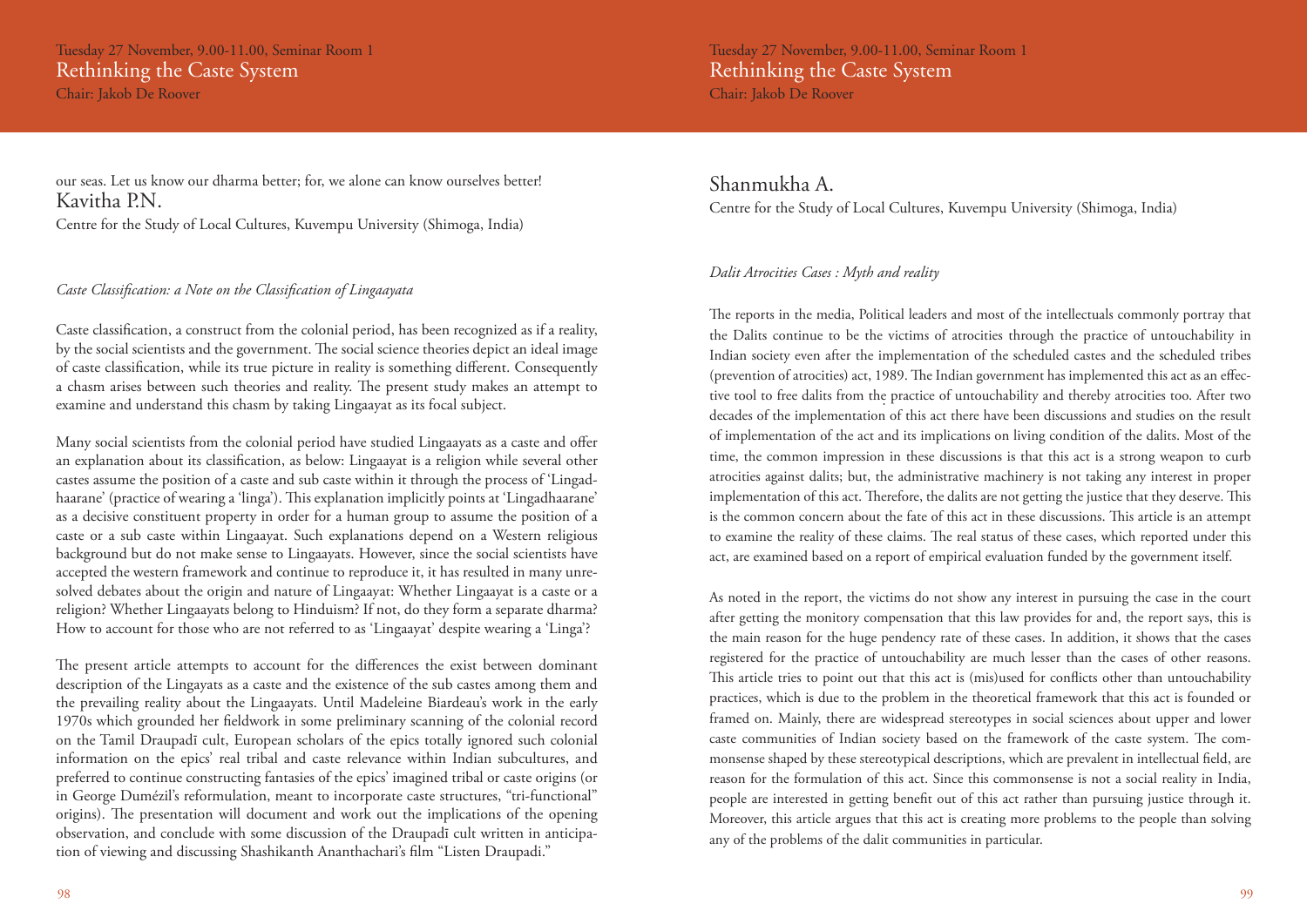Tuesday 27 November, 9.00-11.00, Seminar Room 2 Religion and Law 3 Chair: Rajaram Hegde

Simon Cubelic South Asia Institute, Department for Classical Indology, Heidelberg University (Heidelberg, Germany)

*How to Read an Early Colonial dharmaśāstra Text? Reflections on the rnādāna-section of Sarvoru Śarman's Vivādasārārnava*

The quest of the Bengal government for a codification of the norms of traditional Hindu jurisprudence (dharmaśāstra) led to the production of several Sanskrit legal treatises. One of those texts is Sarvoru Śarman's Vivādasārārnava ("Sea of the essence of litigation") (VS), which was composed at the instance of Sir William Jones (1746-1794), the renowned Orientalist and judge at the Supreme Court of Bengal, in 1789. The VS was supposed to mirror the legal traditions of Mithila. It remains unpublished and untranslated to this day. This paper discusses the chapter on "non-payment of debts"(mādāna). In dharmaśāstraliterature, the mādāna-section is often not restricted to the law of debt, but is also the locus where definitions and concepts of property and ownership are developed. Therefore, it provides useful material for the study of intellectual exchange in early colonial Bengal. The paper raises the following questions: Is the VS a product of colonial knowledge formation or should it be considered as a continuation of early modern scholastic traditions? Did Sarvoru's contact with a Western lawyer leave any imprints on the text? Was the author conscious that his text was meant to be a law code for the court-room and not a compendium of moral action (dharmanibandha)?

Tuesday 27 November, 9.00-11.00, Seminar Room 2 Religion and Law 3 Chair: Rajaram Hegde

Manojkumar Hiremath Karnataka State Law University (Hubli, India)

*Symbiosis of Religious Pluralism and Legal Secularism: A Death Knell to Legal Pluralism in India?* 

In the present scenario when Indian legal system is inextricably infused with western ideologies its little difficult if not impossible to revive the legal pluralism which existed in pre-colonial and pre-Islamic rule period in India. The obsessed embracement of western notions like Religion, Secularism, Rule of Law, Codification, Uniformity and Certainty has rendered legal pluralism of India to a fossils stage. In spite of that, there exist multiple, uncoordinated, coexisting bodies of law and making competing claims of authority constantly , hence State asserting its power to balance the competing claims making effort to bring harmony among them with secular law and uniform law. In this process there transpires an interface between religious liberty and Secularism, if former is hampered it strikes at constitutionalism and if latter is given more stress it affects legal pluralism. Hence there needs to be maintained an equilibrium, however it's hilarious task because, when world is moving towards bringing uniformity in private laws to accommodate hassle free global market in all jurisdictions, India has to swim against that flow to revive its heritage of legal pluralism. Thus when present trend of globalization effort of western world is directed towards bringing assimilative secularism in all jurisdictions and gradually perish the legal pluralism in the East. And instead of running away from the reality (i.e. India as on today is multi-religious and multi-cultural nation) what appears better is that India has to make intelligent choice between X or Y or Z kind of Governance policy, preferably indigenously and custom made policy which accommodates religious liberty at assures communal harmony, a policy which assures cultural autonomy without affecting unity and integrity of the nation , a policy which permits to have uniformity of laws to required extent but not at the cost of heritage of legal pluralism. Over and above all such governance should withstand the force of globalization which may result in colonization again.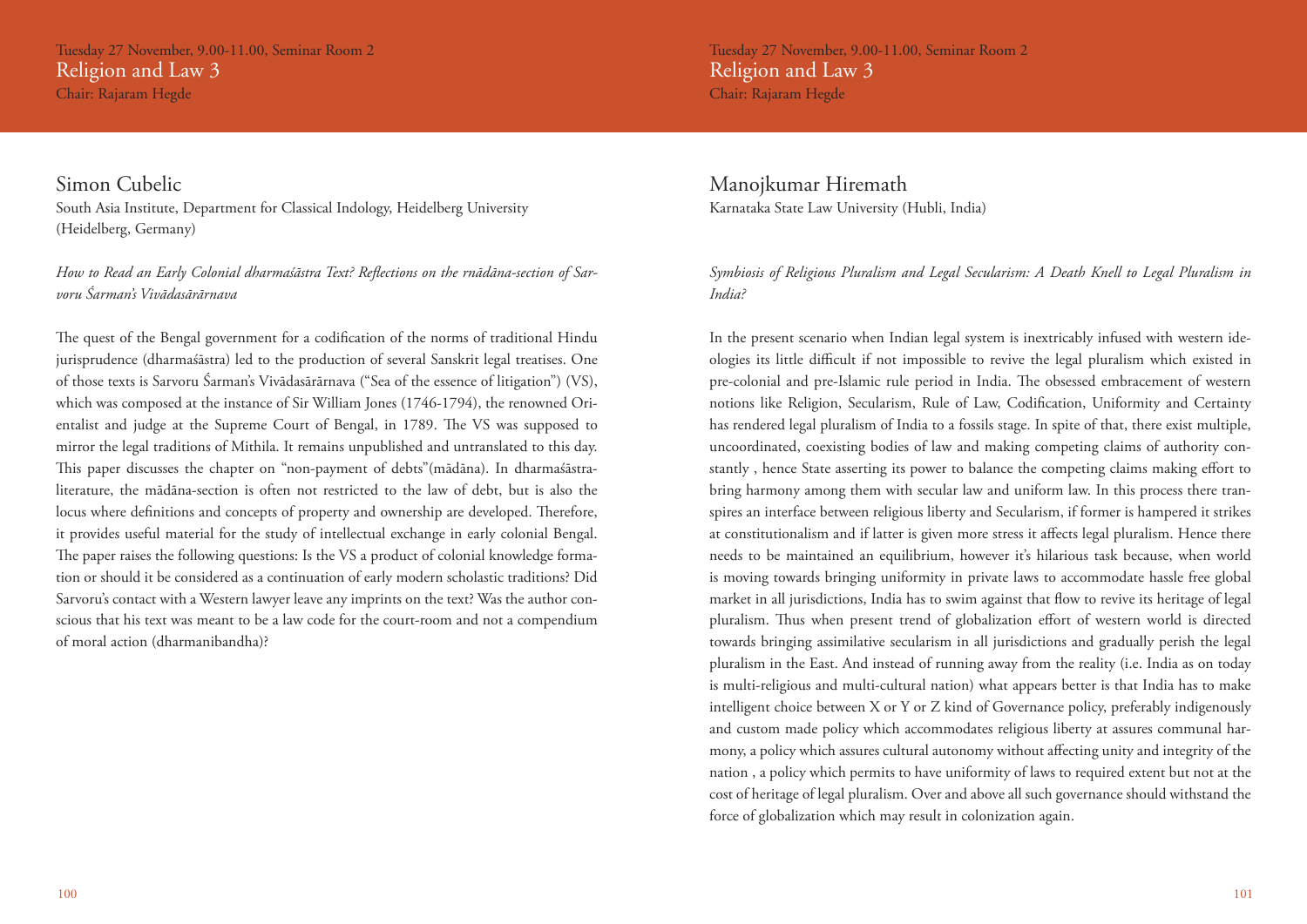Tuesday 27 November, 9.00-11.00, Seminar Room 2 Religion and Law 3

Chair: Rajaram Hegde

Tuesday 27 November, 9.00-11.00, Seminar Room 2 Religion and Law 3 Chair: Rajaram Hegde

### Olga Atoian

Department of Constitutional, Administrative and International Law, Mariupol State University (Mariupol, Ukraine)

### *Hindu Sense of Justice in the Context of Modern Legal Space*

The article deals with the features of multi-faceted and pluralistic Hindu sense of justice, what is managed in the space of development to integrate both their deep religious and legal traditions. It's a new level of understanding the foreign standards (both - secular and religious). The most important feature is the spiritual component and rooted in the collective sense of justice such ideas as dharma, karma, adharma and ahimsa.

### Siddharth Dubey M.S. Ramaiah College, Karnataka State Law University, Bangalore, India

### *Indian Civilization: An Overview*

The Caste System of India is based upon a social stratification system, which is unique from the western conception of class and also different from the estate system. In this way India has very different system which is obviously misunderstood from different invaders, especially Britishers. Theological framework provides for sets of rules and principles, which is totally different from Hinduism ideology. For Ex- "Dharma" means way of life, but it is misunderstood as religion. "Prayer" and "pooja" are used invariably, but they are totally different phenomenon. Hence it is very clear that the notion of understanding Hinduism is biased on colonial construction. Finally we need intellectual efforts to treat the problem from its roots.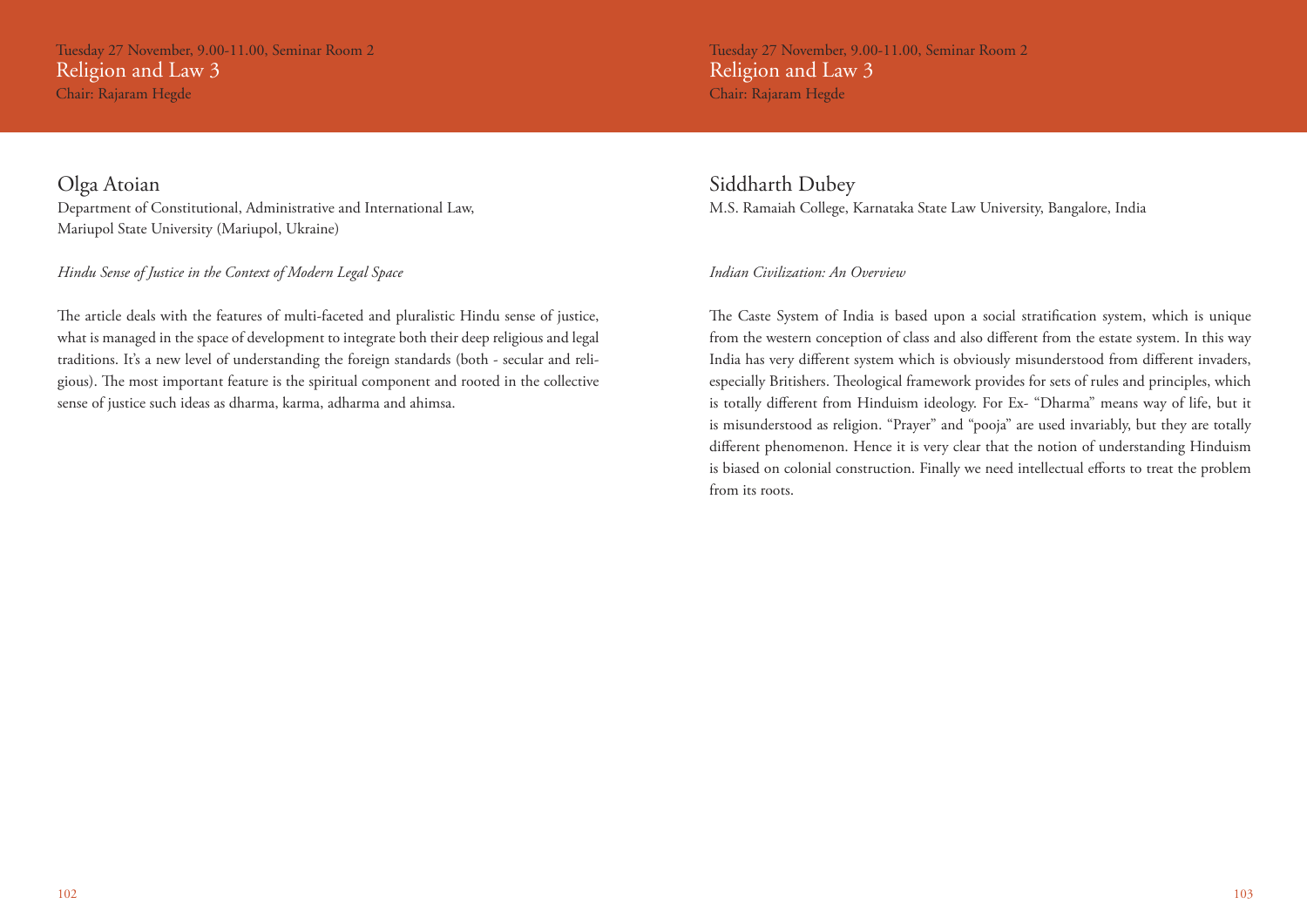Tuesday 27 November, 9.00-11.00, Seminar Room 3 Religious and Communal Violence 2 Chair: Sufiya Pathan

Rohit Dutta Roy Department of Comparative Literature, Jadavpur University (Kolkata, India)

### *'Hindu' Writers and the Hindu Identity: A Comparative Analysis of Communalism and Literature during Colonial Rule*

The spurt in the growth of patriotic literature post 1857 led to a valorization of native Hindu rulers and demonization of the Muslims. In this paper I would try to draw a trajectory of communalism in literature of the Nineteenth Century and early twentieth century trying to understand how a large literature of mutual rejection contributed in many ways to the animosity. What began with a liberal dose of communalism in Narmashankar describing the Muslims as Hadveri of the Hindus, Dalpatram's erasure of the Muslims and vision for a Hindu India and Rangalal's concern for the Hindu's 'chained in slavery' led to a monolithic idea of Hinduism which became a primary concern of the later day litterateurs. Bankim's militant Bhakti or Dayanand's Satyartha Prakas attempted the simple transition from quietism to violence bowdlerizing into the communal Hindutva. I would try to analyze the complex emotional response of the poets who when confronted with the rupture in their tradition and its discontents chose to express their loyalty to the British and came to believe in the British rule as beneficial. In doing so they played into the multipronged British stratagem of divisiveness yet it acted as a bitter incentive in justifying the hostility towards Muslims. Taking Eagleton's concept of mediation I would try to show how the communal character of Nineteenth Century literature was able to influence the literary determinants due to the growing commoditization of literary texts. Does the leitmotif of the Muslim tyrant and the English liberator justify the literature of the epoch as a social phenomenon or should it be seen through the prism of the inner contradictions in the Indian society? I shall try to show how the questions of aesthetics, that of anglo-conformity employed by the English educated milieu, and class, being a primary determinant of social consciousness, problematizes the communal moorings of Nineteenth century writers. I shall also try to show how literary strategies maneuvered the shift from a devotional strand to the rhetoric and aspirations of violent Hindu communalism.

Tuesday 27 November, 9.00-11.00, Seminar Room 3 Religious and Communal Violence 2 Chair: Sufiya Pathan

Sumbul Farah Department of Sociology, University of Delhi (New Delhi, India)

### *From Congregation to Crowd, From Procession to Mob*

The sanctity of religious beliefs coupled with the threat posed by the existence of an opposed religious 'other' lends everyday life a contingent quality in multi-faith societies. While everyday life is pregnant with the possibilities of peaceful coexistence or individual interactions degenerating into violence, extraordinary situations exacerbate the possibility of situations taking a violent turn. Congregations and processions offer one such instance where the danger of violence erupting is considered endemic to the very nature of the social formations.

This paper seeks to understand the how a congregation morphs into a crowd and a procession gets converted into a mob. To illustrate the same, I draw on the congregation in Bareilly at the time of the urs (death anniversary) of Ahmad Raza Khan, an Islamic scholar of the 19th century who is the central figure in the Barelwi movement. For the purpose of exploring the movement of a procession into a mob, I would focus on the Juloos-e-Mohammadi taken out by Barelwis on the occasion of Prophet Mohammad's birth anniversary (Eid ul Milad un Nabi).

Both the congregation and the procession bring people together for a specific purpose but while the former is marked by its predictability, a juloos (procession) is characterized much more by its unpredictability. An analysis of the agents that lend order to the congregation and the procession enable us to understand how a mass of people is held together for the purpose of a religious end. It is significant that the same agents, ironically, also fuel their anarchy. The riots that broke out in Bareilly during the procession of Eid ul Milad in 2010 illustrate the role of multiple agents in holding the crowd together as well as catalyzing the degeneration of order once it is disrupted.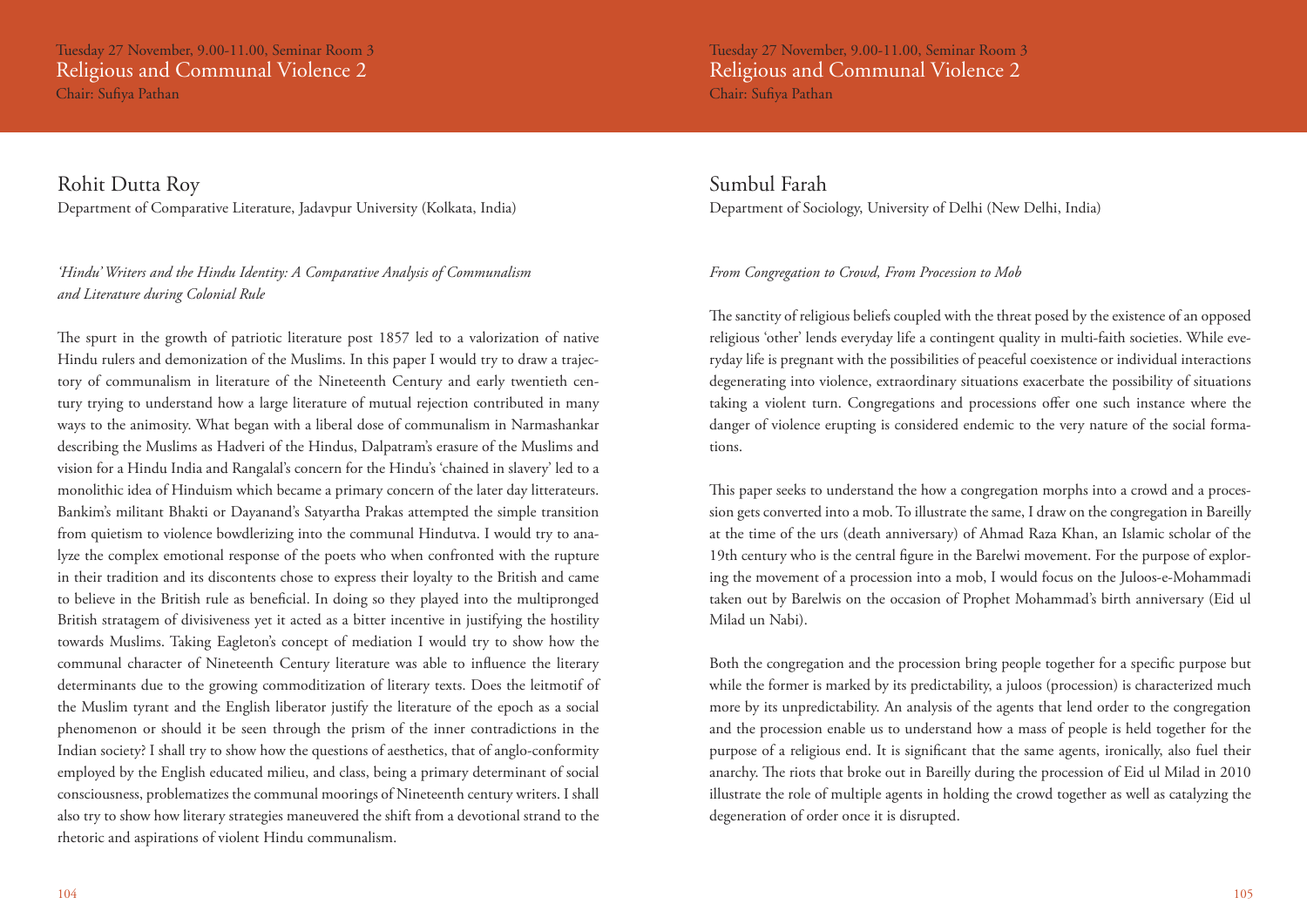Manaf K.K. CSSS, Jawaharlal Nehru University, New Delhi, India

### *Making 'un-reformed': Gender, Dress and the Memories of Conversion in Charity Images in Vernacular Newspaper in Kerala*

This article will look at the photographs that appear in the advertisements and newspaper reports intended for seeking charity. The photographs under study are black and white family photographs of the rural poor Muslims and they appear in the Malayalam newspaper; Chandrika which is the mouthpiece of Muslim League, a Muslim identity based political party in Kerala. This paper will analyse these photographs by looking at the ways in which they invoke meanings, cultural values, and the memories of the past, especially for those whom they are addressed-the rich male Muslim readers located either in the Gulf or in Kerala. Since one of the cultural artefacts that appear in the photographs is dress, this paper will use the social history of women's dress among Muslims of Kerala for the study of the images. Furthermore, the politics of charity photographs will be studied in the context of the history of charity in the region, Malabar with reference to the Muslim experience of it. Then we will discuss the various ways in which the material culture of dress and the ways of covering body one the one hand, and the social life of charity on the other links to the events of religious conversion and construction of community boundaries in the history of Kerala. In Islam, the institution of alms giving is linked to the notion of religious purification. In the social and cultural context of Kerala the act of giving charity also appeals to the fulfilment of other conceptions of 'purification' such as the carrying out the burden of 'reforming' rural Muslim families who are ignorant of Islam, and reforming them to fit them into the realm of modernity. The photographs also invoke the memories of the events of conversion and thus giving of alms attribute the satisfaction for having patronised a symbolic instance of conversion for the giver.

Tuesday 27 November, 9.00-11.00, Seminar Room 4 Secularism in Europe and India 2 Chair: J.S. Sadananda

### Dušan Luzny & Daniel Topinka Department of Sociology and Andragogics, Palacky University (Olomouc, Czech Republic)

*Secularism in the Most Secular and Most Religious Societies: the Case of the Czech Republic and India*

This paper focuses on the problem of forms and borders of secular modern state. It takes as an illustrative example the religious situation in the Czech Republic, which is considered the most secular society in which the boundary of declared religiosity is below one-third of all population. The last census confirmed this trend, as the largest and most important religious group in the country (Catholic Church) came down by 60% members in past ten years. Almost half of respondents did not respond the question of the religious beliefs and those who responded, two thirds declared that are without religious faith. In contrast, India is considered the most religious society in which the existence without religious belief and belonging is absolute exception.

However, both states share the secular nature of the state. But, while secularism in India is an explicit value and principle that is often emphasized (especially in the protection of a secular constitution against the efforts of religious nationalists), it is a silent assumption in the Czech Republic. The paper is based on the comparison of similarities and differences of the Constitutions of both states. It takes into account and compare the historical circumstances of the Constitutions (the ideological source of the first Czechoslovak President T.G. Masaryk and B.R. Ambedkar). We will also focus on attacks on the Constitution (on its aims and forms).

As the base of analysis will be used comparison of different types of "nationalism" (Indian and Czech) and comparison of republicanism, liberalism and conservatism. The main question is whether the religious (or nonreligious) character of the population affects the constitutional and legal system of the state, and how this is manifested in the relation into minorities (religious and ethnic). These questions are related to the reflection of globalization (in the sphere of state and law).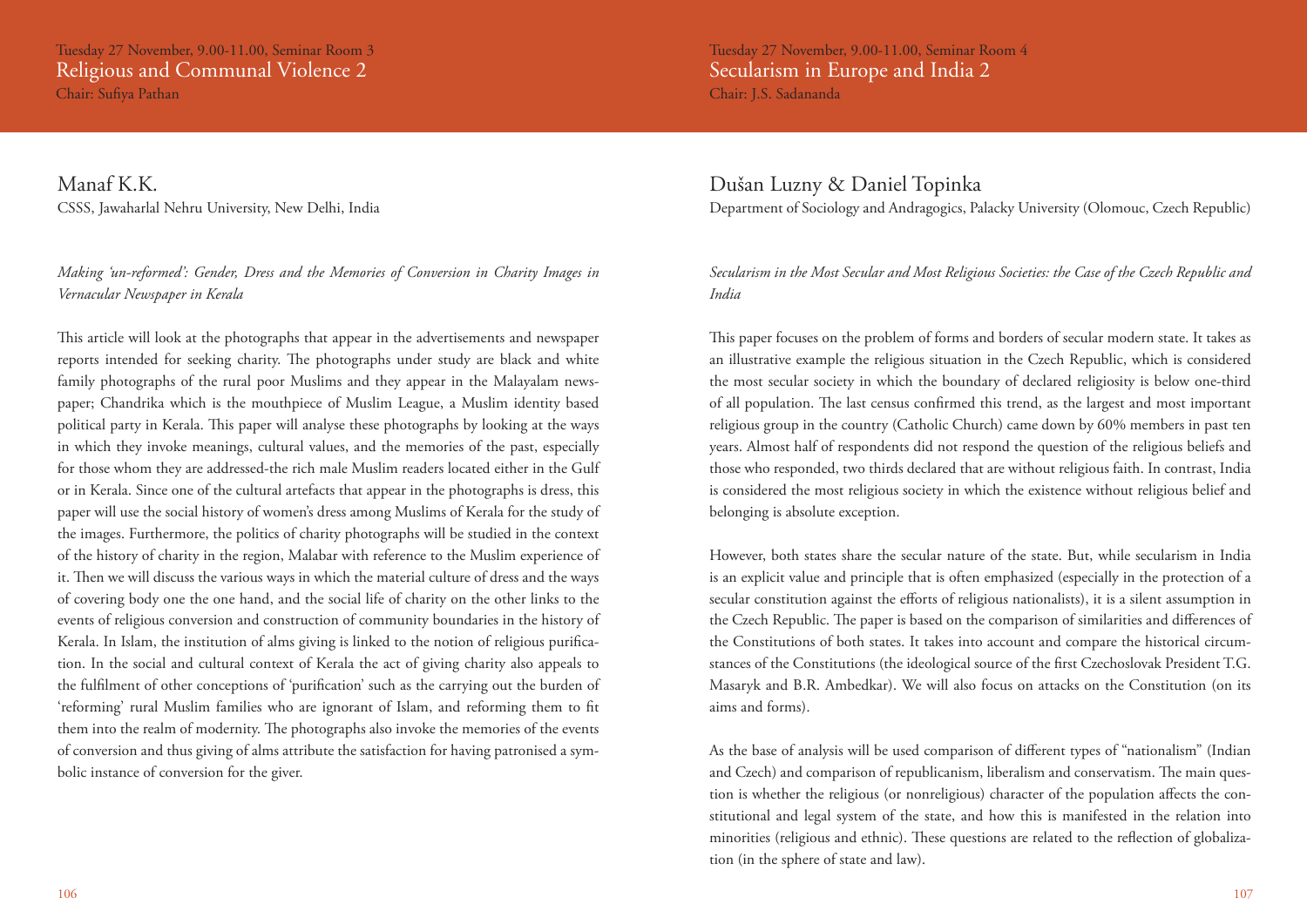Tuesday 27 November, 9.00-11.00, Seminar Room 4 Secularism in Europe and India 2 Chair: J.S. Sadananda

Debika Saha Department of Philosophy, University of North Bengal (Siliguri, India)

### *Revisiting Secularism: A Study*

The secularization of Europe is a social fact. But in recent years due to the changing demographies and social landscapes of the Continent, the secularization of Europe has faced a new turn. As more and more immigrants continue to settle in Europe, religious upsurge are becoming a regular phenomena for the Europeans. Religion and race are the two important factors that are responsible for the changing scenario. A large number of Europeans even in the so-called secular countries still identify themselves as Christians. The "secular" and "Christian" cultural identities are intermingled in a complex manner among most Europeans. Recently the President of the European Parliament, Jerzy Buzek, former Prime Minister of Poland and a protestant made a comment which is relevant in this context. He said that Christianity is one of the greatest strengths Europe has and if it is lost, we will be condemned to the erosion of European spirit. On the other hand, Indian secularism has certain peculiar characteristics which made it distinct from the rest of the world. India is a home of different religions. We find here a mosaic of different religions, Hinduism, Islam, Buddhism, Jainism, Christianity and others. This richness of the variety of different religions shapes the social world and the nature of Indian culture. There are mainly two approaches to secularism: (a) neutrality between different religions and (b) prohibition of religious association in state activities. Indian secularism has opted for neutrality in particular, rather than prohibition in general. In fact, in India, religion is not something which is to be treated separately. Here secular and sacred are intertwined with each other. The present paper will try to unveil the recent trends that are associated with the secularism in Europe and India.

Tuesday 27 November, 9.00-11.00, Seminar Room 4 Secularism in Europe and India 2 Chair: J.S. Sadananda

### Sharmila Rao

### *The Document of Religious Secularism in Indian Theatre*

On the one hand, it is commonly felt that secularism is the solution to religious violence in India, especially with regard to conflicts between Hindus and Muslims. On the other hand, secularism is fiercely contested by a variety of groups. Moreover, historically, notions of secularism and tolerance originated as solutions to problems related to the religious strife in the West. Therefore, it is important for religious studies to develop an understanding of those problems that secularism and tolerance can solve, and whether or not these are also the problems Indian society faces with regard to religious pluralism.

- What are the concerns in the Indian criticisms of secularism?
- Are they merely part of the political agenda of the Hindu right?
- Why do many Hindu groups share feelings of unease with respect to secularism?

These are the issues raised in the conference. In my paper I have the documentation of 3 plays, two Sanskrit and one of the colonial raj, where from a platform of acceptance there has been the trickling in of condensing outlook. Dr.Anil Sapkal has ventured into the politics of theatre the staple audio-visual mode of communication. The paper travels through:

- Theatre, its relation to religion.
- Concepts of myth and religion in Hindu theatre.
- Secularism in Sanskrit theatre.
- The theatre of the Raj-era.
- Further areas to explore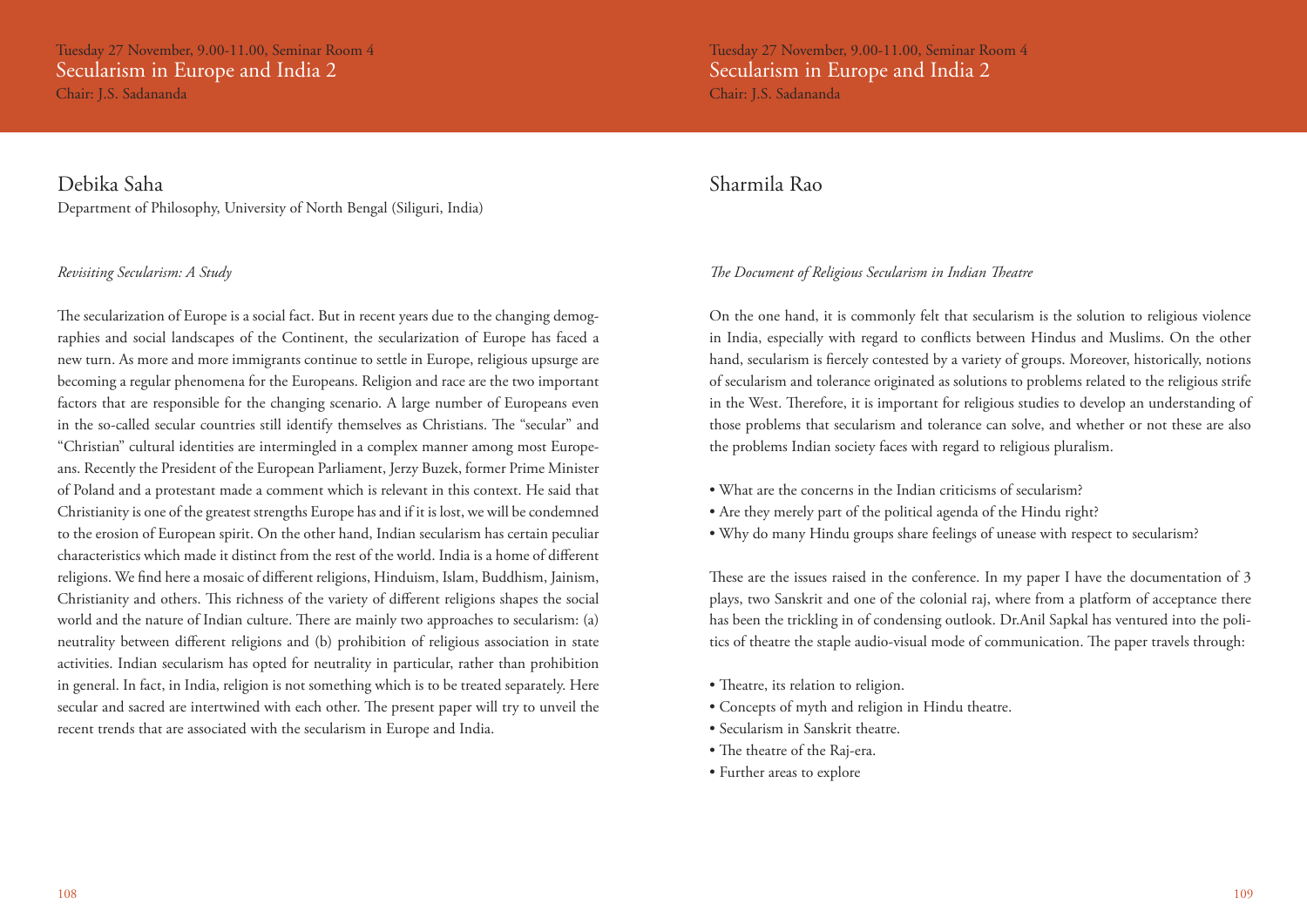Tuesday 27 November, 9.00-11.00, Seminar Room 5 Special S.D.M. panel: Religion, Law and Conversion Chair: Dr. Devaraj

P.L. Dharma Professor and HOD Political Science Department, Mangalagangothri, Mangalore University (Mangalore, India)

*The Approach of Indian Society towards Issues Relating to Conversion*

Surendra Rao Professor Mangalagangothri, Mangalore University (Mangalore, India)

*The Constitutional Aspects relating to the Right of Conversion*

P. Ishwara Bhat Honourable Vice Chancellor, NUJS (Kolkata, India)

*Impact of Colonial Laws on Hinduism*

T.R. Subramanya Dean and Professor, Bangalore University (Bangalore, India)

*Imperial Approach to the Principles of Objectivity in Religious Law Making*

Tuesday 27 November, 9.00-11.00, Seminar Room 6 Special S.D.M. panel: Religion and Law Chair: Tharanath Shetty

Mohan Ram Special Officer, Kuvempu University (Shimoga, India)

*Law and Religious Reforms in India* 

C.S. Patil Principal University Law College (Dharwad, India)

*Religious Based Personal Laws, aA Need for Introspection*

P.D. Sebastian Professor at S.D.M. Law College (Mangalore, India)

*Multicularalism and Religious Laws*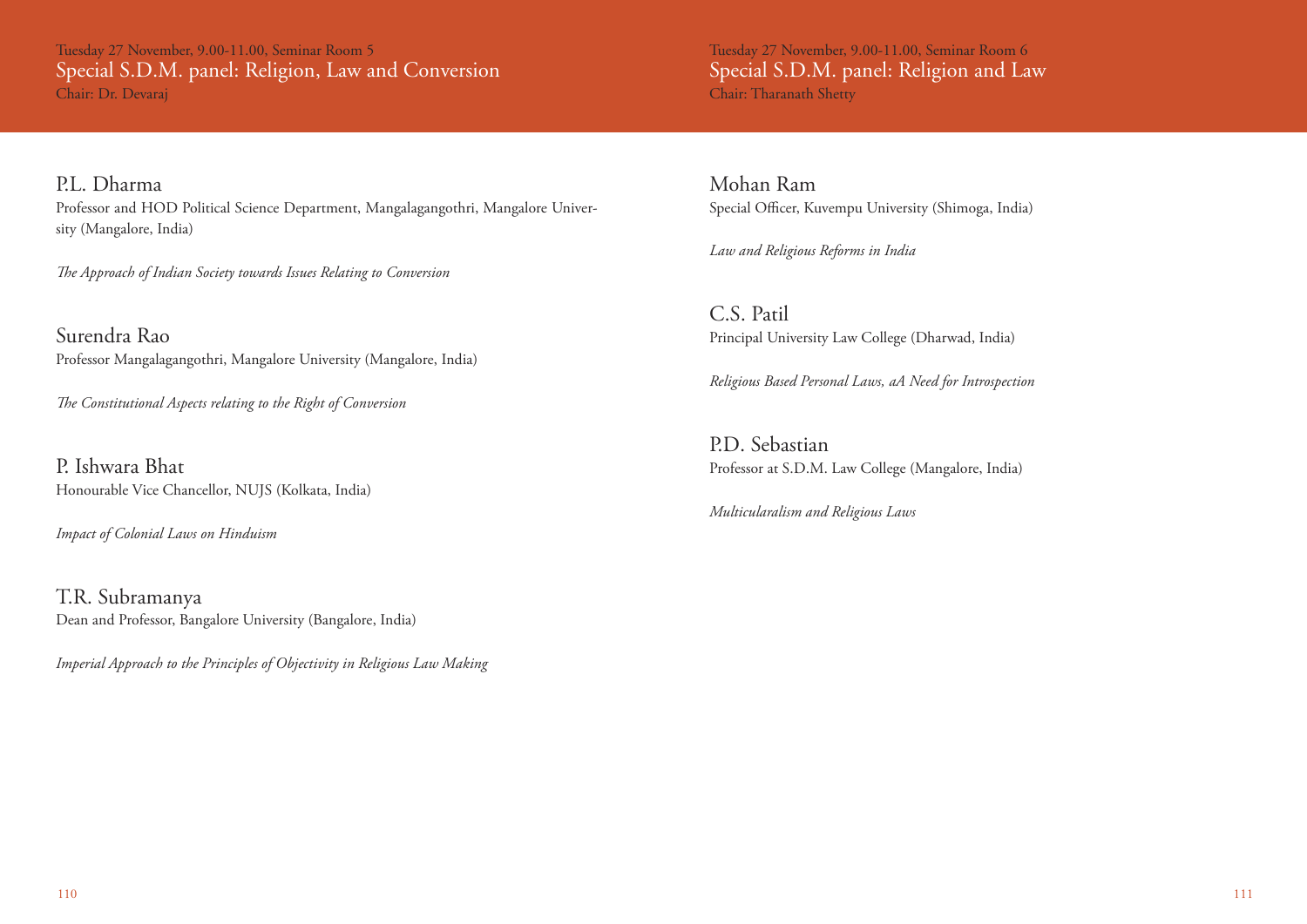# CLOSING ADDRESS & VALEDICTORY CEREMONY

# CONFERENCE OUTPUT AND DOCUMENTARY

**Valedictory Address** Prof. S.A. Bari, Vice Chancellor, Kuvempu University, Shimoga

**Guest of Honour** Shri Ajay Kumar, Chairman Corporation Bank, Mangalore

**Chief Guest** Shri P. Jayaram Bhat, M.D. Karnataka Bank Ltd. Mangalore

**Concluding Remarks** Marianne Keppens, Research Centre Vergelijkende Cultuurwetenschap, Ghent University, Belgium

### **President** Prof. Balgangadhara Rao, Director, India Platform, UGent, Belgium

**Room: Conference Hall Tuesday 27 November, 16.45-17.30**

### **Conference output**

It is our aim to publish the proceedings of the Platform and Roundtable sessions in the form of an edited volume.

The papers of Platform and Roundtable sessions of the first conference were published by Routledge in 2010: *Rethinking Religion in India: The Colonial Construction of Hinduism*.

### **Conference documentary and audio recordings**

A 10-15 minute documentary is produced of each conference in the conference cluster. The respective documentaries give an overview of the different sessions and include interviews with the invited speakers and other conference participants. In the course of the five years, the documentaries should represent the contribution of Rethinking Religion in India to answering some of the main questions in religious studies and in developing an alternative framework for the study of religion in India.

The overall objective of these documentaries is to make the conference themes and results accessible to a wider audience, to promote reflection and discussion about the conference themes and questions in between conferences, and to introduce the conference themes in institutions of higher education in India and abroad.

Besides these 15-minute documentaries some of the discussions, presentations and interviews with speakers and participants will be uploaded on YouTube. The sessions of the previous two conferences have been watched by a large number of people and we hope the same will be the case for the videos of this conference too.

### **www.youtube.com/user/cultuurwetenschap**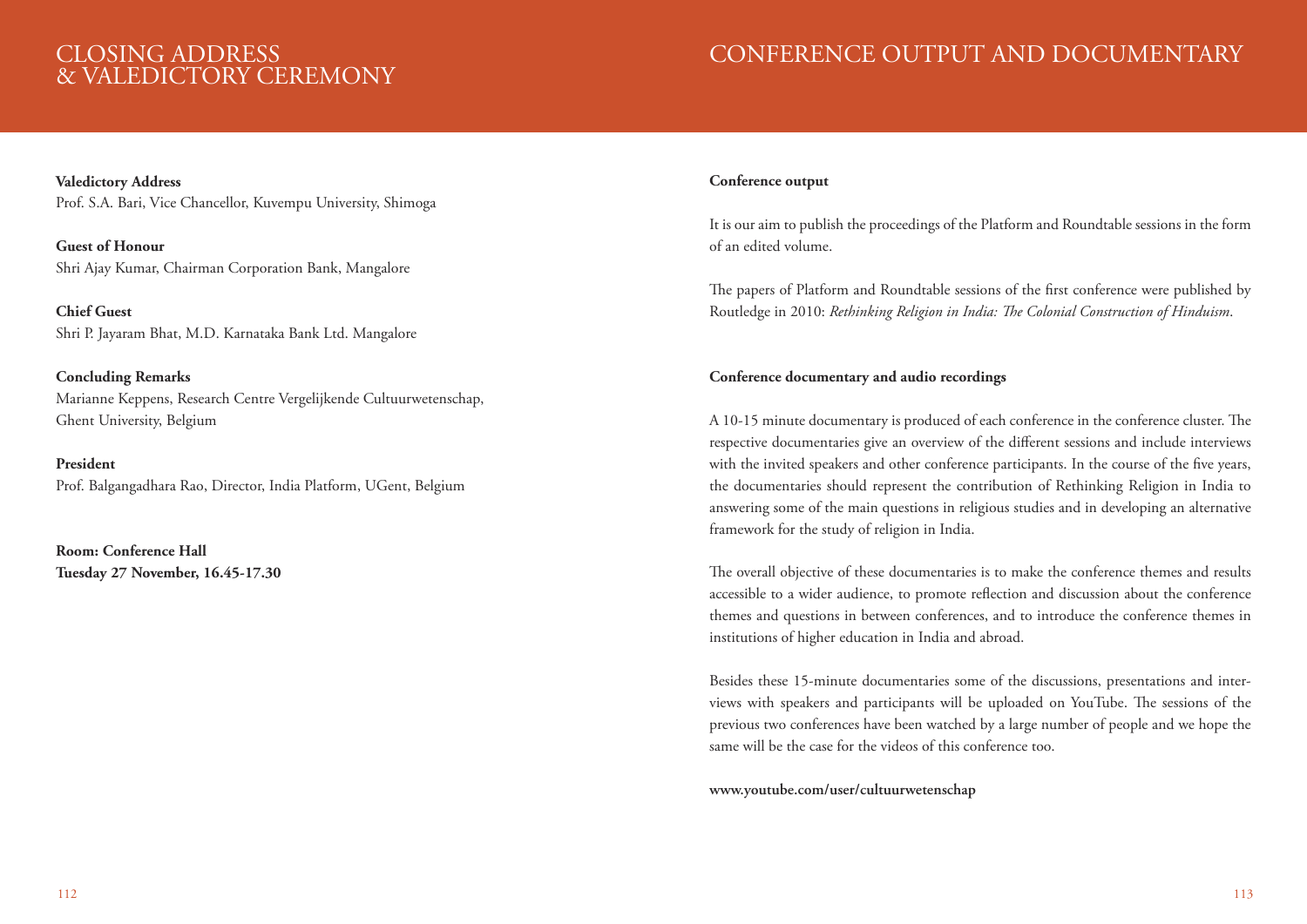# PARTICIPANT LIST

>>>

Ahmed Sohaib, sohaibnirvan@gmail.com Alexander Naessens, alexander@india-platform.org Amar Kumar Pandey Amit Srivastava, amit9775@yahoo.com Amulya Srinivas, amulyatth@gmail.com Anant Chinchure, anantdc@yahoo.co.in Ananthakrishna Bhat Anil Rao, mr.aniljrao@gmail.com Anirudh R. Garga, anirudhgarga@gmail.com Anne Cardinael, anne@india-platform.org Anubhav Pradhan, anubhav.pro18@gmail.com Anupam Premanand, anupam.premanand@gmail.com

Archna Sawhney, archnasahni@gmail.com Arnab Banerji, arnab.UGA@gmail.com Ashutosh Joshi, ashutosh.joshi07@gmail.com Ashwini Desai, ashwini.b.desai@gmail.com B.S. Reddy

B.S. Somashekhar, bssomashekhar@hotmail.com Bhagya Lakshmi, bhagya.lj@gmail.com Bhavani Patil, bhavanipatil3992@gmail.com C.S. Patil

Cezary Galewicz, cezary.galewicz@uj.edu.pl Chaitra Mathighatta, chaitra78@gmail.com Chaitra Narayangowda, chaitrabrg@gmail.com Chaitra Yogini, chaitrabrg@gmail.com Daniel Topinka, d.topinka@volny.cz David Bradna, david.bradna@upce.cz Debika Saha, sahadebika@yahoo.com Devaiah Noorera, devaiah.ng@christuniversity.in Devaraj Devesh Saxena,

 devesh.saxena@law.christuniversity.in Devidas G. Maley, drdgmaley@gmail.com Divya Jhingran, divyajhingran@gmail.com Dnyanada Deshpande, Dnyanada.d@gmail.com Dunkin Jalki, dunkinjalki@gmail.com Dusan Deák, gzeleznica@gmail.com Dušan Luzný, dusan.luzny@upol.cz Ebrahim Yaseen, abrahimyaseen@yahoo.co.in Emanuel Maes, emanuel.maes@helena.be

Farah Godrej, farah.godrej@ucr.edu Fernando Simões, fernandodsimoes@umac.mo Filip Van Cleven G.N. Bhat G.R. Jagadish Geetanjali A. Srikantan, gasrikantan@gmail.com Girish. K.C. Indudhara.S.E. Achar, Indudhara.s.e@gmail.com Ipshita Nath, ipshita\_nath@yahoo.com Iranagouda Biradar, ibbiradarkslu@gmail.com Ishwara P. Bhat, ishbhath@gmail.com J.S. Patil, pjslugum@gmail.com J.S. Sadananda, janekere@gmail.com Jakob De Roover, jakobderoover@gmail.com Jaya Sagade, jsagade@yahoo.com Jhuma Sen, sen.jhuma@gmail.com Jyothi Vishwanath, drjyothiv012@gmail.com Jyothi Vishwanath, jyothispalkonda@gmail.com K.R. Aithal Kalindi Kokal, kalindikokal@gmail.com Kathleen Mc Phillips, Kathleen.McPhillips@newcastle.edu.au Kavitha P.N., cslckavithaa@gmail.com Lakshmi Arya, larya@jgu.edu.in Mahesh Kumar C.S., csmaheshkumar@gmail.com Mahesh Kumar M.H., mayav5sha@gmail.com Malcolm Voyce, malcolm.voyce@gmail.com Mallikarjun A., mallik\_59@yahoo.co.in Manaf K.K., manafthechy@gmail.com Manisha Sethi, manisha.sethy@gmail.com Manjunath Bhandary, manju123@gmail.com Manojkumar Hiremath, manojvhiremath@gmail.com Marianne Keppens, marianne.keppens@ugent.be Martin Fárek, Martin.Farek@upce.cz Mohan Ram Monika Cerna, Monika.Cerna upce.cz Monika Wohlrab-Sahr, wohlrab@uni-leipzig.de Moodithaya Mridhula Dharshini Pillay, mdpillay3@gmail.com Mudasir Nazar, mnazar00@gmail.com

N.P. Kumar, kumar@globaledgesoft.com Namrata Ganneri, namgan@gmail.com Namrata Patil, namrata\_patil31191@yahoo.in Naomi Goldenberg, naomi4339@rogers.com Nishikant Kolge, kolge270477@gmail.com Nishpriha Thakur, nishprihathakur@gmail.com Nitish Nawsagaray, nawsagaray@gmail.com Nora Melniková, nora.melnikova upce.cz Olga Atoian, aon24@rambler.ru P.D. Sebastian P.L. Dharma Peter Zwertvagher, Peter.Zwertvagher@UGent.be Prabhakar Joshi Prajna L.S., lsprajna@gmail.com Prakash Shah, prakash.shah@qmul.ac.uk Pranusha Kulkarni, kulkarni.pranusha@gmail.com Prasanna Kumari, prasannakumarik14@yahoo.com Prashanth T.M., prashanthtm@nls.ac.in Praveen T .L., praveencslc@gmail.com Rahamathullaha Rajaram Hegde, rajaramainakai@gmail.com Rajashree Patil, advocateraji@yahoo.co.in Ramananda Ainakai, rrha22@gmail.com Ramanath Pandey, rnpmsuoi@gmail.com Rasheda Parveen, butan\_rozy@yahoo.co.in Rashmi Sehgal, meowpink@gmail.com Rekha P. Nadageri, rekhanadageri@gmail.com Robert A. Yelle, robertyelle@hotmail.com Rohit Dutta Roy, rohitduttaroy@gmail.com S.N. Balagangadhara, Balu@ugent.be Sai Bhatawadekar, sai.bhatawadekar@gmail.com Sandeep Kumar Shetty, sankushetty@india-platform.org Santhosh Kumar P. K., santhuappu@gmail.com Santosha E., santoshaecslc@gmail.com Sarah Claerhout, sarah.claerhout@ugent.be Sarbeswar Sahoo, sarbeswarjnu@yahoo.co.in Sarika Rao, sarika09@gmail.com Sarka Jezkova, sarka.jezkova upce.cz Saurabh Sondur, saurabh12393@gmail.com

Shabaz Qazi, shabazagq@yahoo.in

#### Shankar Bhat

Shankara Prasad, shankara.prasad@inkroma.com Shankarappa N.S., shankar.swarappa@gmail.com Shanmukha Armugaum,

 shanmukha24@gmail.com Sharmila Rao, sharmilaraopn@gmail.com Shilpa K.H., skpshilpa@gmail.com Shiva kumara P.V., shivucslc@gmail.com Shreedhar Barki , sbarki26@gmail.com Shreshtha Banerjee, banerjee.sreshtha@gmail.com Shristi Jaiswal, shristijaiswal2328@gmail.com Siddalingamma B.G.,

 siddalingammabg@gmail.com Siddharth Dubey, Siddhu22feb@gmail.com Siegfried Van Duffel, svduffel@gmail.com Simon Cubelic, s.cubelic@stud.uni-heidelberg.de Sonia Puthran,

 imcool.soniaputhran@rediffmail.com Steven D. Smith, smiths@sandiego.edu Subramanya B.K., aasha.research@gmail.com Subrat Rath, subratdu@gmail.com Sufiya Pathan, sufiya@gmail.com Sumant Gidronia, sumantgidronia1812@gmail.com Sumbul Farah, sumbulfarah@gmail.com Surendra Rao Surinder Kler Shukla, shuklasurinderk@hotmail.com T.R. Subramanya, TR.Subramanya@gmail.com Tess Joss, tessjoss@gmail.com Tomas Avramov, tomasavramov@yahoo.com Usha Ainakai, usha.ainkai@rediffmail.com Vaishali Dhanawat, angel.vaishali@yahoo.co.in Veena Sorab, veenacslc@gmail.com Venkat Rao, telvenkat@gmail.com Vivek Dhareshwar, vivdhar@gmail.com Waheeda Amien, waheeda.amien@uct.ac.za Walter Menezes, waltys@iitb.ac.in Werner F. Menski, wm4@soas.ac.uk Zuzana Tutalkova, zuzana.tutalkova@upce.cz